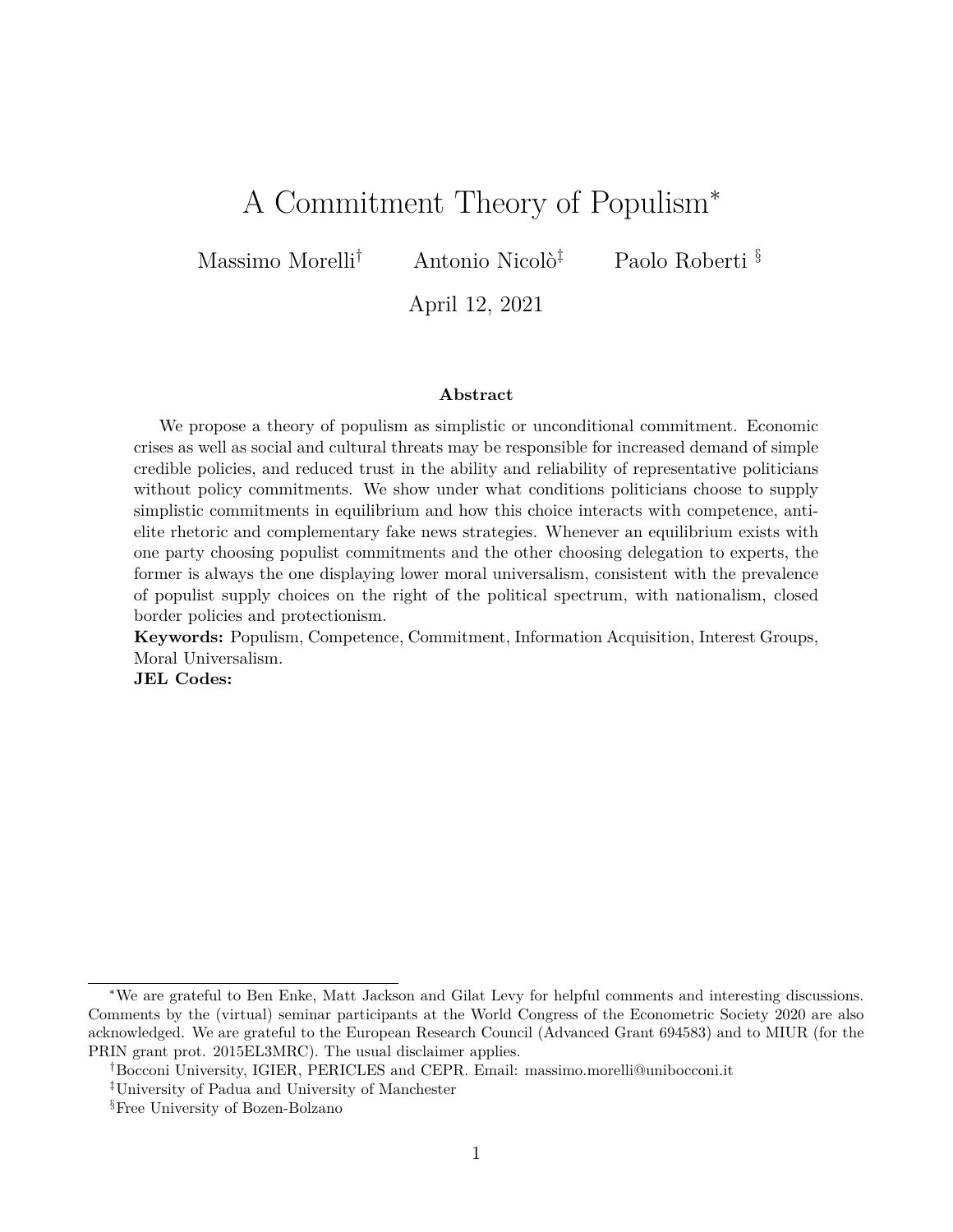## **1 Introduction**

The recent literature on the populism wave that emerged in the aftermath of the great recession<sup>[1](#page-1-0)</sup> has focused mostly on what may have caused it on the *demand* side, i.e., primarily looking at the different perceptions that voters now have in liberal democracies. A first set of economists and some political scientists have focused on economic insecurity as a main source of mistrust in traditional institutions and demand for protection policies (see e.g. Algan et al, 2017, Guiso et al, 2017 and 2019, Ananyev and Guryev, 2018). In particular, the immigration threat (see e.g. Laitin, 2018), the globalization threat (see e.g. Autor et al, 2016, Rodrik, 2017, and Colantone and Stanig, 2019) and the automation threat (see e.g. Acemoglu and Restrepo, 2017) are considered the clearest and main examples of significant changes that could all increase economic insecurity of certain classes of citizens and determine demand for protection of some sort. A second set of scholars in the social sciences focus instead on cultural causes of the demand of populism (see e.g. Inglehart and Norris, 2019). Moreover, a third recent set of papers have emphasized the changes in social identification, making the national vs global identity become the most relevant cleavage, even more relevant than the standard left-right ideology cleavage (see e.g. Gennaioli and Tabellini, 2019, Besley and Persson, 2019, and Shayo, 2009).

All these three mechanisms, well summarized in the survey article by Guriev and Papaioannou (2020), may have played a significant role for the creation or sharp increase of a demand of populism. Such a demand of populism takes mainly two forms: (1) a demand of policies and credible promises *for the people* combined with strong anti-elite rhetoric,<sup>[2](#page-1-1)</sup> and (2) a demand of *protection*, which in turn could be protection from the immigration or globalization or automation threat if the cause is mainly economic, or can take the form of identity and cultural protection otherwise (see e.g. Guiso et al, 2017). These two key elements – anti-elite sentiment and lower trust in representative democracy on the one hand, and greater demand of factual protection on

<span id="page-1-1"></span><span id="page-1-0"></span><sup>&</sup>lt;sup>1</sup>For a general discussion of the role of the great recession see Judis (2016).

<sup>2</sup>See e.g. Mudde (2004) for the most recognized definition of populism in political science, which focuses primarily on the pure people against corrupt elite framing.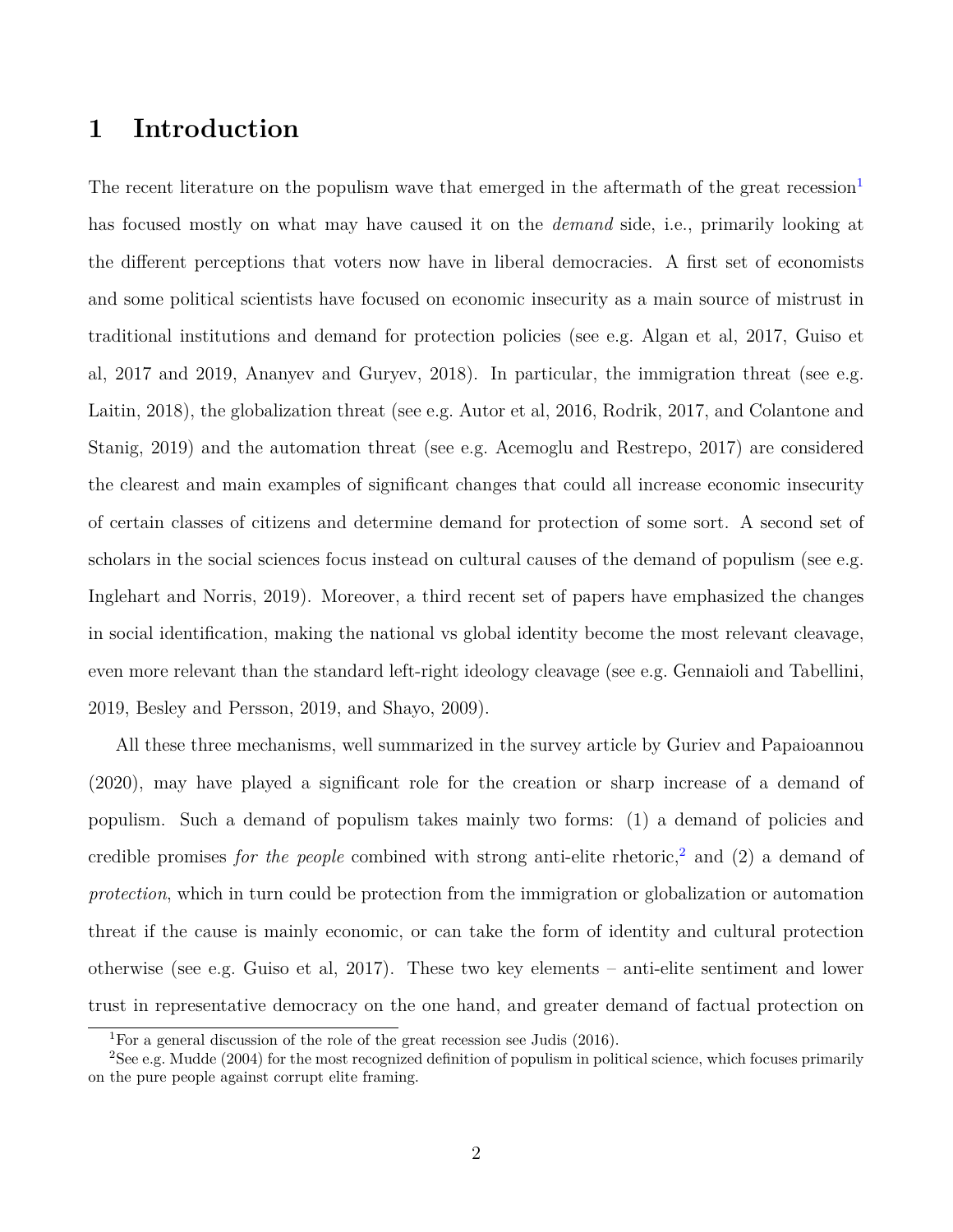the other – together lead more people to desire unconditional policies: brexit, build walls, close harbors and borders, fight Chinese globalization threat, nationalism. All the documented economic and cultural threats lead to disillusion, disengagement, apathy, short-term protection preferences and lower weight on the common good.

In this paper we take these changes in demand as given, and we focus instead on the supply side. We propose a theory of populism as unconditional policy commitment, also uncovering a simple rationalization of a number of other complementary features of the observed supply of populism.

In our model of two-party competition voters care about the common good and their private benefits.<sup>[3](#page-2-0)</sup> Importantly, while voters perfectly understand which policy favors their private interest, what is the optimal policy that determines the common good requires delegation to a competent leader. The optimal policy for the common good is typically complex and state contingent. Delegation implies that citizens have to monitor their politicians and acquire information on how they should adjust policy making to the changing circumstances, in order to pursue the common good. If voters put a high probability that the politician is either incompetent or dishonest or potentially capturable by lobbies, the best strategy could be commitment to implement a simple policy, often the one demanded by the majority of people in the absence of information (pandering). Our key parameter  $\lambda$  is the weight that an individual puts on the common good policy dimension in her utility function. When someone puts a low weight on the utility loss from not getting the common good policy right, hence placing a relatively higher weight on private benefits, she/he is an individual who could be described as having "low moral universalism", using the terminology in Enke et al.  $(2021)^{4}$  $(2021)^{4}$  $(2021)^{4}$  Enke et al.  $(2021)$  emphasize fear of cheating as the fear justifying low trust and low altruism for distant people. Similarly, someone who fears corruptibility of a delegated representative (perhaps because of a perception of existence of a very strong elite or interest group

<span id="page-2-0"></span><sup>&</sup>lt;sup>3</sup>Private benefits could be anything from transfer promises to one's own group, protection of communal values, or even fixed values like being pro-choice or pro-life, all things that can be protected only conditional on the victory of one's own party and do not depend on information.

<span id="page-2-1"></span><sup>&</sup>lt;sup>4</sup>In Enke et al. (2021) moral universalism refers explicitly to trust and altruism for all, so that an individual with low moral universalism can be thought of as someone who instead trusts and cares only about people in her group, broadly defined. Placing a low weight on the common good with respec to private benefits is simply a generalization of this dichotomy.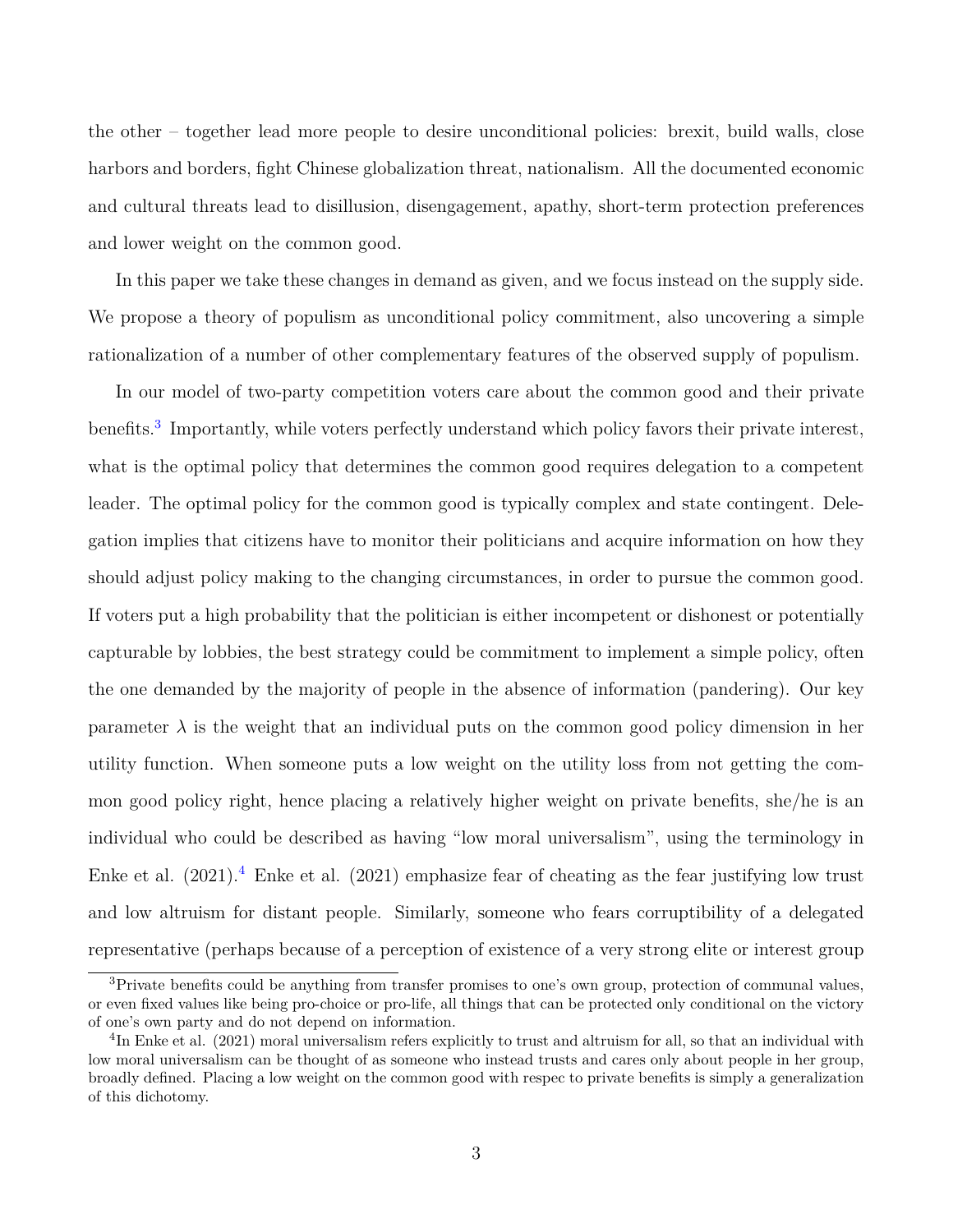influence) may end up putting low importance on her extra competence, in the determination of the common good policy. Distrust on state functioning, wariness towards representative democracy, fear towards globalization cause lower moral universalism and correlate with nationalism, protectionism, closed border policies, simple committed policies, which are all features of populist left as well as populist right, to different degrees.

First we study this relation via a simple principal-agent model, where each principal chooses between a commitment strategy or delegation to a competent agent, who is supposed to decide policies (if elected) after observing the realization of a relevant state of the world. Since a third player, i.e. an interest group, a lobby or even a supranational institution, can influence the noncommitted politician when the state of the world is not common knowledge, then it follows that the choice of commitment, pandering to what seems right to the majority ex ante, is the more likely the greater the expected bias and the probable strength or influence of the interest group, and the lower is the expected ability and honesty of the potential uncommitted politician. We then generalize the insight by allowing for endogenous information acquisition, and considering principals as citizensvoters who need to decide whether to turn-out or not – elections with endogenous participation. We show that the choice of a simple ex ante commitment depends on that  $\lambda$  parameter mentioned above, i.e. on the weight that voters give to the public goods provided by the state or, equivalently, the trust that such a provision can affect their utility. Whenever an asymmetric equilibrium exists, where one party chooses populist commitment and the other does not, the one choosing populist commitment must be the one with lower (average) moral universalism. On the other hand, ideological polarization, or an increase in the private benefits that a group may receive, does not necessarily lead to an increase in the probability that a populist equilibrium arises.

We will then show that fake news and anti-elite rhetoric are part of the same political strategy of a party that chooses to select a candidate with commitment. The complex network of information sources, and difficulty to verify the reliability of the many potential information pieces and information sources that characterize technology today, create a higher cost (and/or lower benefit) of information acquisition, and this, together with the lower trust in state institutions taken as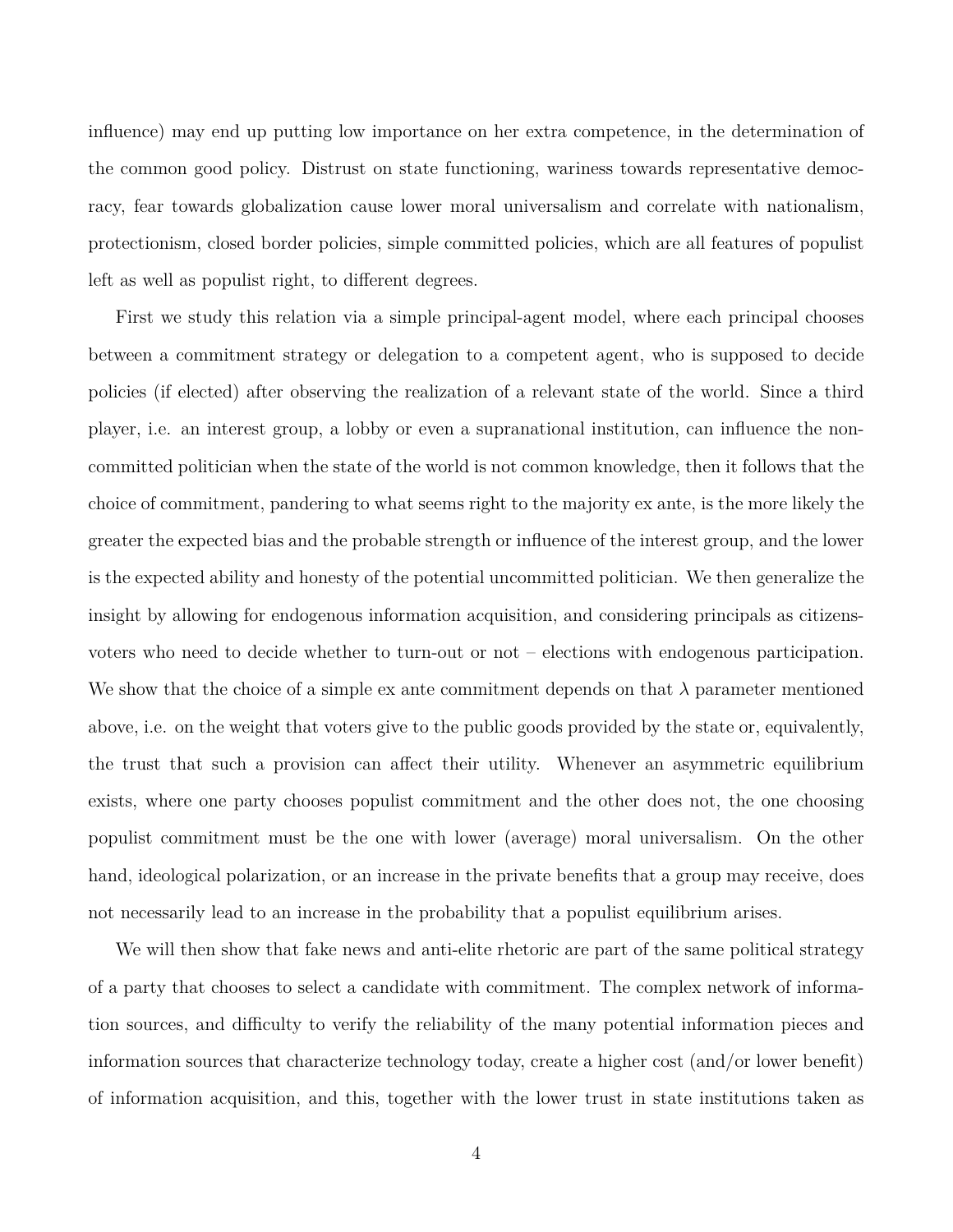an exogenous demand change, push both demand and supply to go in the simple commitment direction. But complexity and information acquisition costs are not fixed, and can be manipulated. Politicians of all levels of competence may indeed have (different) incentives to provide fake news and make information extraction difficult. In a two candidate competition between a committed candidate and a non-committed one, the former benefits from increasing the cost of information acquisition. Indeed the opponent becomes relatively less attractive, as it is costlier to discipline her through information acquisition. Also the non-committed candidate may have incentives to produce fake news and increase the relative information acquisition costs of voters, in order to increase the probability of negotiating a quid-pro-quo with the interest groups. Since the benefits from misinformation differ, it follows that the amount of costly effort in creating fake news will also differ. We show that committed candidates produce more fake news, but fake news by both is possible in equilibrium, when the non-committed candidate dislikes voter monitoring.

Finally, we show that commitment may be implicit and self enforcing: in the absence of a commitment technology, a world with low trust in politicians favors an incompetent candidate, who does not have any more information than voters about the optimal policy. Hence once elected, his only rational choice is to go for the citizens' ex ante optimal policy. Otherwise the policy maker would prove that to be biased. Commitment and incompetence are reinforcing mechanisms.

Our model has some features in common with Kartik et al. (2017), who show that in electoral competition the equilibrium degree of discretion left to a politician depends like in our model on the level of trust. Another related paper on the delegate-trustee trade-offs (but on political accountability) is Fox and Shotts (2009), while on the importance of credibility also see Van Weelden (2013). On the generalizability of our insights on commitment vs flexibility see Amador et al. (2006). Existing economic theories of populism emphasize pandering: Acemoglu et al. (2013) focus primarily on extremism (especially left-wing), whereas our theory does not imply extremism by populists. Levy et al. (2020) depict populist policies as simplistic ones desired by unsophisticated voters, who sometimes win elections because of intense dislike of the status quo. Crutzen et al. (2020) show that if the people are divided in an informed minority and an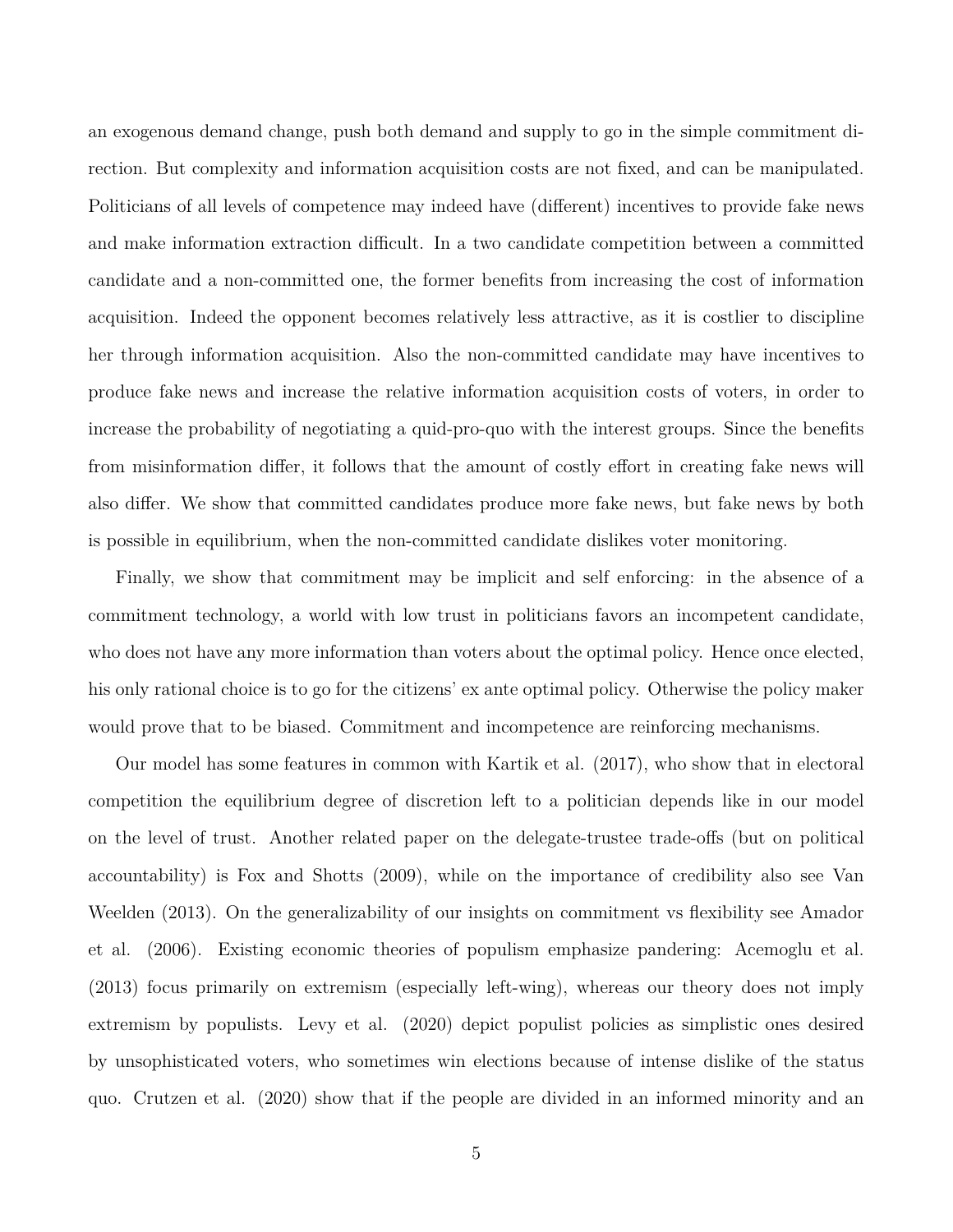uninformed majority, parties tend to cater more to the better informed or elite, and hence the common people develop disaffection for the traditional parties, leading to entry incentives for a populist third party. Unlike Levy et al. (2020) and Crutzen et al. (2020), we do not think that the two parties in a two-party competition can be thought of as distinguished by cognitive ability or information levels, but rather by different degrees of moral universalism (see Enke et al, 2021, to see clear evidence about the fact that moral universalism is the single most important parameter characterizing the main political divide in western democracies). Prato and Wolton (2017) view populism as primarily political opportunism by incompetent politicians, but they do not link it to complexity of the environment, turnout incentives, disillusion for the common good. Gennaro et al. (2020) displays a simple argument for the connection between anti-elite rhetoric and economic conditions, one of the components of the set of complementary features displayed in this paper. Ghosh and Tripathi (2012) study a model of electoral competition between an ideologue committed to a fixed policy and an idealist who implements the ex post choice of the majority, and show that in equilibrium voters may prefer the committed candidate. However the reason for the inefficient choice of a fixed policy is completely different and is due to the presence of common and idiosyncratic shocks that change voters' preferences after the election: voters may vote for the candidate who commits to an ex-ante policy because they fear to be a minority ex-post. Bueno De Mesquita and Friedenberg (2011) discuss another reason why voters may prefer a candidate who is an "ideologue", who always wants the same policy regardless of the state to a pragmatist whose preferred policy depends on the realization of the state: it is easier to gain electoral control on the former one.

The paper is organized as follows: in section 2 we present the simplest possible baseline model, and the consequent baseline results are described in section 3. Section 4 is the core of the paper, where we sequentially and incrementally display the most interesting implications of the model when we add endogenous information acquisition, endogenous participation, fake news production and anti-elite campaigning. In the conclusions (section 5) we will come back to the claim that this paper offers a novel and rich characterization of all the major complementary components of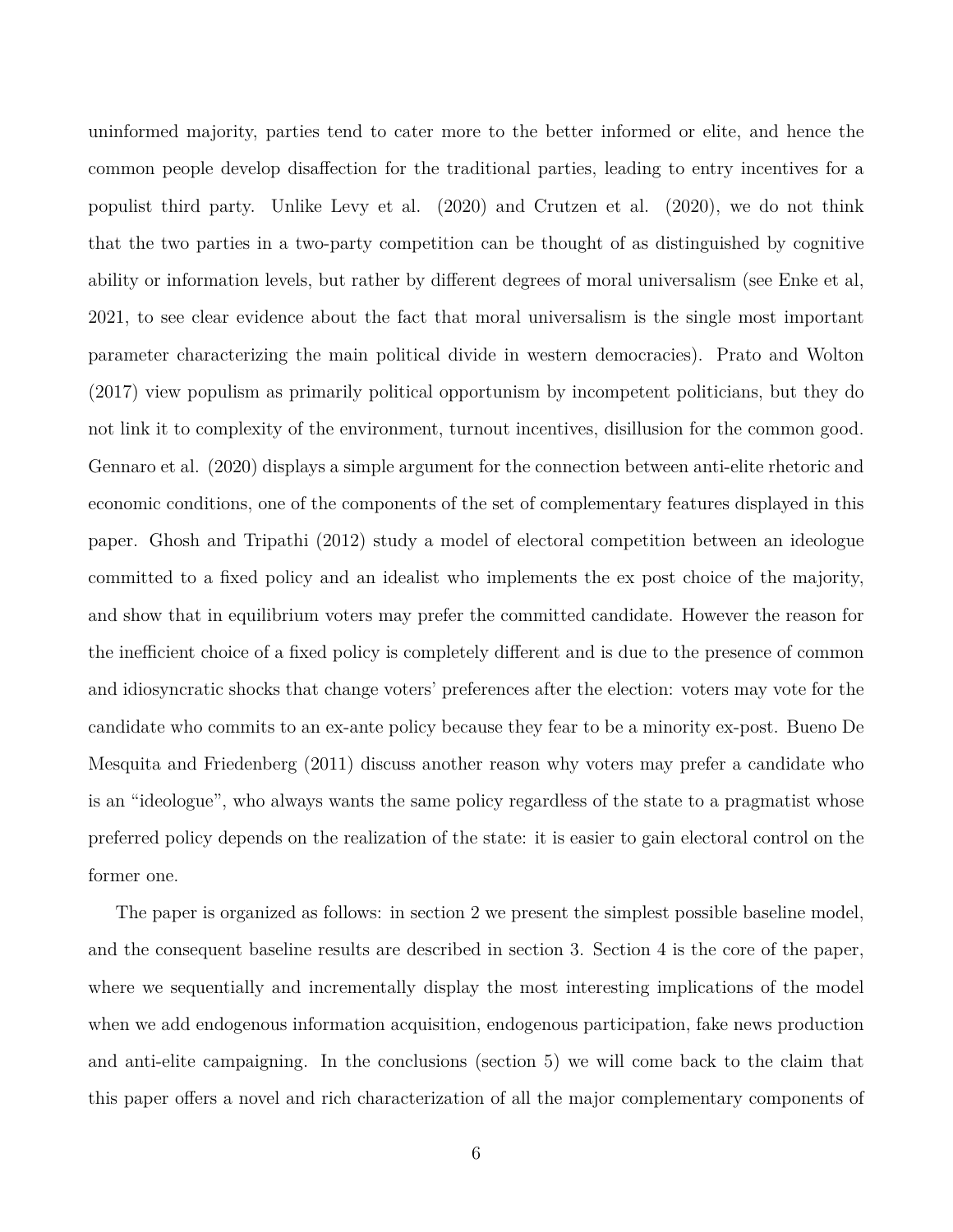populist supply, and we will discuss some important avenues for future research. All proofs are relegated to an appendix.

## **2 The baseline model**

Let there be two principals,  $G = A, B$ , who need to choose their respective delegated candidates for policy making,  $q = a, b$ . One of the two agents will be then chosen randomly with probability  $1/2$  to make the policy choice for all.<sup>[5](#page-6-0)</sup> We will denote by  $w = a, b$  the selected (winner) policy maker for the country at time 1.

At the time in which the principals choose their agents (time 0), there is uncertainty about the optimal policy  $q^*$  in a uni-dimensional policy space. The optimal policy for the policy decision making stage (time 1) is going to be a realization from a distribution *f* on the reals (with cumulative F), with mean  $\bar{q}$  and variance  $\sigma^2$ .

Suppose that each principal can either ask her chosen agent to commit ex-ante to policy  $\bar{q}$ at time 0, or give the agent free hand to choose the policy ex post, counting on the positive probability that the delegated agent will have more information to choose the policy better than it could at time zero. Formally, the binary choice for principal *G* is between policy mandate  $P_G = C$ (committed agent) or else  $P_G = NC$  (uncommitted agent, or full delegation to the agent to choose at time 1).

For each principal there are two potential agents to choose from, one with ability  $d = h$  and one with ability  $d = l$ ,  $1 > h > l \geq 0$ . The ability  $d = h, l$  translates one-to-one in the probability *d* with which the agent with that ability can observe the realization of the optimal policy at time 1. If *G* chooses *g* with  $d_g = l$  there is no cost; whereas there is a cost  $\epsilon > 0$  for *G* if she wants to select the agent with  $d_g = h$ .

At time 1 if the agent is committed, the policy implemented is  $\bar{q}$ , which maximizes voters' expected utility in terms of the common good at time 0. If the agent is uncommitted, she chooses

<span id="page-6-0"></span><sup>&</sup>lt;sup>5</sup>We add later in the paper the possibility of primaries and general elections with endogenous turnout choices, to replace the random draw of one of the two agents in the simple baseline.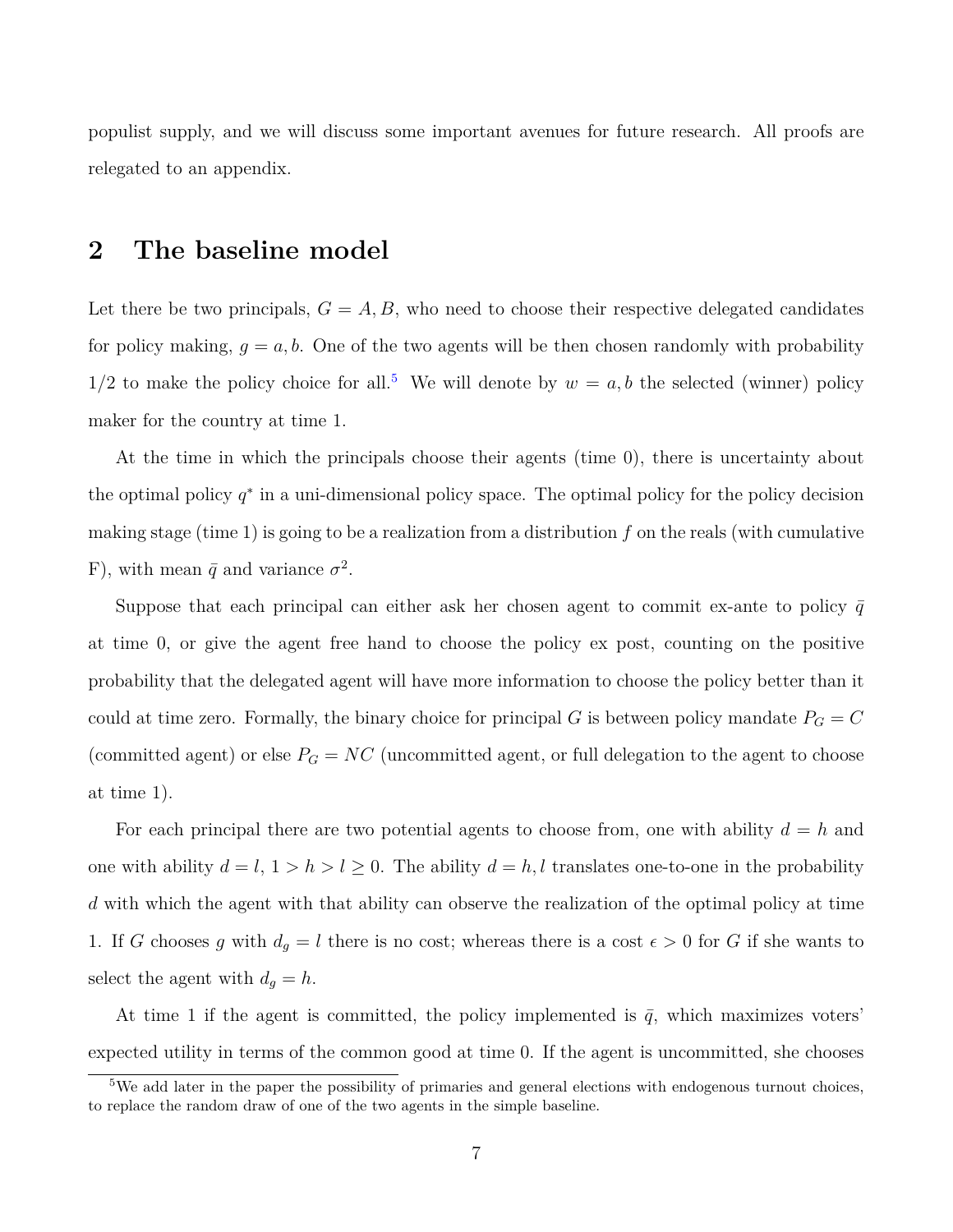the policy to implement. Nature makes the realization of the optimal policy  $q^*$  common knowledge with probability  $S \in (0,1)$ . When  $q^*$  becomes common knowledge we assume that the agent without commitment chooses *q* ∗ [6](#page-7-0)

The final crucial player in the game will be called for simplicity the lobby *L*, whose ideal policy  $q<sup>L</sup>$  is drawn independently at time 1 from a distribution  $\phi$  on the reals (with cumulative  $\Phi$ ), with mean  $\bar{q} + b$  and variance  $\tau^2$  sufficiently low.<sup>[7](#page-7-1)</sup>

We also assume that  $\lim_{x\to\pm\infty}\phi(x)x^2=0$ , i.e., that the probability that the lobby's bliss point is extreme is sufficiently low.

At time 0 the principals are uncertain whether the lobby will be active or not at time 1: with probability *p*(1−*S*) the lobby will be active and hence will make a transfer offer to the uncommitted policy-maker in exchange for choosing the lobby's ideal policy; and with probability  $(1 - p) + pS$ the lobby will not be active and hence will not interfere with policy making.<sup>[8](#page-7-2)</sup>

The lobby (if active) makes a take-it-or-leave-it monetary offer  $m > 0$  to the agent, and if the offer is accepted the chosen policy must be the one advocated by the lobby,  $q^L$ . When making this choice, the lobby does not know what the optimal policy  $q^*$  for the principals is (recalling that the lobby is active only when  $q^*$  is not common knowledge). On the other hand, the agent will know it with probability  $S + d(1 - S)$ .

Let us now describe the payoffs: for each principal *G*

$$
U^{G}(q) = -\lambda^{G} (q - q^{*})^{2} + I^{G} \mathbb{1}_{w=g}.
$$

The weight  $\lambda^G$  represents the intensity of principal *G*'s preference for the common-value policy

<span id="page-7-0"></span> $6A$  behavioral justification of this assumption would be that voters re-elect the politician unless is corrupt with probability 1, which would be the case if she chooses a policy different from  $q^*$  when it is common knowledge.

<span id="page-7-1"></span><sup>&</sup>lt;sup>7</sup>Formally, we assume that  $\phi(q^L)$  is a traslation by an amount *b*, of a distribution function  $\hat{\phi}(\cdot)$ ,  $\phi_b(q^L) = \hat{\phi}(q^L + b)$ , where distribution  $\hat{\phi}(\cdot)$  has the same expected value than distribution  $f(\cdot)$ . Hence for  $b = 0$ ,  $q^L$  and  $q^*$  have the same expected value  $\bar{q}$ , while for a different *b*,  $q^L$  has mean  $\bar{q} + b$ .

<span id="page-7-2"></span><sup>&</sup>lt;sup>8</sup>Note that even when the lobby exists (probability  $p$ ) it is assumed not to be active with probability  $S$ , because with common knowledge of the optimal policy we simply assume that the transfer needed to bribe the policy maker to choose  $q^L$  is made unaffordable by the retrospective voting consideration mentioned in footnote [6.](#page-7-0)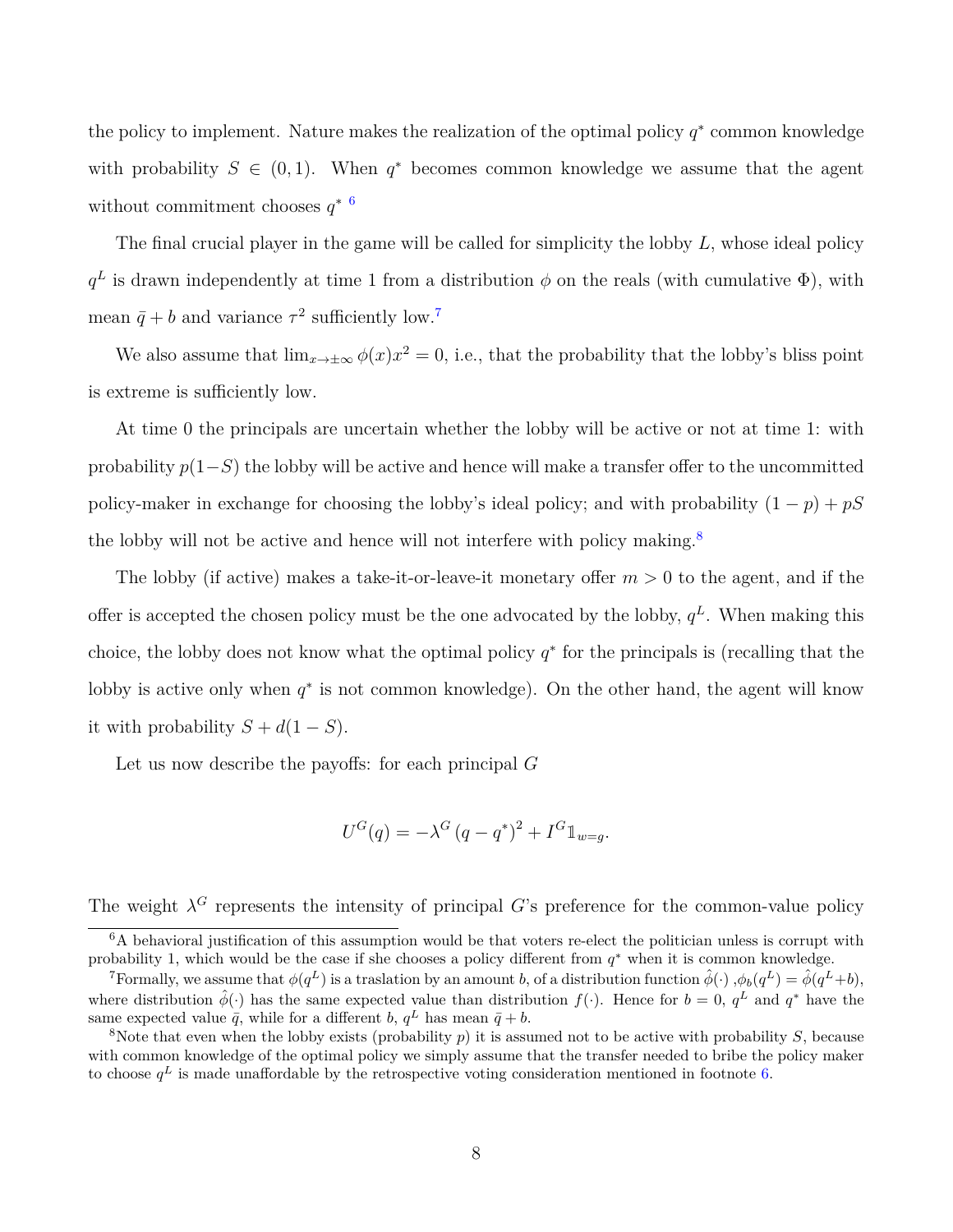*q*. *I <sup>G</sup>* is the principal's private benefit, which can be obtained only when the policy maker is the principal's representative.<sup>[9](#page-8-0)</sup> The private benefits dimension of political preferences does not depend on information, whereas the state of the world realization matters for the utility from the common value policy *q*.

Without loss of generality, we assume  $0 < \lambda^A \leq \lambda^B$ .

The payoff function for the policy-maker *w* is

$$
U^w(q) = R - \lambda^w (q - q^*)^2 + m,
$$

where *R* are the standard ego-rents from holding office and *m* is the money that may be obtained from the lobby.  $\lambda^w$  denotes the expected moral universalism of the selected policy-maker, which is the same for both principals. $^{10}$  $^{10}$  $^{10}$ 

The payoff function for the lobby is

$$
U^{L}(q) = -\lambda^{L}(q - q^{L})^{2} - m,
$$

where  $\lambda^L > \lambda^w$ .

To summarize, the time-line is as follows:

**Time 0:** Each principal *G* chooses  $P_G \in \{C, NC\}$  and  $g \in \{h, l\};$ 

Nature chooses with a coin toss a policy-maker *w* between the two agents chosen at time 0;

**Time 1:** Nature chooses  $q^*$  from  $f$  and  $q^L$  from  $\phi$ . If *w* is committed then the policy is  $\bar{q}$ . If *w* is uncommitted, then  $q^*$  becomes common knowledge with probability *S* and  $q^*$  is implemented; the

<span id="page-8-0"></span> ${}^{9}I^G$  could be interpreted as job-protection or any private benefit accruing only to (group) *G* when *g* wins. *I*<sup>A</sup>  $(I^B)$  could alternatively be the value attached by  $A(B)$  to having a pro-life (pro choice) policy maker in power. In both interpretations  $I^G$  is not state dependent. In the first interpretation of  $I^G$ ,  $\lambda^G$  would be close to the concept of *Moral Universalism* introduced by Enke et al. (2021).

<span id="page-8-1"></span><sup>&</sup>lt;sup>10</sup>As we will see, both principals have the incentive to select a representative with the maximum possible  $\lambda$ . Hence we stack the deck against corruptibility. We will see at the end that if there are reasons to believe (from modifications of the model) that different principals or voters may want delegates with different *λ*s, our results will further strengthen, since there will be an additional connection between communal values and distrust for elites.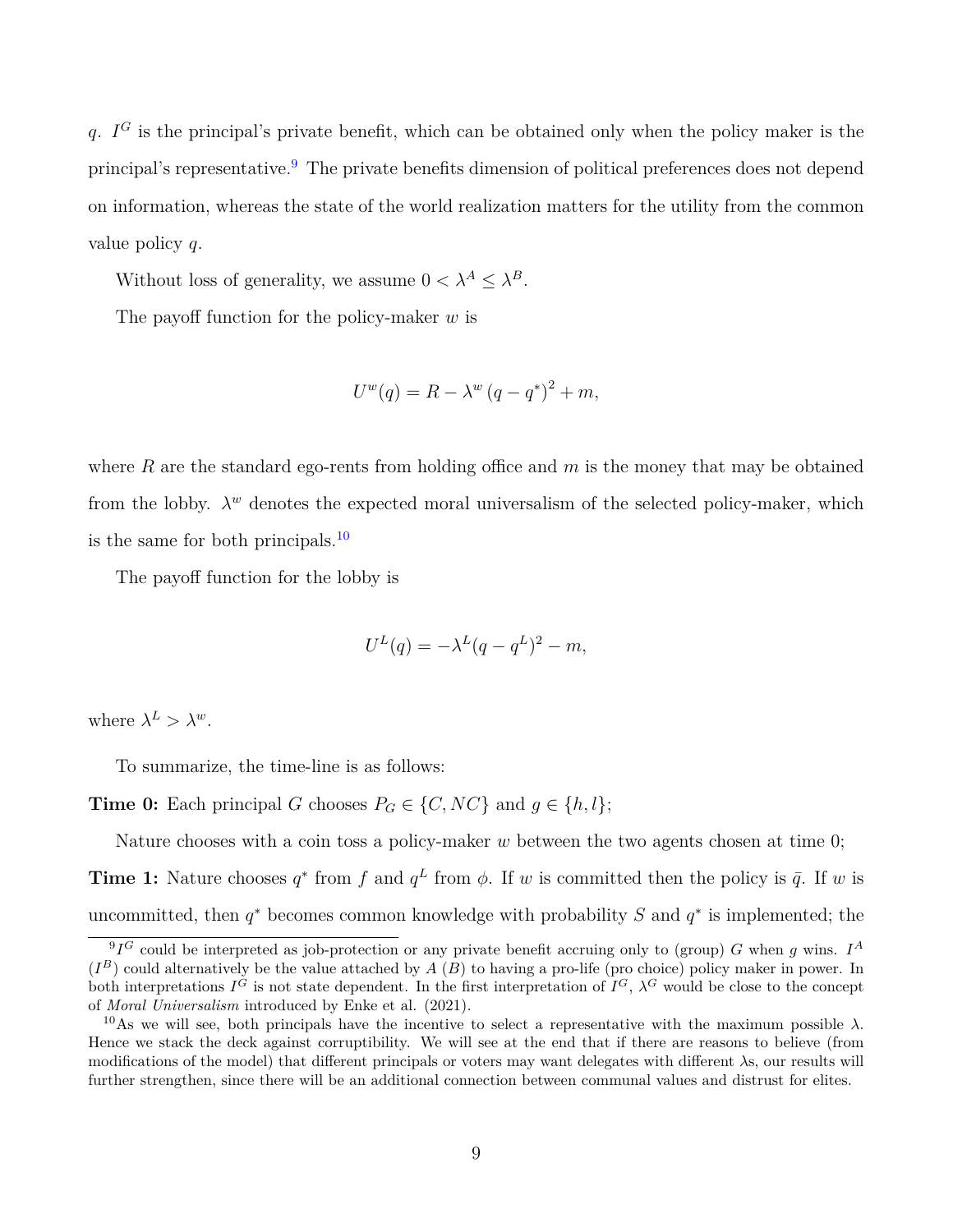lobby becomes active with probability  $p(1 - S)$ , and in that case makes a take-it-or-leave-it offer *m* to *w* as a quid-pro-quo for having  $q<sup>L</sup>$  implemented, and *w* accepts or rejects, and chooses policy based on her posterior beliefs.

We study the Bayesian Nash Equilibria of this game.

## **3 Baseline equilibrium analysis**

We solve the game starting from the policy choices of the selected politician at the end of the game tree. If  $w = g$  has mandate  $P_G = C$  then the committed policy choice is  $\bar{q}$ ; if *w* has mandate  $P_G = NC$ , then with probability *S* the common knowledge of  $q^*$  induces policy choice  $q^*$  no matter what by assumption. If instead the realization of  $q^*$  has not been revealed by Nature, then

- 1. If the lobby is active:
	- (a) with probability  $d^w$ , w observes which is the optimal policy  $q^*$  and chooses  $q^L$  (accepts *m*) if

$$
-\lambda^{w} (q^* - q^L)^2 + m > 0,
$$

and chooses  $q^*$  otherwise.

(b) with probability  $1-d^w$ , *w* does not observe which one is the optimal policy and chooses  $q^L$  if

$$
m > \bar{m}(q^L) := \lambda^w \left[ \sigma^2 + \int_{q^* \in \mathbb{R}} \left( q^* - q^L \right)^2 dF \left( q^* \right) \right]
$$

and chooses  $\bar{q}$  otherwise.

2. If the lobby is not active, then *w* chooses  $q^*$  with probability  $d^w$  and  $\bar{q}$  otherwise.

The lobby's offer is characterized by the following lemma:

<span id="page-9-0"></span>**Lemma 1.** *There exists*  $\underline{\lambda}^L < \infty$  *such that the equilibrium offer*  $m^*(q^L)$  *is greater or equal than m*<sup>(*q*L</sup>) *for every realization of q*<sup>L</sup> *for all*  $\lambda^L > \underline{\lambda}^L$ .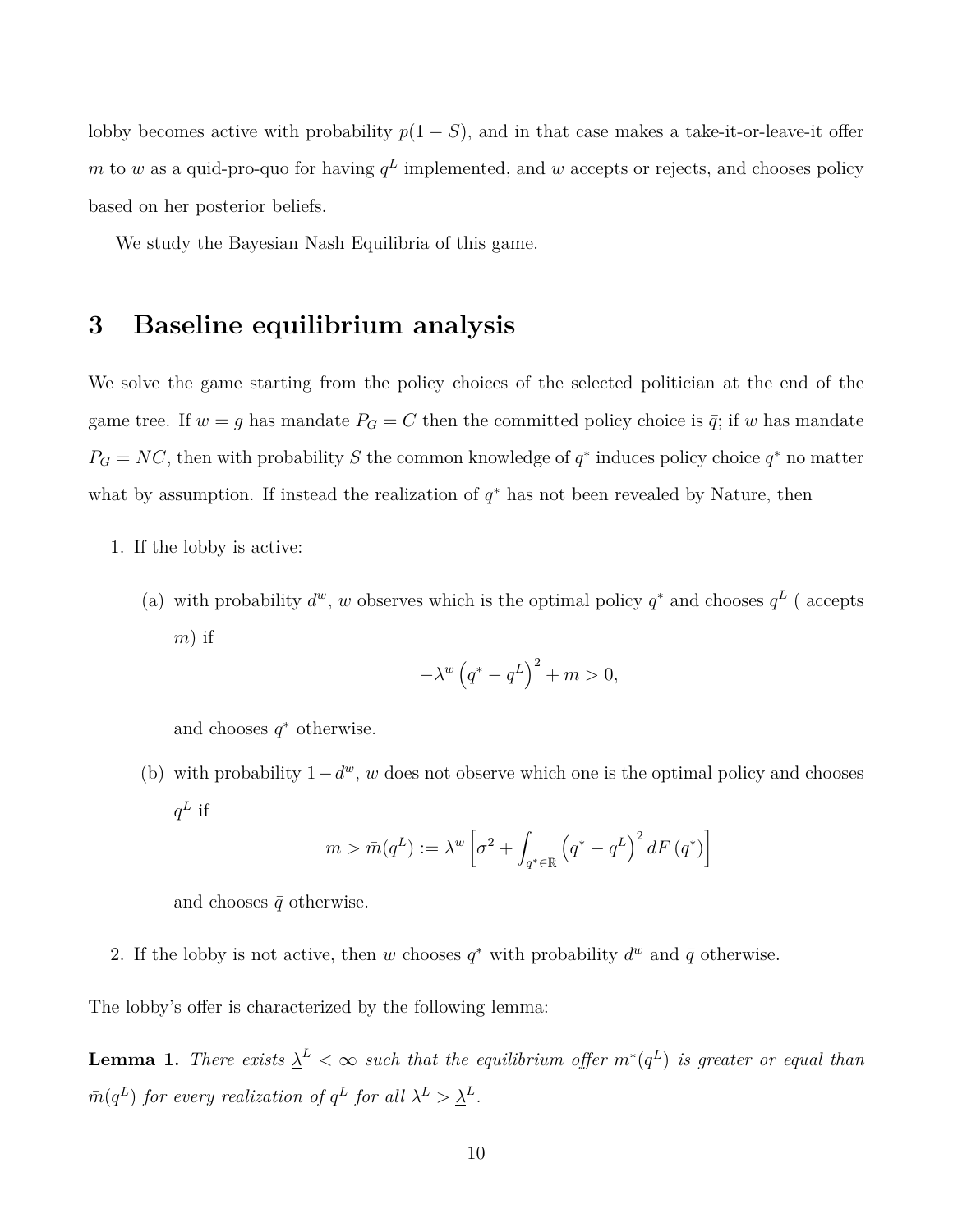We assume for the rest of the paper that  $\lambda^L > \underline{\lambda}^L$ : the lobby's preference for having a distorted policy is sufficiently strong that it offers a bribe which is accepted by an uncommitted politician who did not know the optimal policy.

Knowing that  $m^*(q^L) \geq \bar{m}(q^L)$ , it follows that the lobby's optimal offer is a solution of the following minimization problem:

$$
\min_{m\geq 0} d^{w} \left[ \int_{q^* : m > \lambda^w (q^* - q^L)^2} m dF(q^*) + \lambda^L \int_{q^* : m < \lambda^w (q^* - q^L)^2} \left( q^* - q^L \right)^2 dF(q^*) \right] + (1 - d^w) m.
$$

We can derive the following comparative statics corollary:

<span id="page-10-0"></span>**Corollary 1.**  $m^*$  *is increasing in*  $\lambda^L$  *and in*  $d^w$ *.* 

The expected loss for the principal when the lobby is active can be defined as:

$$
\bar{L} := d^{w} \int_{q^{L} \in \mathbb{R}} \int_{q^{*}:m^{*}(q^{L}) > \lambda^{w}(q^{*}-q^{L})^{2}} \left(q^{*}-q^{L}\right)^{2} dF(q^{*}) d\Phi\left(q^{L}\right) +
$$
\n
$$
(1-d^{w}) \int_{q^{L} \in \mathbb{R}} \int_{q^{*} \in \mathbb{R}} \left(q^{*}-q^{L}\right)^{2} dF(q^{*}) d\Phi\left(q^{L}\right).
$$

L depends on the two distributions, on the competence of the elected policy maker and on the equilibrium strategy of the lobby  $m^*(\cdot)$ , which is increasing in the winner's competence. It is possible to show that for  $\lambda^L$  sufficiently large,  $\overline{L}$  is increasing in *b* and decreasing in  $d^w$ , if the lobby has a finite budget constraint. Therefore there are two reasons why a principal who prefers an uncommitted mandate should select a more competent agent: first a type *h* observes at time 1 the optimal policy with higher probability, second it is also less likely that she accepts the offer of an active lobby. It is also clear that  $\overline{L}$  is decreasing in  $\lambda^w$ , hence  $\lambda^w$  should be the maximum possible for each principal.

We are now ready to establish the baseline result:

**Proposition 1.** *1. For*  $\epsilon > 0$  *but small enough, any G that chooses*  $P_G = C$  *also chooses*  $d^g = l$ *; in contrast, if*  $P_G = NC$  *then*  $d^g = h$ *.*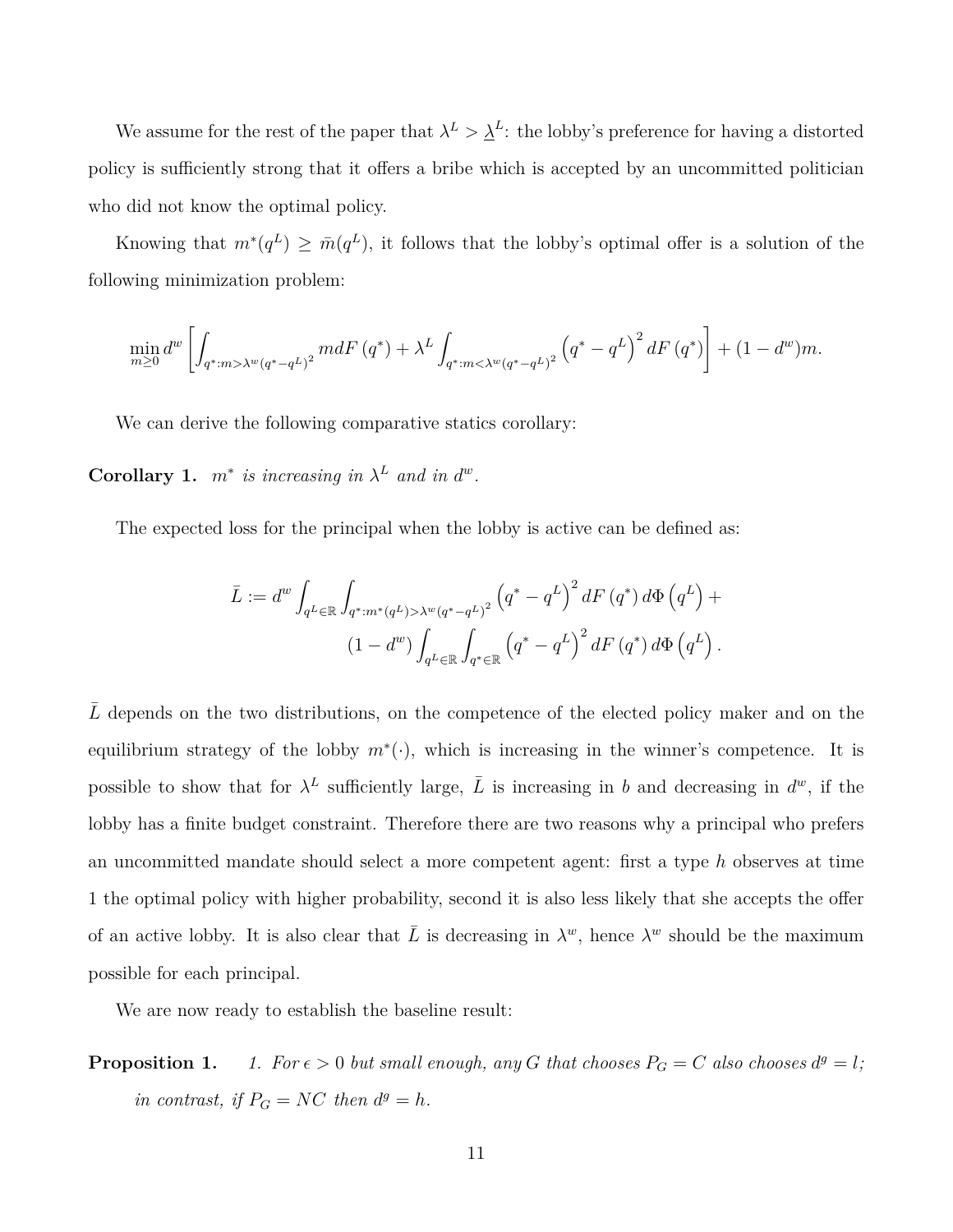2. *Group G is more likely to choose*  $P_G = C$  *the higher b and p are, and the lower are h*,  $\lambda^w$ *and S.*

This baseline result establishes that pandering to what we expect to be right today (a form of populism) is indeed more appealing for the principal (voter) when corruption is high and costly (*p, b* high), when even the best available politicians are not that great (*h* low) and it is difficult to keep politicians honest (*S* low).

In this baseline setting where information is exogenous and the selection of *w* is random,  $\lambda^G$ does not matter for the choice of commitment vs delegation, whereas it will become crucial as soon as we endogenize information and introduce elections.

# **4 Adding information, mobilization, ideology, anti-elitism and fake news**

With respect to the intuitive results of the baseline equilibrium analysis above, we are interested in exploring dimensions that are less often discussed in relation to populism: (1) what role could the intensity  $\lambda$  of common value preferences versus ideology play? (2) What may explain the existence of the equilibrium in which one party chooses commitment but the other does not? And what roles do the fundamentals play in such cases in the determination of the probability of winning for the populist party? (3) Which role does citizens' willingness to be informed about political and economic issues play in their voters' choice? (4) What happens when we augment the model by allowing for primaries and general elections rather than a simple principal-agent choice, and how do endogenous turnout and mobilization strategies modify the baseline result? (5) Is the ex ante pandering commitment component of populism conducive to anti-elite rhetoric and fake news production incentives, two components of populist politics often emphasized in the political science literature? In this section we offer an answer to all these questions.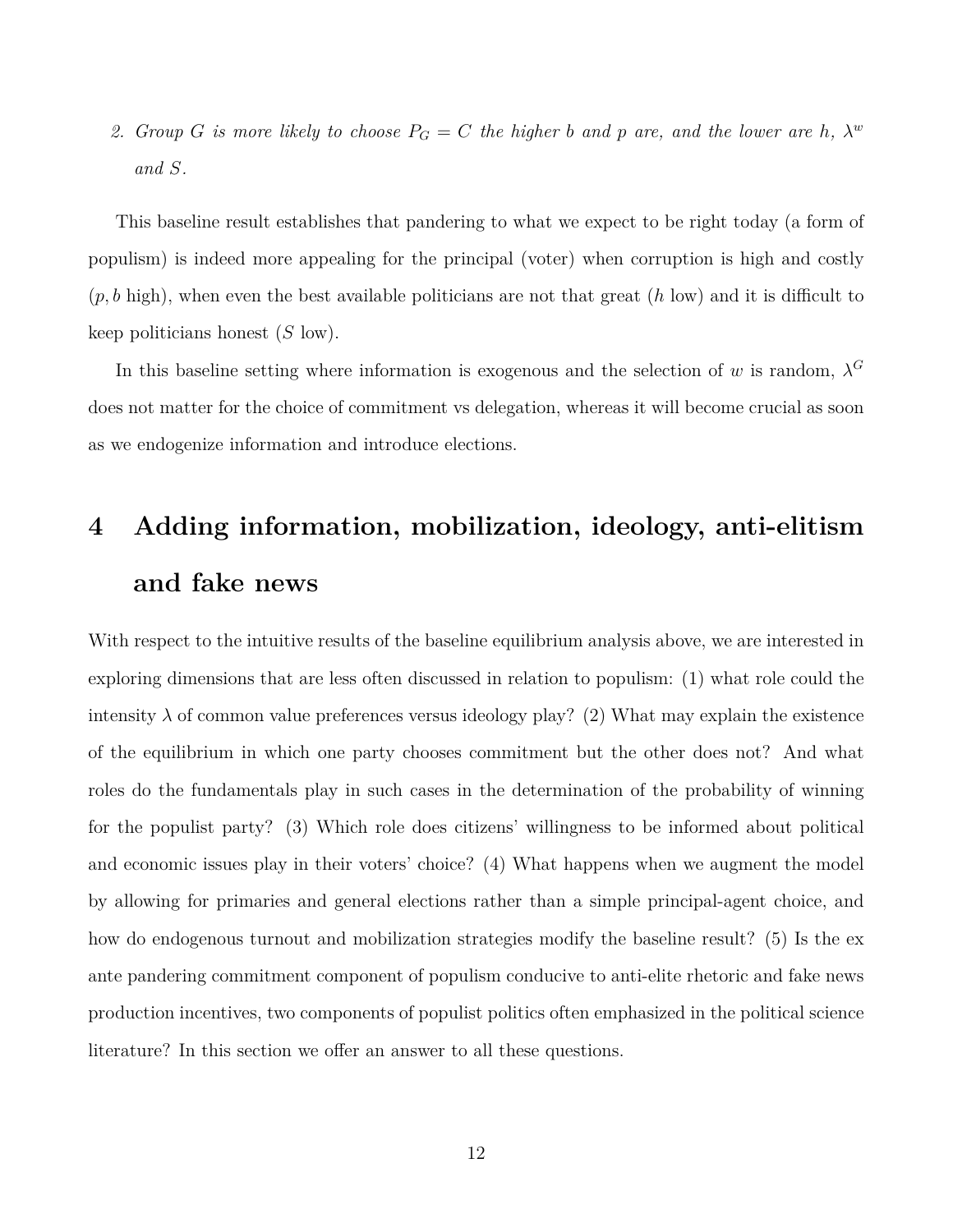#### **4.1 Endogenous information**

In the baseline model we assumed that an agent is randomly selected to be the winner and we kept an exogenous probability *S* of ex post information for the principal. We now argue that adding just one component to the baseline model, namely making *S* endogenous, is sufficient to make the intensity parameter  $\lambda^G$  a relevant one, and, moreover, to create the possibility of asymmetric equilibria. In this section we start answering the above questions exploring the role of citizens' willingness to acquire information about what is the ex-post optimal policy to implement.

Assume that, in case the selected policy-maker *w* has no commitment, each principal can choose effort  $s_G \in [0,1]$ , with cost  $c(s)$  increasing and convex,  $c'(0) = 0$ ,  $\lim_{s\to 1} c'(s) = +\infty$ , and with effectiveness  $S(s_A, s_B) = \frac{s_A + s_B}{2}$ . The rest of the model remains the same.<sup>[11](#page-12-0)</sup>

Let  $s_G^* \in (0,1)$  denote the optimal amount of information acquired by principal *G*, we can sign the comparative statics with respect to all fundamental parameters, and explain the impact of endogenous information acquisition w.r.t. the baseline results:

#### <span id="page-12-1"></span>**Proposition 2.** *When information is endogenous we have that*

- *1. A high*  $\lambda^G$  *reduces the net cost of information acquisition, hence makes*  $P_G = NC$  *more likely w.r.t.* a principal with lower  $\lambda^G$ . In other words, ceteris paribus the commitment option is *chosen by principals with lower moral universalism.*
- 2. *Given*  $\lambda^A < \lambda^B$  *it is possible to find parameter values under which*  $P_A = C$  *and*  $P_B = NC$ *, while it is impossible to find an equilibrium with*  $P_A = NC, P_B = C$ *.*
- *3. The comparative statics w.r.t. p, b, h of Proposition 1 continue to hold, but, the more information acquisition takes place in equilibrium, the smaller becomes the effects of such fundamentals on the possibility of a populist commitment equilibrium.*

A lower  $\lambda^G$  implies a lower benefit of having an ex-post optimal common-value policy compared to the private cost of information acquisition. Intuitively, if  $\lambda^A$  is low and  $\lambda^B$  is high, it is possible

<span id="page-12-0"></span> $11$ <sup>Clearly, when the policy maker is committed, the optimal information acquisition is zero.</sup>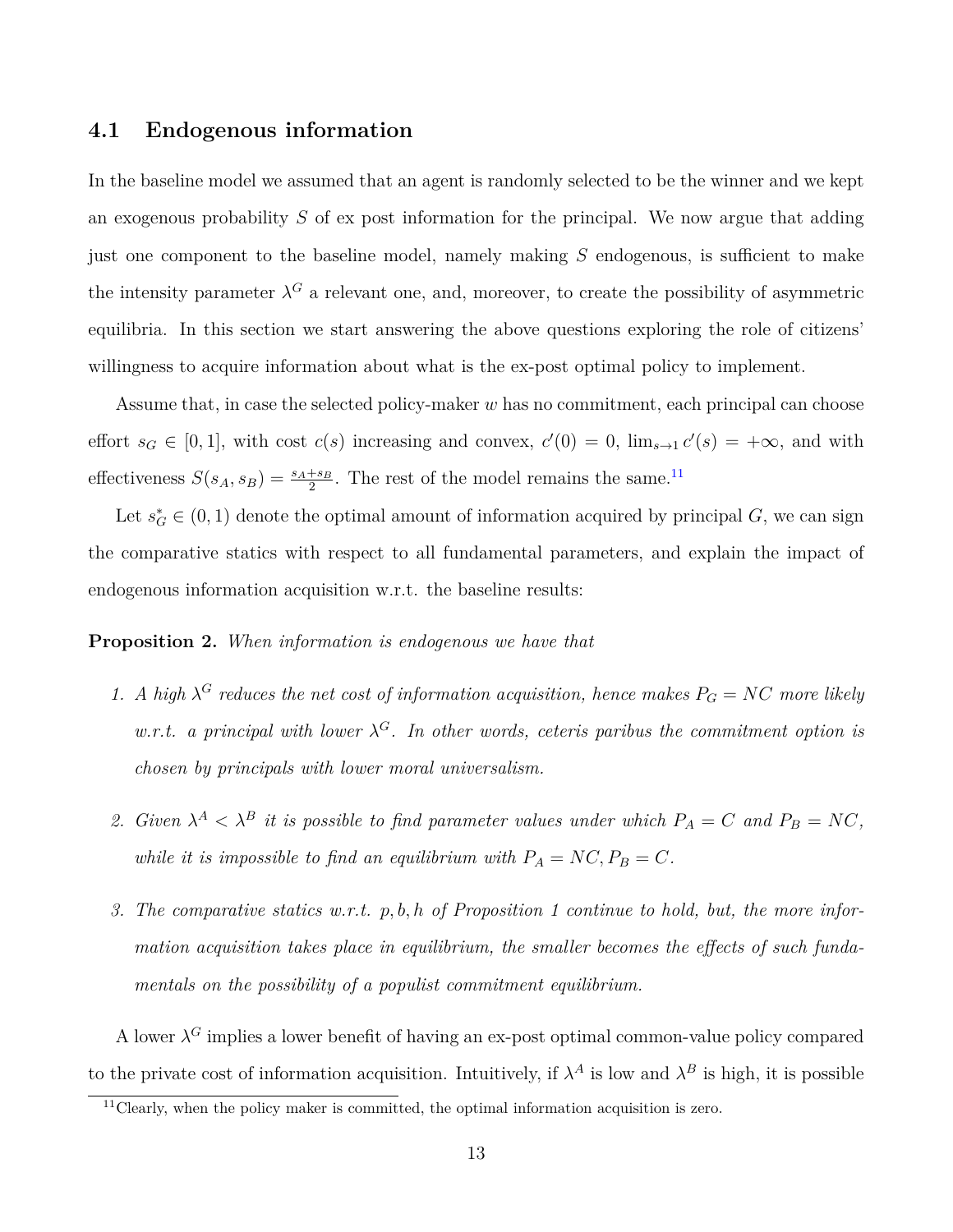that for principal *B* it is worth investing on monitoring ex post and hence endorse a non committed politician of type *h*, whereas for *A* the extra cost of information acquisition would be too high. To see what effects an increase of *p* and *b* has on the amount of information acquired in equilibrium by citizens, consider a set of parameters such that in equilibrium  $P_G = NC$ : an increase in either *p* or *b* increases the information acquisition, but a further increase of these parameters may induce a switch to  $P_G = C$  and, when both principals choose C, information acquired in equilibrium drops to zero. Thus,

<span id="page-13-0"></span>**Corollary 2.** *An increase in corruption threats (higher p and b) has a non monotonic effect on information acquisition.*

#### **4.2 Mobilization**

The virtue of a baseline model with a simple principal-agent delegation logic is simplicity, and it allowed us to already establish baseline results on the impact of corruption, expected competence of politicians, and intensity of common-value policy preferences on the possibility of a strategic populist commitment choice. In the endogenous information acquisition extension we have consistently given the principal the possibility to acquire information. But the principal should actually be a voter. Moreover, mobilization is an important dimensions of interest in the study of populism (see e.g. Gennaro et al., 2020, and references therein). Hence we need to introduce elections with endogenous participation. Moreover, introducing endogenous participation, ideology or private benefits  $I^G$  matter for turnout.

We introduce the following modifications of the model:

• **Voting:** Assume that each principal *G* of the baseline model is replaced by a party or group composed by  $\chi^G$  citizens, who select candidate *g* in a primary. Citizens in each group have heterogeneous cost of voting, and given the common interest in each group only members with negative cost of voting turn out in the primaries; but in the general elections, where *a* runs against *b*, also agents with positive cost of voting can turn out, depending on the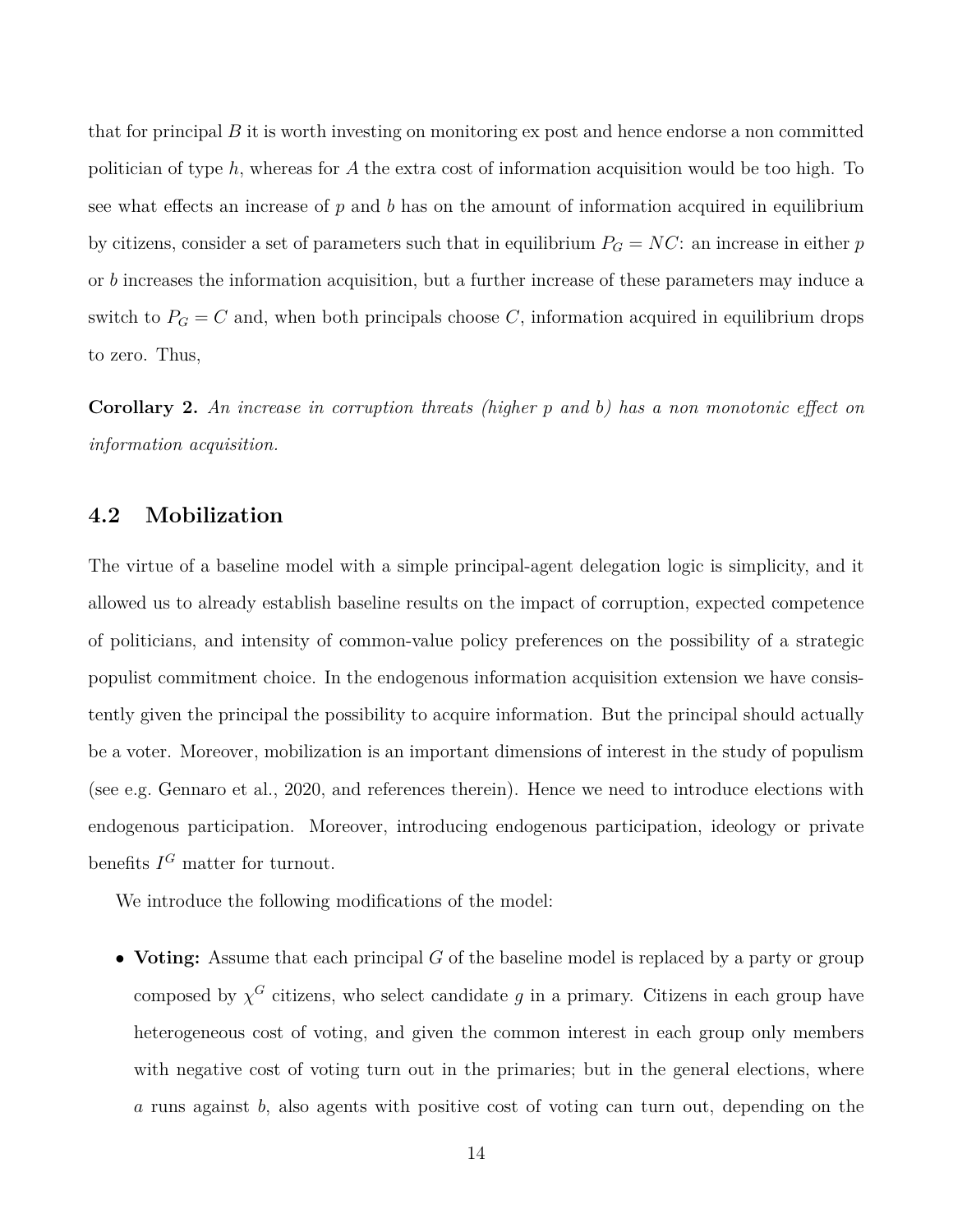assumptions made on rational voting decisions. To stack the deck in favor of the maximum closeness to the single-principal baseline, we assume rule utilitarian voting a la Feddersen and Sandroni – group utility maximization determines the threshold cost of voting below which all members with such costs are mobilized. We also assume that before the general elections there is a realization of a random shock  $\gamma^G$  to the cost (or benefit) of voting for citizens of each group  $G$ , so that the probability of winning remains interior like in probabilistic voting models, and we can then trace the effects of the fundamental parameters on the probability of committed or uncommitted candidates getting elected.

• **Information acquisition**: Having replaced the single-principal of the baseline model with a voting selection, we have to be consistent also in terms of information acquisition, assuming that if the elected policy-maker is not committed then the endogenous information acquisition efforts are by the citizens once again. Consistently with the assumption that citizens have heterogeneous cost of voting, we assume that they are heterogeneous in their cost of information acquisition. The cost of information is a continuous increasing and convex function  $k^v c(s_v)$  such that  $c(0) = c'(0) = 0$ ,  $\lim_{s \to 1} c'(s) = +\infty$ , and  $k^v$  is a realisation from a uniform distribution between  $\underline{k} \geq 0$  and  $\overline{k} > \underline{k}$ . Again, group utility maximization determines the threshold cost of information acquisition below which all members with such cost acquire information.

With these two modifications, all the substantive results of Propositions 1 and 2 are essentially unchanged. The lower is  $\lambda^G$ , the higher is the opportunity cost of being informed for a voter; and therefore there is a threshold under which voters prefer to elect a candidate who chooses the ex-ante optimal policy, such that no voter will acquire information ex-post. As a consequence, when an equilibrium in which the endogenous candidates propose different policies exist, then the candidate who offers commitment is the representative of party A, given  $\lambda^A < \lambda^B$ . Like in Proposition 2, the existence of an asymmetric equilibrium in which candidate *a* offers commitment while *b* is not committed is guaranteed under two sufficient conditions. The first is that an active lobby has a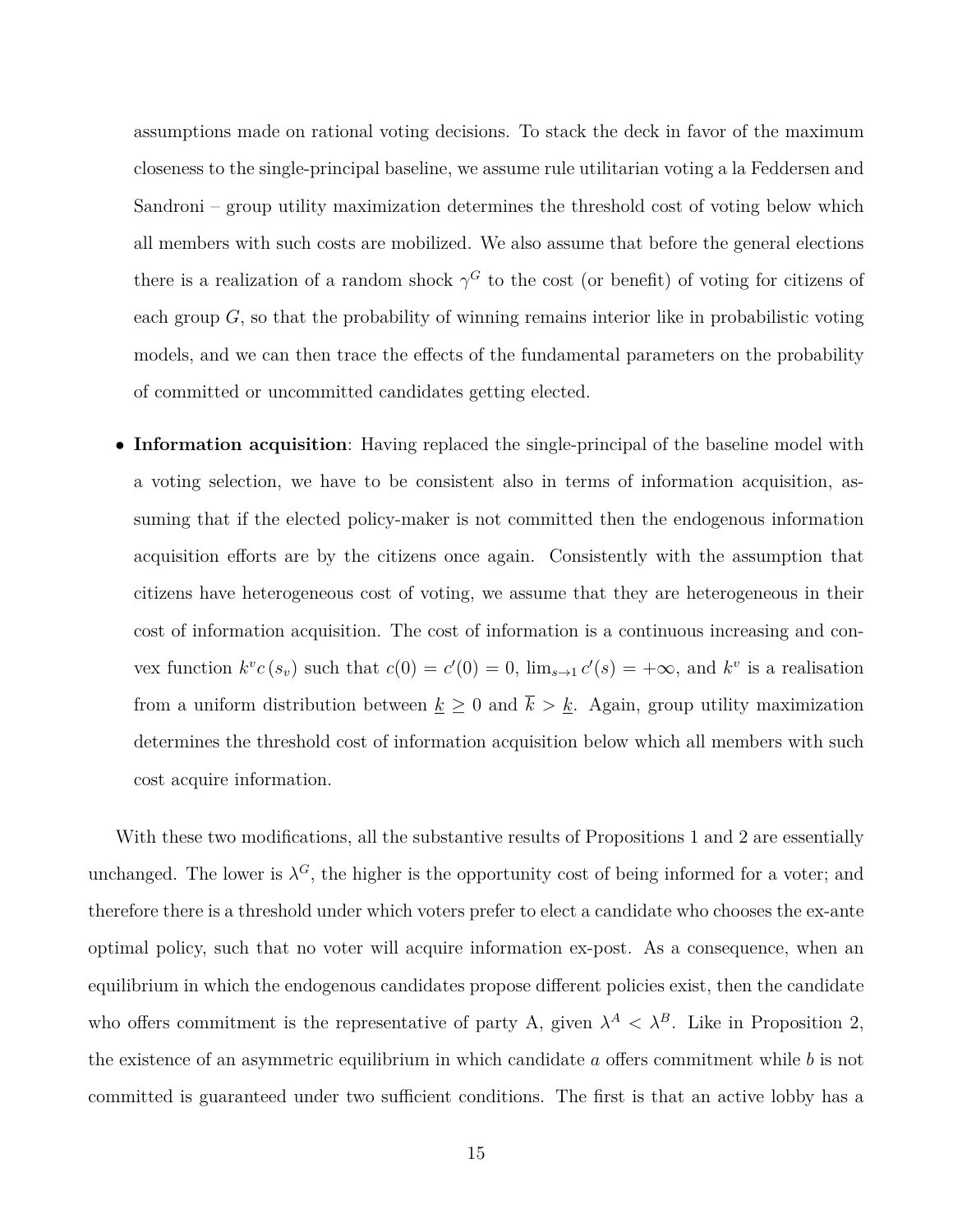high willingness of distorting policy maker's choice. The second is that the expected welfare loss when the lobby is influencing the policy maker is intermediate. In fact, if the bias was too high, then even those citizens who have a high  $\lambda^G$  would prefer a commitment policy. In the opposite case, if the welfare loss due to lobbies' influence is small, no citizen would be too worried about the lobbies' influence and all would prefer to take the risk of having a policy that is contingent on the realization of the state of the world, even if lobbies distort policy maker's choices.

Ideology or private benefits did not affect the results in the baseline model with exogenous probability of winning, but in this extension with electoral competition the *I <sup>G</sup>* parameters will start to matter. *I <sup>G</sup>* is a component of a voter's utility function that is activated only when the voter's preferred party wins, and the effect of  $I<sup>G</sup>$  on citizens' welfare does not depend on the realization of the state of nature. Therefore does not require any information acquisition by voters.<sup>[12](#page-15-0)</sup> Leaving the technical details of the above modifications to the appendix, and continuing to denote the outcome of primaries of party *G* by  $P_G \in \{C, NC\}$ , we now summarize the substantive findings in the next proposition:

- **Proposition 3.** *1. When the equilibrium is symmetric, displaying either both candidates with commitment or both without commitment, the probability of winning of the candidate of party G is increasing in*  $I^G$ *,*  $\chi^G$  *and decreasing in*  $I^{-G}$ *,*  $\chi^{-G}$ *.* 
	- 2. On the other hand, when the equilibrium is asymmetric with  $P_A = C$  and  $P_B = NC$ , the *probability of winning for each candidate is still increasing in its own I <sup>G</sup> and size of the group, but the probability of winning depends also on*  $p, b, h, \lambda^A, \lambda^B$ *:* 
		- *(a) the probability that candidate a wins the election is increasing in p and b, and decreasing in h* and  $\lambda^A$ ;
		- *(b)* while the probability that candidate *b* wins is increasing in  $\lambda^B$ .
	- *3. An increase in I <sup>A</sup> does* **not** *necessarily imply higher propensity towards commitment:*

<span id="page-15-0"></span> $12$ To reiterate, pro-life vs pro-choice policies are hardly dependent on realizations of any state of the world or scientific discovery, and even in the private benefits interpretation cash is cash.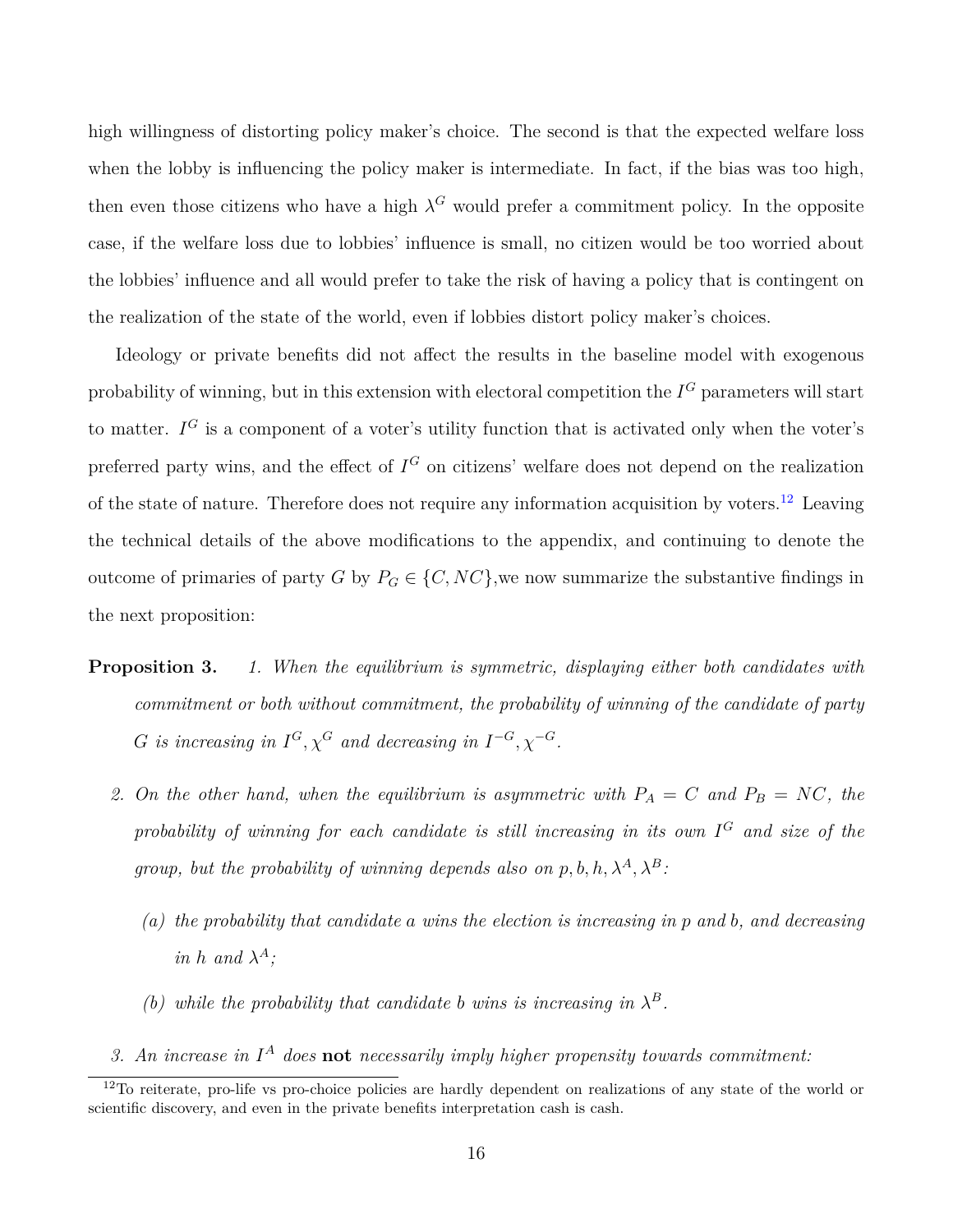- *(a) Consider a set of parameters such that an asymmetric equilibrium exists. If*  $\lambda^A$  *decreases or*  $\lambda^B$  *increases, the asymmetric equilibrium still exists. When the difference between the two weights*  $\lambda^A$  *and*  $\lambda^B$  *is large, an increase in*  $I^A$  **shrinks** *the set of parameters according to which the asymmetric equilibrium exists.*
- *(b)* In particular, if  $\lambda^B$  is large, when  $I_A = 0$  the equilibrium is asymmetric, while for  $I_A$ *sufficiently large the equilibrium is symmetric and both candidates propose no commitment.*

If  $I<sup>G</sup>$  increases (higher ideological polarization or higher value given to some type of grouplevel protection or communal value) voters may prefer to increase the probability that their own candidate wins the election even if this implies not having their preferred policy-maker. Intuitively, consider  $I^B = 0$ ,  $I^A = 0$ ,  $\lambda^A$  small and  $\lambda^B$  large, such that the equilibrium is asymmetric. Suppose now that  $I^A$  increases: party B's members still only care about which common good policy is implemented, while party A's members now care more about which candidate is elected. It may then follo that they may switch to prefer a candidate without commitment, because the reduction in party B members' turnout is larger than for party A members and therefore an uncommitted candidate *a* has higher chance to win the election than a committed candidate. This shows that ideological polarization has nothing to do with populism. What matters the most for the existence of a populist equilibrium is  $\lambda$ , and, in particular, in an asymmetric equilibrium with only one populist it is the party with lower moral universalism that chooses a populist commitment.

#### **4.3 Fake news and anti-elite rhetoric**

We now incorporate in our analysis two relevant aspects of political campaigns that have raised attention in the recent years. The recent wave of populism in western democracies has been characterized by a rampant use of anti-elite rhetoric by populist candidates jointly with an increased diffusion of fake news and distorted information, often fomented by the same populist parties. We show that these phenomena are instrumental in boosting the electoral success of candidates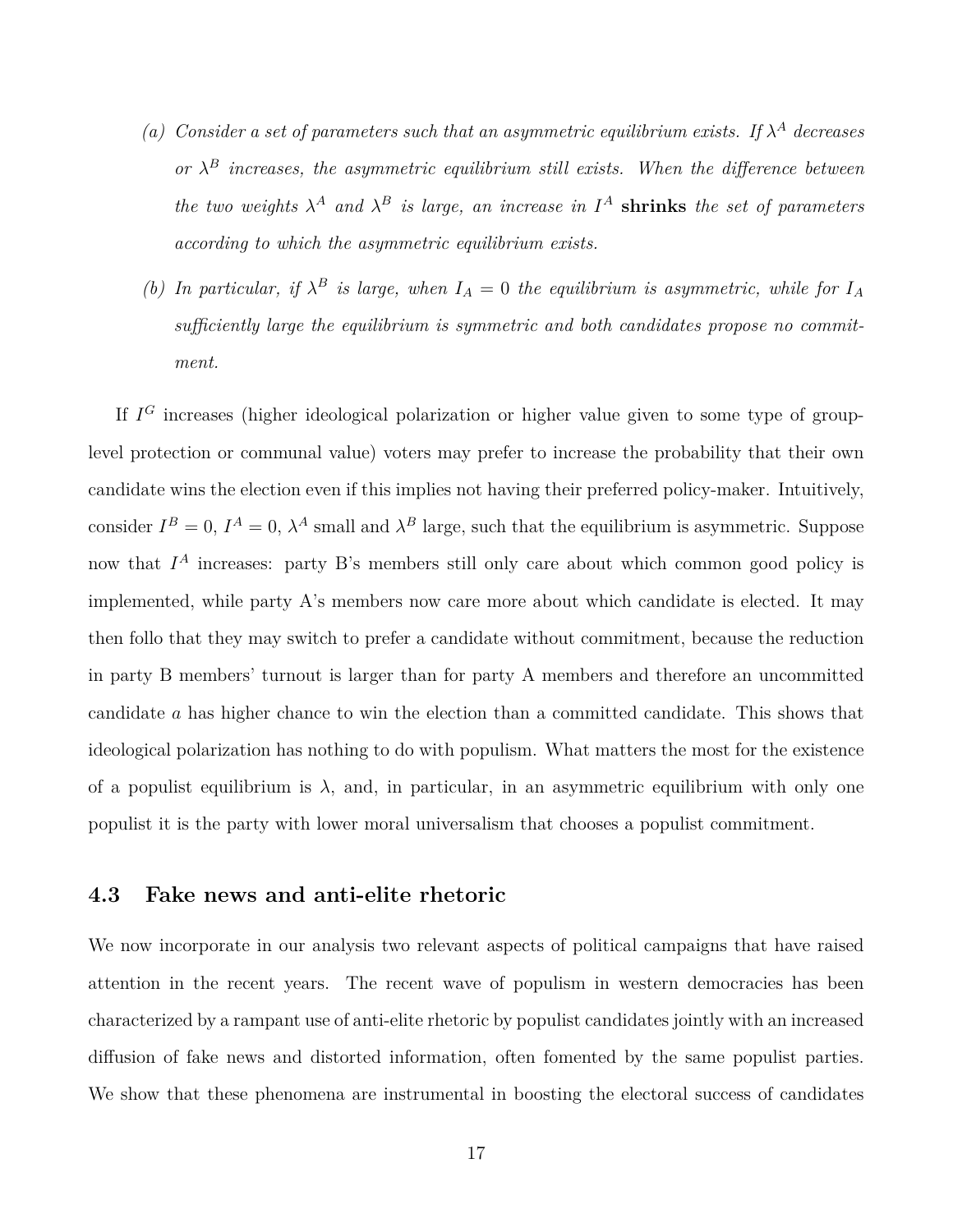proposing commitment policies.

#### **4.3.1 Fake news**

Suppose that each candidate  $i \in \{a, b\}$  at the general election can exert a costly effort (or campaign budget)  $f_i \in \mathcal{R}_+$  to produce fake news, which increase the cost of information acquisition by voters:  $(k^v + f_1 + f_2)c(s_v)$ . Let  $\Phi(f)$  be the cost of producing fake news, assumed the same for both candidates, with  $\Phi(0) = 0$ , strictly increasing and convex.

<span id="page-17-0"></span>**Proposition 4.** *Suppose party A's candidate proposes the commitment policy and party B's candidate no commitment.*

*For R sufficiently large, candidate a exerts more effort than candidate b in producing fake news.*

*If both candidates propose no commitment in equilibrium and h is not too low, they exert a positive amount of effort in producing fake news.*

The intuition of this result is straightforward. In case candidates compete in the general election offering different policies, candidate *a* benefits more than candidate *b* from an increase in the cost of information acquisition. In fact, an increase in the cost of information acquisition decreases party *B*'s voters turnout and increases party *A*'s voters turnout, as long as the value of winning the election is sufficiently large. It is interesting to note that even uncommitted candidates benefit from fake news, because a reduction in the amount of information acquired by voters increases the probability that the elected politician may get money from the lobby, if they are sufficiently competent. Therefore even in case fake news do not affect the probability of winning the election, as it is in case both candidates offer an uncommitted policy, still candidates exert a positive effort to lower citizens' monitoring

#### **4.3.2 Anti-elite rhetoric**

Populist rhetoric is characterized by a strong anti-elitism. In this subsection we suggest how antielite rhetoric aiming to affect voters' beliefs about the likelihood that lobbies and elites could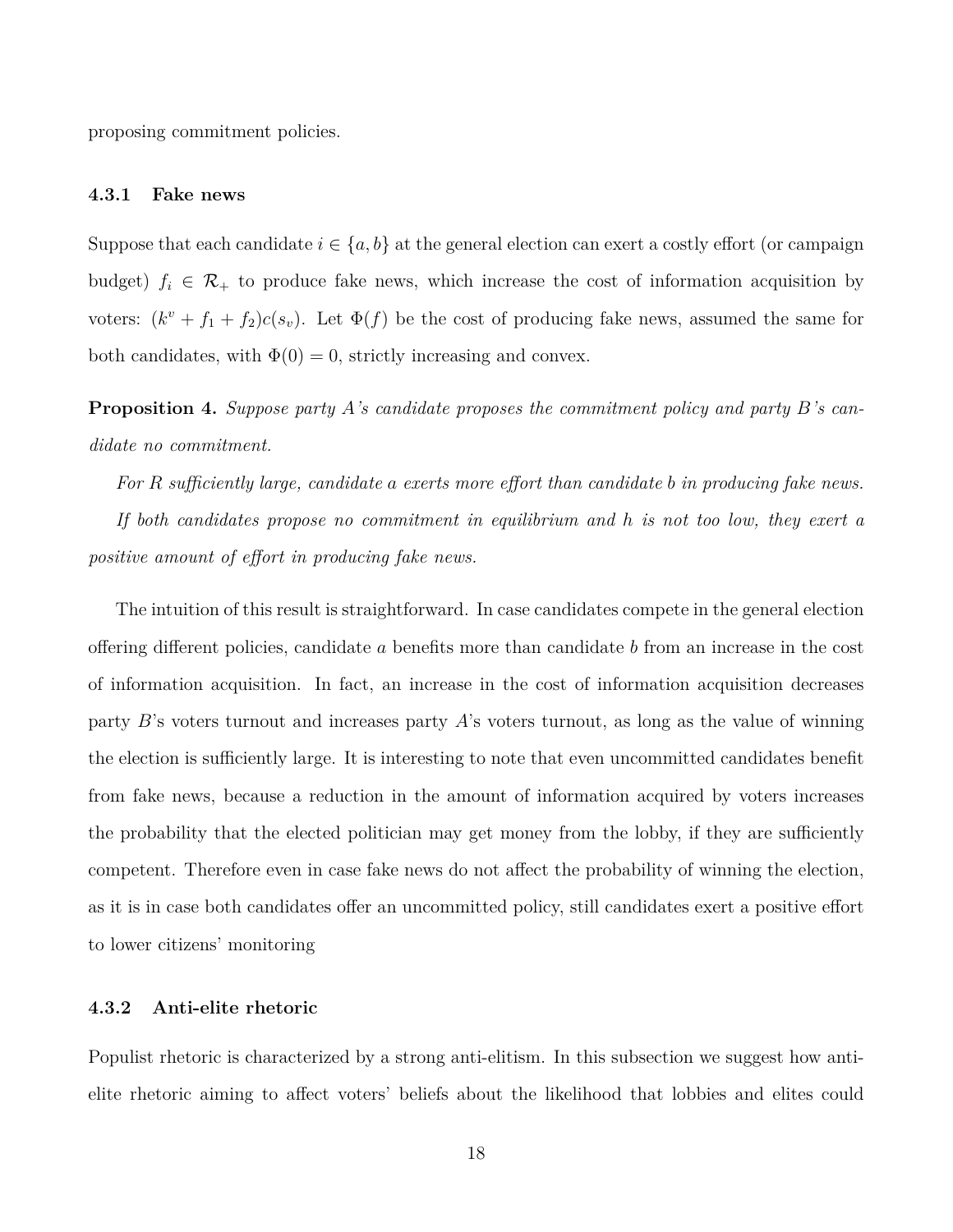distort politicians' actions is a natural complement of commitment policies. We assume here that the candidate who wins the primary of party *G* chooses how to allocate a unitary endowment of time between campaigning on competence and anti-elite rhetoric, as in Gennaro et al. (2020). Formally, the choice  $t_g \in [0,1], g = a, b$ , has the following impact on group *G* citizens' beliefs of competence and possibility of elite capture:  $p^{G,t_g} = p + \eta(t_g)$  for all  $v \in G$ , with  $\eta(0) = 0, \eta' > 0, \eta(1) < (1-p)$ , and  $\hat{d}^G(t_g) = d^g + \gamma(t_g)$ , with  $\gamma(1) = 0, \ \gamma' < 0, \ \gamma(0) < (1 - d^g)$ .

In words, the general election campaign effort by politician *g* of party *G* can be used to modify the prior of that party's citizens on either her competence or on the risk of elite capture.

**Proposition 5.** *A candidate*  $g \in \{a, b\}$  *who proposes a commitment policy chooses*  $t_g = 1$ *, while a candidate j* who proposes a non-commitment policy chooses  $t_g = 0$ .

This proposition does not need a formal proof: it is evident that is a weakly dominant strategy for any candidate who proposes a commitment policy to allocate all her time campaigning to increase voters' perception on the probability that the lobby is active. Only in case both candidates propose a commitment policy a candidate is indifferent on which topic to devote her campaign. For a candidate who proposes a non-commitment policy it is a dominant strategy to devote her campaign to increase voters' beliefs about her competence. Notice that, even if we allow negative campaigning about the competence of the opponent, in an asymmetric equilibrium candidate *g*, who is proposing a non-commitment policy, would choose  $t<sub>g</sub> = 0$ , because the competence of a candidate who commits to a policy is irrelevant. The candidate who chooses a commitment policy would still prefer to allocate her time on an anti-elite rhetoric as long as the mobilisation effect of this rhetoric is stronger than other effects. $13$ 

We remark that a corollary of our entire analysis is that we have uncovered a rationalization of why communal values can induce higher distrust for elites, two characteristics of populism previously not connected to each other.

<span id="page-18-0"></span> $^{13}$ In a related paper, Gennaro et al. (2020) study the sensitivity of the anti-elite component of the populist campaign strategy in US elections to economic insecurity variation and district characteristics. The parameter *λ* in our model could be affected by economic and political conditions of a specific context.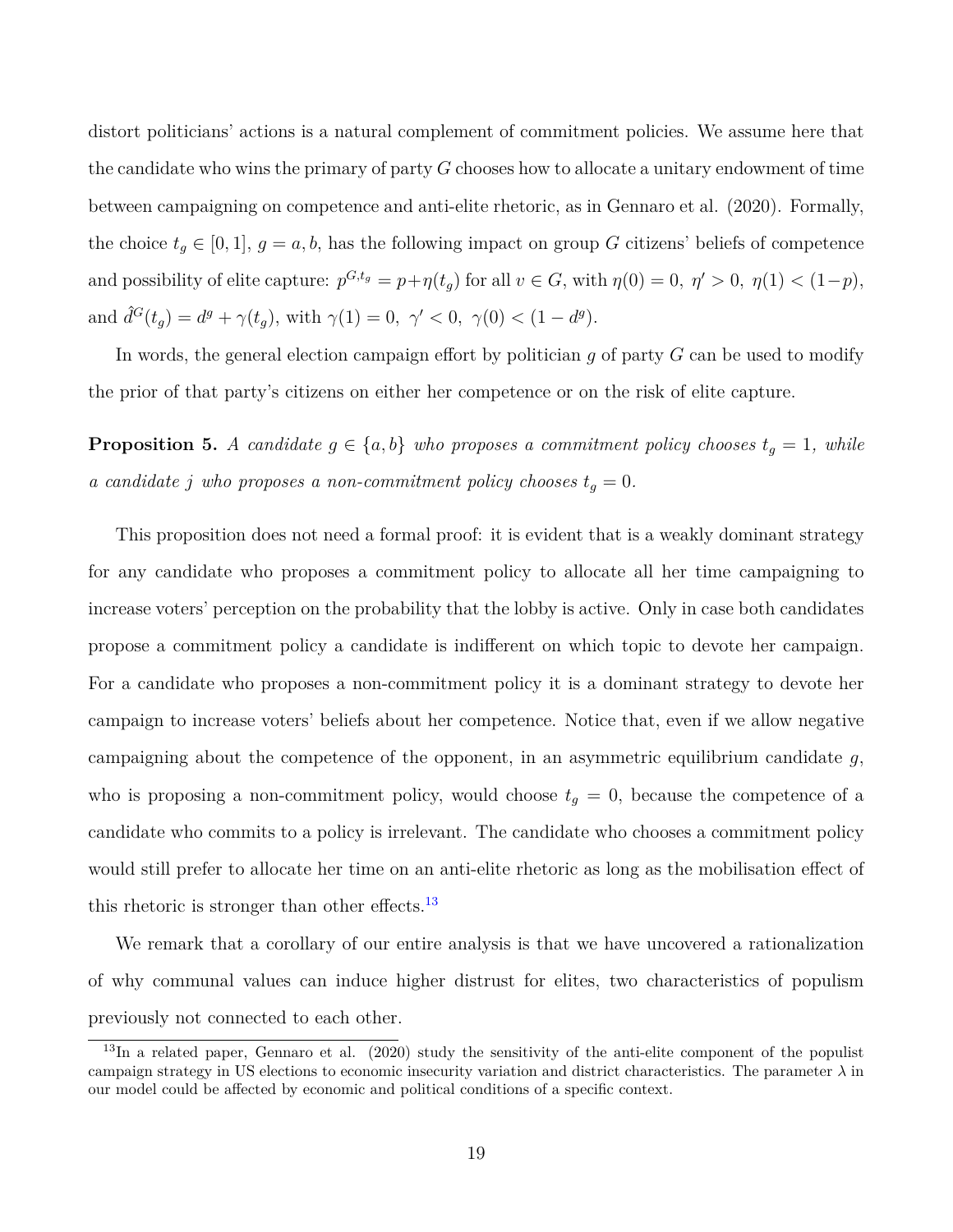#### **4.4 Extensions**

We now discuss a number of directions in which our results can be extended. First, we discuss the realistic possibility that the two parties have heterogeneous preferences over a unidimensional policy space. Second, we consider the case in which voters of different parties care about different policies; and finally we discuss the relation between competence and endogenous commitment.

#### **4.4.1 Heterogeneous Preferences**

In the paper we have talked about *q* as the common good. Very similar results hold if the two parties disagree on which is the policy that maximizes the common good in a given state. Suppose for simplicity that  $q^* - \delta$  is the optimal policy for party *A* and  $q^* + \delta$  is the optimal policy for party *B*. Consistently, a committed politician of party *A* would choose  $\bar{q}^A$  and a committed politician of party *B* would choose  $\bar{q}^B > \bar{q}^A$ . Proposition 1 still holds because electoral competition does not play any role, but also the main results in all other propositions remain qualitatively the same, as long as  $\delta$  is not too large. Specifically, in case the winning candidate is uncommitted, the voters of the losing party will continue to acquire information as long as they still prefer the optimal policy of the other party being implemented to the expected policy of the lobby. However, the amount of information that a voter acquires ex-post is larger when her own party' candidate wins the election compared to the case in which the opponent wins, because the benefit of acquiring information is higher. Another difference is that even voters with positive cost of voting may turn out in case both candidates commit, because the two policies will differ. Still, on each side the trade-offs we have studied above would remain qualitatively the same, since low  $\lambda$  on either side means low weight of their optimal policy in their utility function and leads to the selection of a populist in the party primary with greater probability.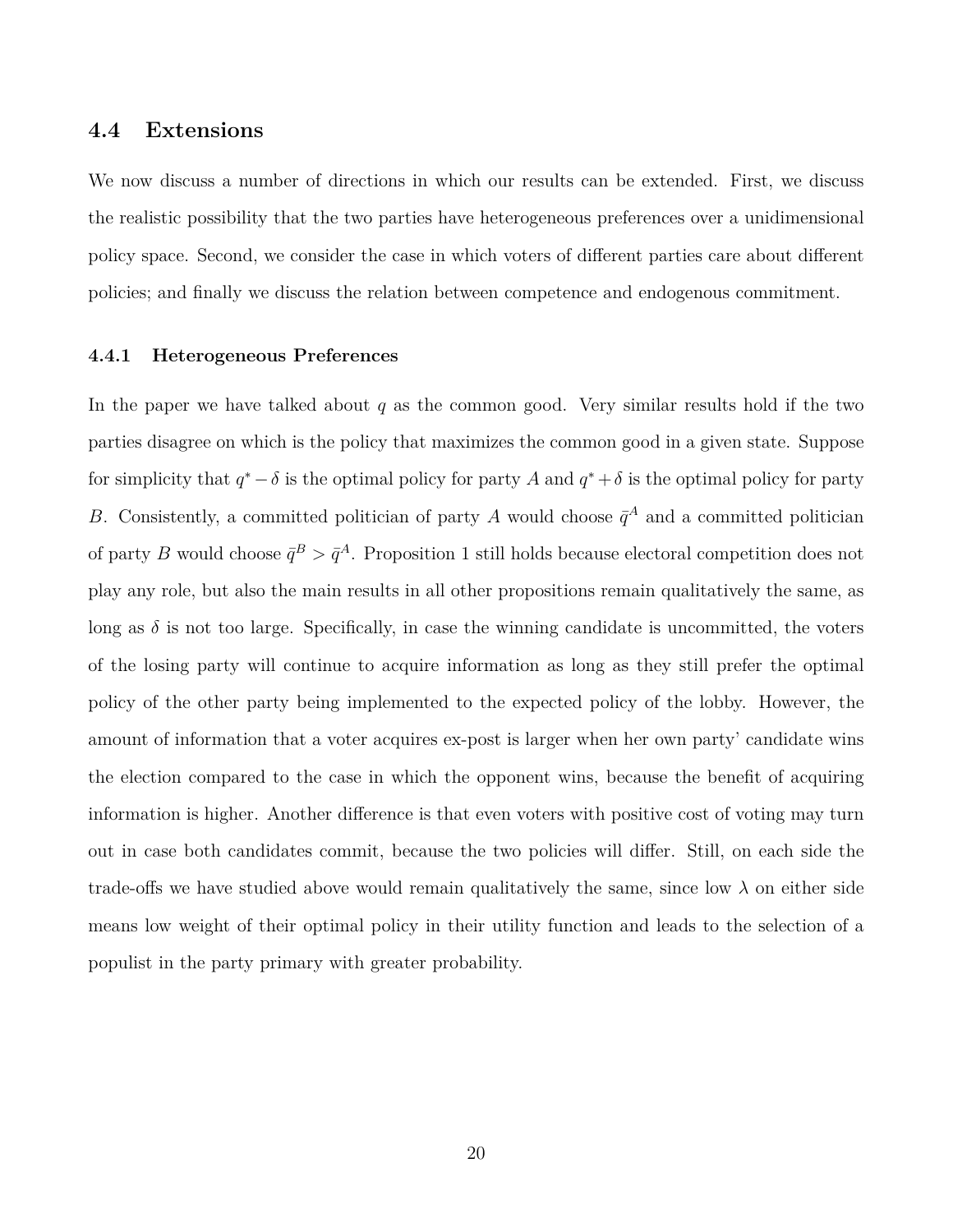#### **4.4.2 Multidimensional policies**

Consider now an extension in which there are two national policies to be decided, e.g. security *q*<sub>*a*</sub> and welfare policy  $q_b$ . Suppose for simplicity that for party  $A \lambda_{q_a}^A > 0$  but  $\lambda_{q_b}^A = 0$ , and vice versa for party  $B$ , so that even if both policies enter additively in the utility function each voter considers only the policy dimension most important for her. In this case once again all our results qualitatively continue to hold, and, moreover, our results clarify the role of moral universalism for the choice of a populist strategy within each party: for party *A* a lower  $\lambda_{q_a}^A$  implies that committing to "America first "or disengagement becomes preferable to more flexible security policies; similarly, for a voter of party *B* a lower  $\lambda_{q_b}^B$  implies that a commitment to a simple citizenship income can be preferred to more inclusive and elaborate welfare policies. In fact, security at the more global level or welfare considerations for others have low relevance when moral universalism is low.

#### **4.4.3 Incompetence as a commitment device**

Some final remarks concern the possibility of endogenous and partial commitment. First, observe that as long as the commitment is credible, voters do not acquire information about the state of the world, so they never push the policy maker to change the ex-ante optimal policy. Still, a policy maker may learn with positive probability what is the ex-post optimal policy and realize that is very far from  $\bar{q}$ . If commitment is not full, a committed politician may propose to change ex-post the policy and voters will face the dilemma whether this bid depends on her superior knowledge or lobby pressure. If voters can select in the primary a candidate of any ability  $d \in [0, 1]$ , choosing a candidate with  $d = 0$  is a commitment device. A candidate with zero ability will never learn the optimal ex-post policy and voters should assign probability one that the policy maker is derailed by the lobby. Di Tella and Rotemberg (2018) offer an explanation for the observation that voters sometimes seem to prefer incompetent politicians. In their model, voters are disappointment averse and more competent politicians are more likely to betray them. Our result offers an alternative explanation of why voters sometimes seem to prefer incompetent policy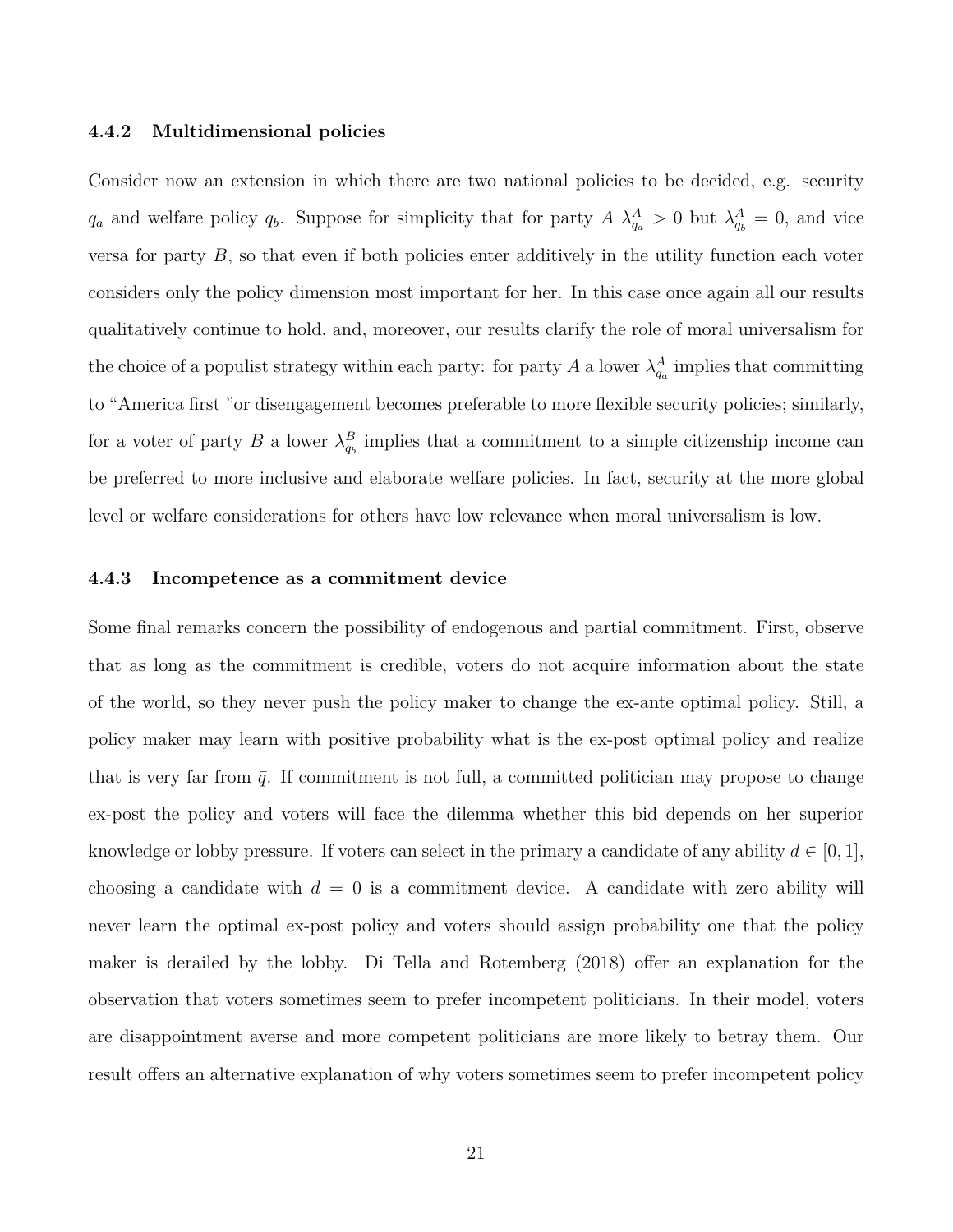makers. Consistently, Sasso and Morelli (2021) show theoretically and Bellodi et al. (2021) confirm empirically that populist leaders can lead to the firing of expert bureaucrats and decreased bureaucratic performance. Together with the current paper, they show that the consequences of populism include poor policy implementation and decreased voter welfare.

Finally, in our model candidates can be either committed or uncommitted. However, we might consider the possibility that candidates could propose a partial commitment platform, like in Kartik et al. (2017). We conjecture that if candidates could commit to choose a policy within an interval, the size of the interval would shrink under the same conditions that make commitment more desirable in our paper. Most likely, the interval would probably not be symmetric around  $\bar{q}$ , but rather larger on the opposite side of the lobby bias.

### **5 Concluding remarks**

This paper shows, starting from a simple model and then adding elements one by one incrementally, that an equilibrium supply of populism has a number of complementary characteristics: commitment to an ex ante popular policy (pandering); anti-elite rhetoric with no emphasis on competence, accompanied by fake news to make information acquisition and monitoring of politicians harder (lower accountability expected at election time); and equilibrium endogenous elite (lobby) activity consistent with the popular fear (possibly exacerbated by rhetoric). Moreover, we establish that greater ideological polarization is not related to the populism phenomenon, since we show that the space of parameters such that a populist equilibrium exists may actually shrink when ideological polarization increases. Instead, rather than ideological intensity, a key "demand side"parameter that affects the probability of a populist equilibrium and the probability of winning of a populist candidate in such an equilibrium is  $\lambda$ , which captures the notion of moral universalism proposed by Enke et al. (2021). Adam Smith in the last chapter of the wealth of nations already noticed that stagnation plus growing inequality, combined with excessive division of labor and fear of replacement by machines, may generate a collapse of the moral sentiments necessary for the good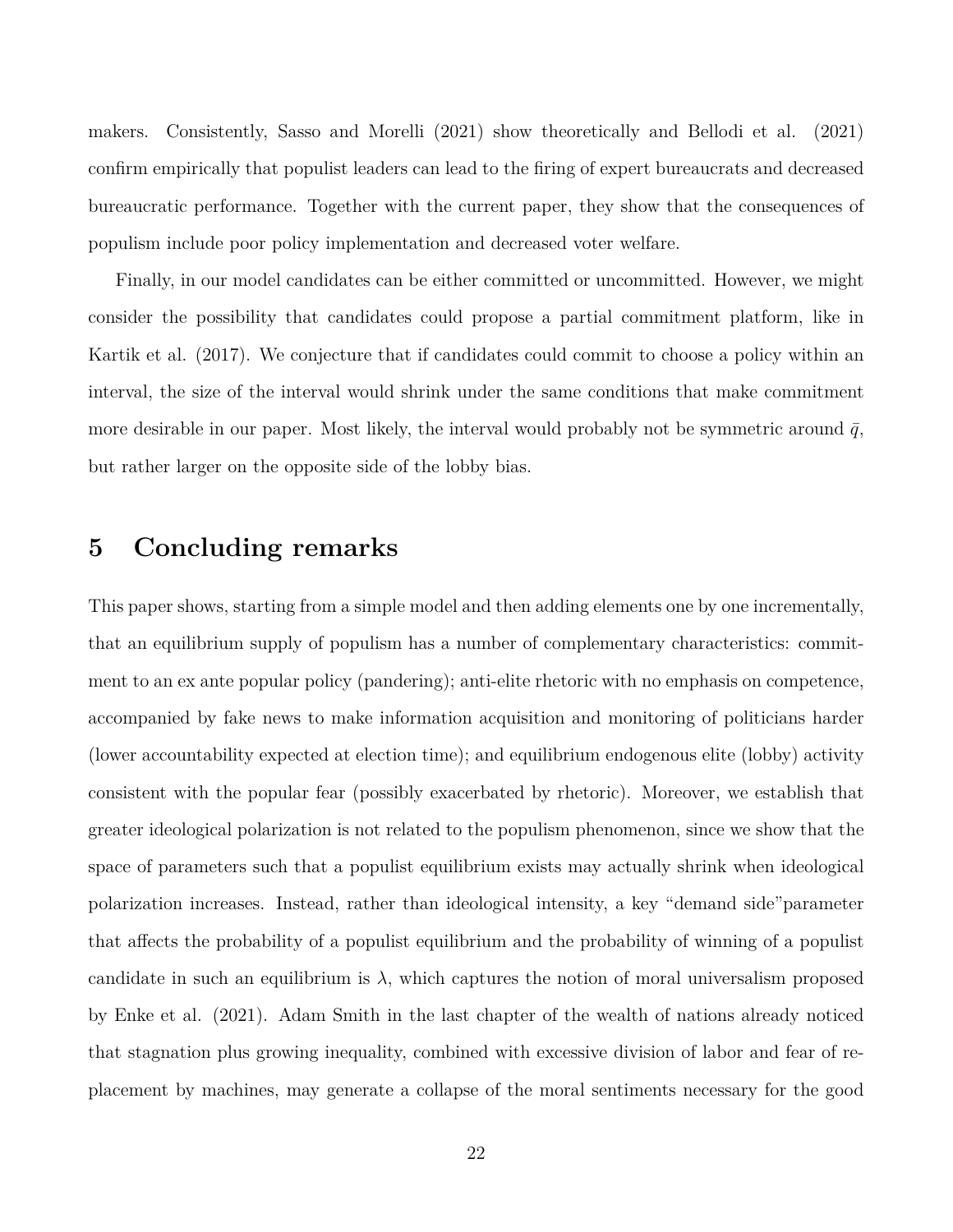functioning of commercial society, namely ingenuity, frugality and prudence. But beside this decay of individual moral values that were functional to capitalism, as emphasized in Censolo and Morelli (2021), it is easy to imagine that also moral universalism may go down. Fear of globalization, distrust for politicians, increased fears of a zero-sum game, bring citizens to be less generous and more self-absorbed and therefore less prone to care about the utility of those distant from them, in space and intergenerationally, and hence to put a lower weight on common-value policies. The fact that the party with lower  $\lambda$  is the most likely to turn populist in a two-party competition is consistent with the observation that populism in western democracies emerged mostly on the right of the political spectrum: an average right-wing voter (an average Republican in the US) typically cares less about (and trusts less) the public good provision by the state.

One important direction for future research concerns dynamics. While Levy et al. (2020) study the dynamics of intensity of preferences of voters of two given groups, the sophisticated and the unsophisticated, the dynamics of learning that can be envisioned as a follow-up of our paper has as main components the interplay between learning on new policy dimensions and on the real power of the elite(s) in biasing policy-making. We fix the changes in demand, and we check conditions under which the different patterns on the supply side can emerge. Under some conditions a long phase of non populist equilibrium can be followed by short or long phases of populist equilibria, symmetric or asymmetric, and with different exit patterns depending on the fundamentals. While in an equilibrium where no country has a populist leader there may be no learning about the strength of lobbies or elites, once some countries fall into a populist equilibrium with a populist winner there could be interesting learning dynamics both on the variance of the optimal policy and on the strength of the elite(s). In particular, we conjecture that if the elite is monolitic or one-sided, then a populist equilibrium could last much longer than when there are multiple competing elites. An additional direction of extension of our model could be that when a populist is in office we can learn about the costs of populism or on unexpectedly important new policy dimension. For example the cost of having incompetent bureaucrats could be updated upwards during a pandemic, and on newly relevant dimensions like logistics. Another important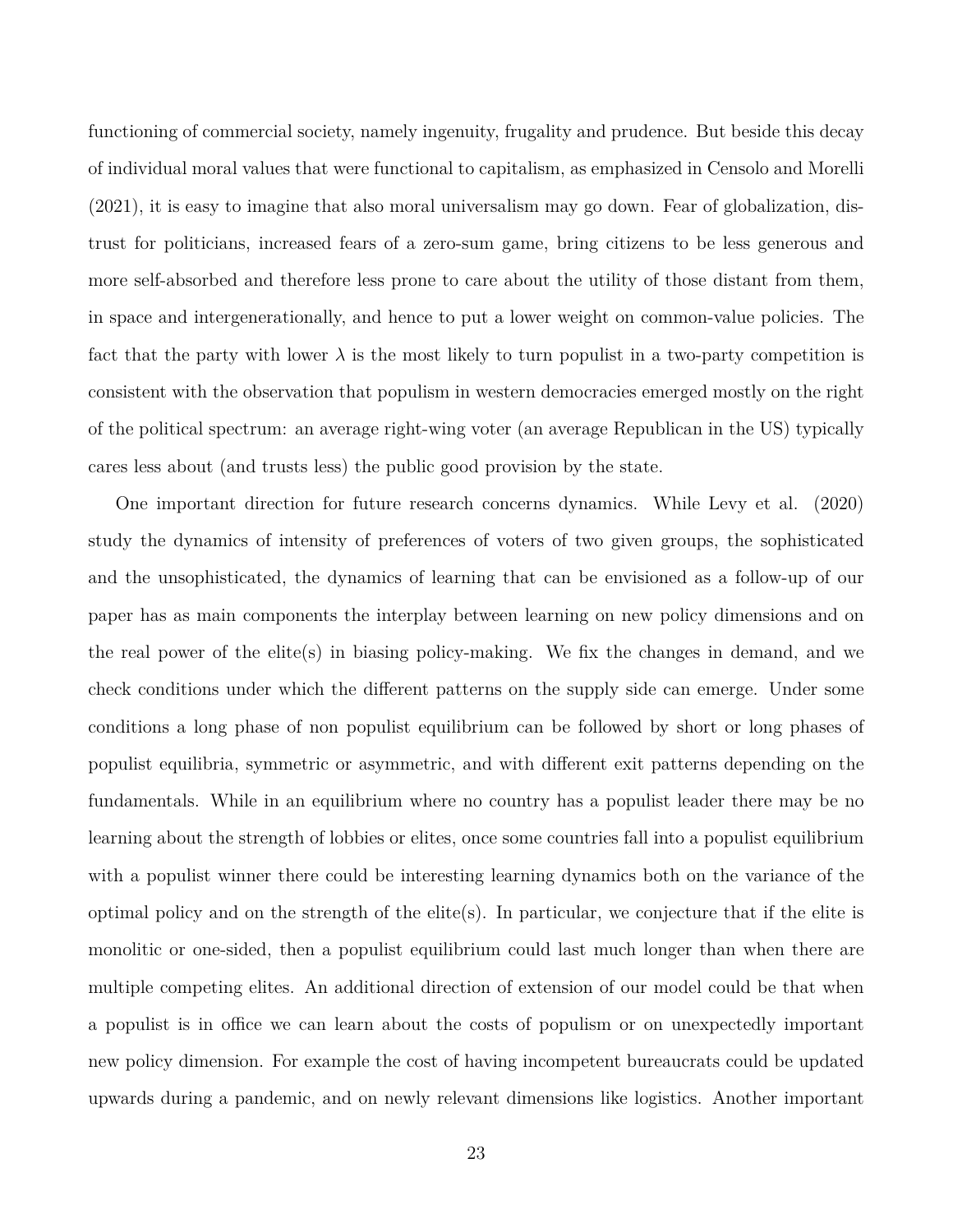conjecture on the potential follow-up implications of our model is that if the lobby is not expected to be extreme, then if the policy maker is more constrained (as it is the case for the policy-maker in a country with no independent monetary or fiscal policy) the value of uncommitted policy makers goes down, and populist equilibria can surface.

## **References**

- [1] Acemoglu, Daron, Georgy Egorov and Konstantin Sonin (2013): "A Political Theory of Populism," *Quarterly Journal of Economics*, 771-805.
- [2] Acemoglu, Daron and Pasqual Restrepo, (2017): "Robots and Jobs: Evidence from US Labor Markets", NBER Working Paper No. 23285
- [3] Algan, Yann, Sergei Guriev, Elias Papaioannou, and Evgenia Passari (2017): "The European Trust Crisis and the Rise of Populism", Brookings Papers on Economic Activity, Fall.
- [4] Amador, Manuel, Ivan Werning, and George Marios Angeletos (2006): "Commitment vs. Flexibility." *Econometrica* 74(2): 365-96.
- [5] Ananyev Maxim and Sergei Guriev (2018): "Effect of Income on Trust: Evidence from the 2009 Economic Crisis in Russia" , Economic Journal, 129 (619), 1082–1118,.
- [6] Autor, David , David Dorn, Gordon Hanson and Kaveh Majlesi (2016): "Importing Political Polarization? The Electoral Consequences of Rising Trade Exposure," *NBER* Working Paper No. 22637.
- [7] Bellodi, Luca, Massimo Morelli and Matia Vannoni (2021): "The Cost of Populism for Bureaucratic Efficiency and Government Performance." mimeo, Bocconi University.
- [8] Besley, Timothy, and Torsten Persson (2019): "The Rise of Identity Politics," unpublished manuscript.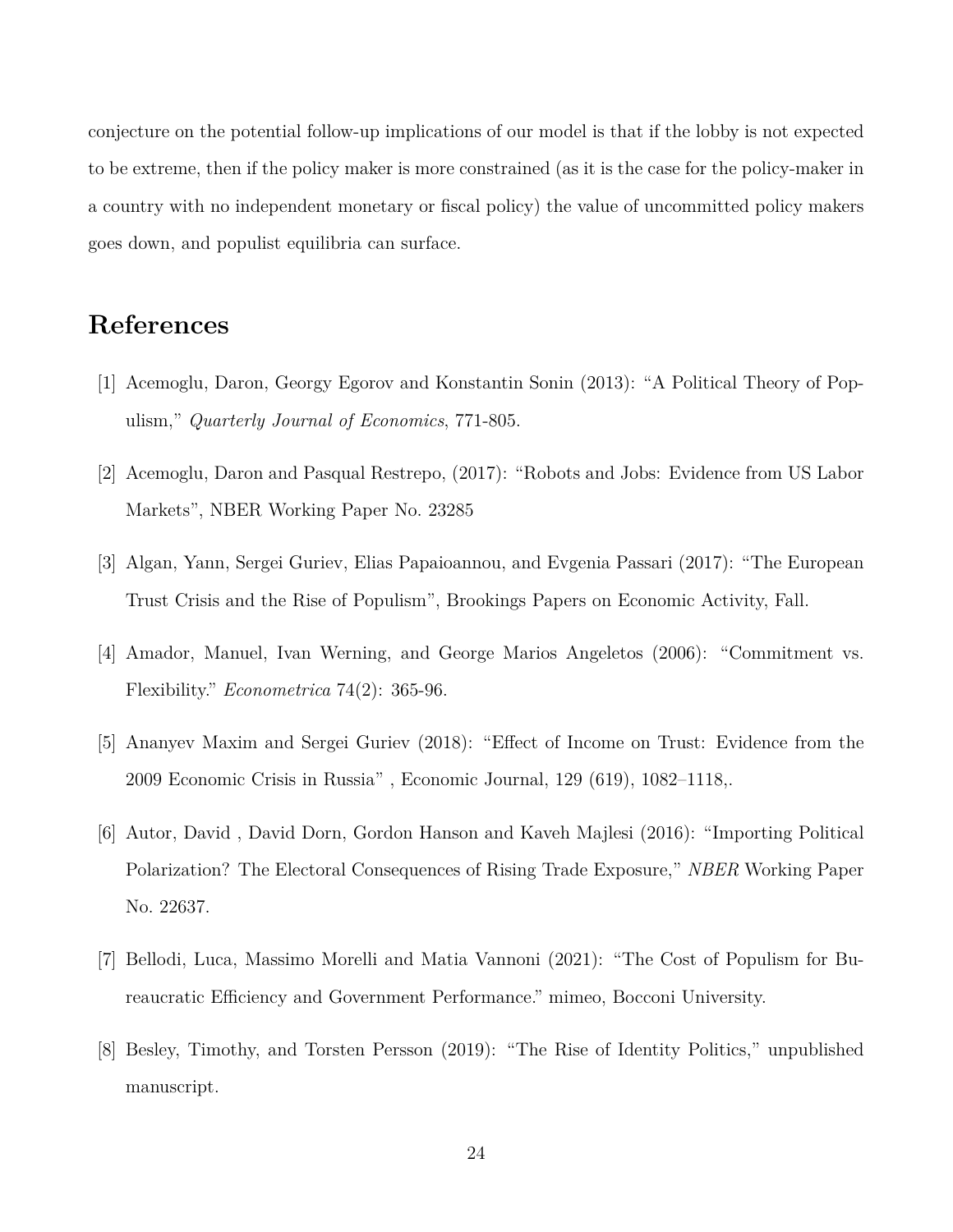- [9] Coate, Stephen, and Michael Conlin. "A group rule-utilitarian approach to voter turnout: Theory and evidence," American Economic Review 94.5 (2004): 1476-1504.
- [10] Censolo, R., and M. Morelli (2021): "Adam Smith and the Roots of Populism" mimeo.
- [11] Colantone, Italo and Piero Stanig (2019): "The Trade Origins of Economic Nationalism: Import Competition and Voting Behavior in Western Europe," *American Journal of Political Science*
- [12] Crutzen, Benoit, Dana Sisak and Otto. Swank (2020): "Left Behind Voters, Anti-Elitism and Popular Will," Tinbergen Institute Discussion Paper n. 055.
- [13] DiTella Rafael and Julio J. Rotemberg. 2018 "Populism and the return of the "Paranoid Style: Some evidence and a simple model of demand for incompetence as insurance against elite betrayal", Journal of Comparative Economics, 46, 4, 988-1005.
- [14] Enke, B., R. Rodriguez-Padilla and F. Zimmermann (2021): "Moral Universalism and the Structure of Ideology" *NBER* Working Paper No. 27511.
- [15] Feddersen, Timothy, and Alvaro Sandroni: "A theory of participation in elections," American Economic Review 96.4 (2006): 1271-1282.
- [16] Feddersen, Timothy, and Alvaro Sandroni: "Ethical voters and costly information acquisition," Quarterly Journal of Political Science 1.3 (2006): 287-311.
- [17] Fox, Justin, and Kenneth W. Shotts (2009): "Delegates or Trustees? A Theory of Political Accountability." *Journal of Politics* 72(4): 1225-37.
- [18] Gennaioli, Nicola and Guido Tabellini (2019): "Identity, Beliefs, and Political Conflict," unpublished manuscript.
- [19] Gennaro, Gloria, Giampaolo Lecce and Massimo Morelli (2020): "The Strategy of Populism: Theory and Evidence from the United States," mimeo, Bocconi university.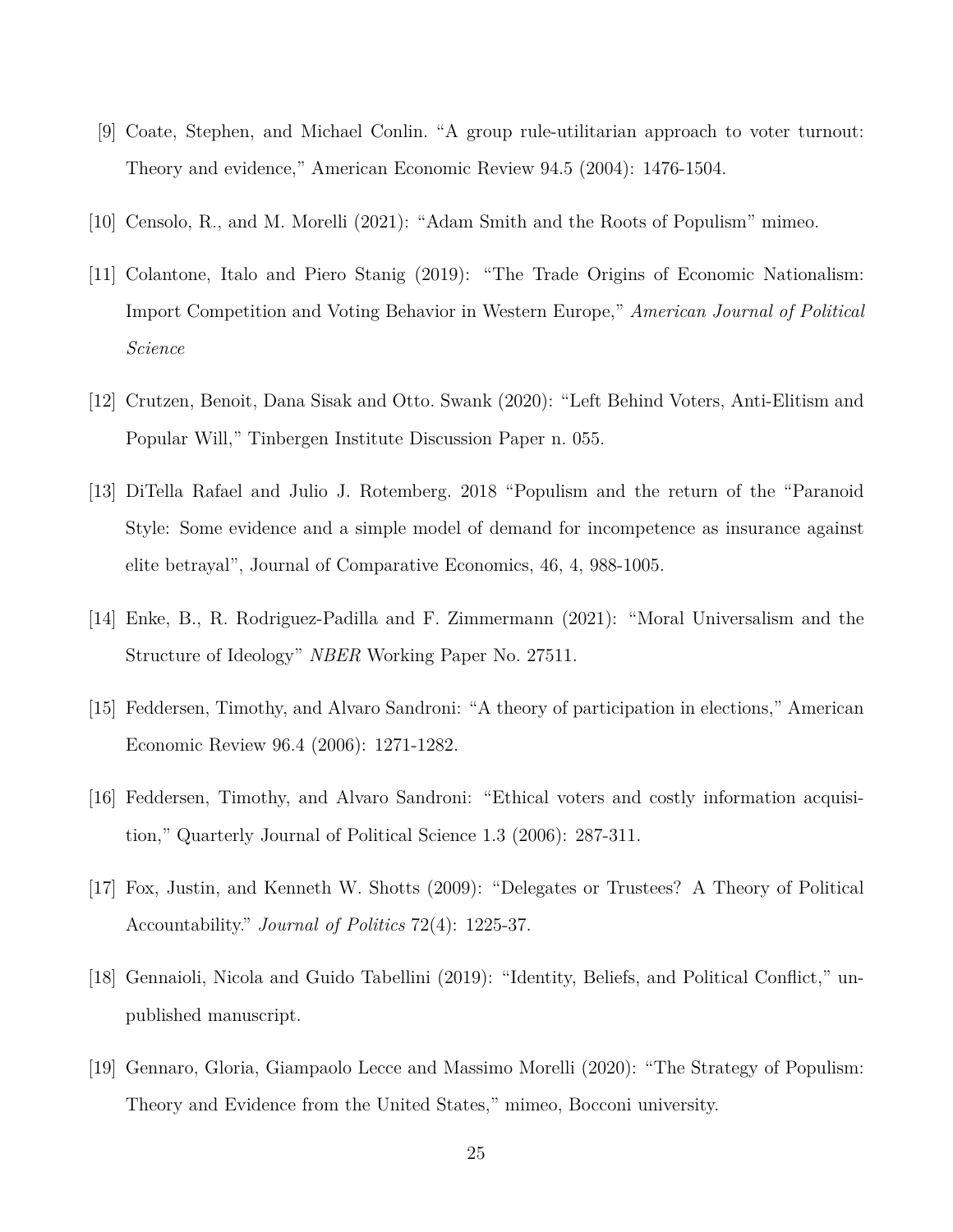- [20] Guriev, S., and Papaioannou (2020):
- [21] Guiso, Luigi, Helios Herrera, Massimo Morelli, and Tommaso Sonno (2017): "Demand and supply of populism," *CEPR* DP 11871.
- [22] Guiso, Luigi, Helios Herrera, Massimo Morelli, and Tommaso Sonno (2019): "Global Crises and Populism: the Role of Eurozone Institutions," *Economic Policy*, Volume 34, Issue 97, Pages 95-139.
- [23] Inglehart, Ronald and Pippa Norris (2019), *Cultural Backlash: Trump, Brexit and Authoritarian Populism*, Cambridge, UK: Cambridge University Press.
- [24] Judis, John B (2016): *The Populist Explosion. How the Great Recession Transformed American and European Politics*, New York, Columbia University Press.
- [25] Kartik, Navin, Richard van Weelden and Stephane Wolton (2017): "Electoral Ambiguity and Political Representation", *American Journal of Political Science*, 61,4, 958-970.
- [26] Laitin, David D. (2018): "Populism: the Muslim Connection." Keynote Address at the CESifo Conference *Globalization and Populism - Past and Present*, Venice, Italy, June 4-5.
- [27] Levy, Gilat, Ronny Razin and Alwin Young (2020): "Misspecified Politics and the Recurrence of Populism", mimeo, LSE;
- [28] Mudde, Cas (2004): "The Populist Zeitgeist." *Government and opposition*, 39(4), 541-563.
- [29] Prato, C., and Wolton, S. (2017): "Rational Ignorance, Populism, and Reform," *European Journal of Political Economy*.
- [30] Rodrik, Dani (2017): "Populism and the Economics of Globalization", CEPR DP 12119.
- [31] Sasso, Gregory, and Massimo Morelli (2021): "Bureaucrats under Populism." mimeo, Bocconi University.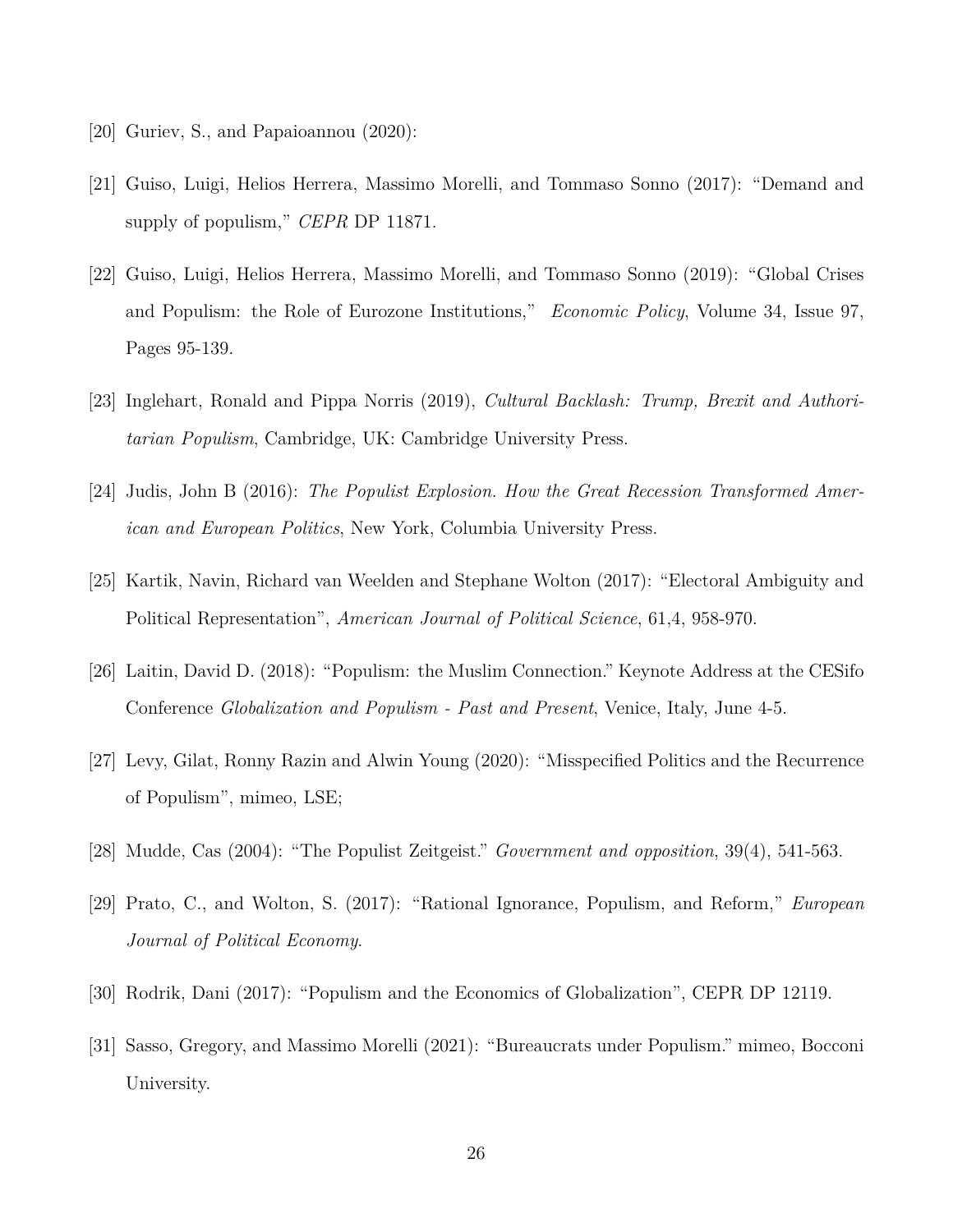- [32] Shayo, Moses (2009): "A Model of Social Identity with an Application to Political Economy: Nation, Class, and Redistribution, *American Political Science Review* 103(2), 147-174.
- [33] Van Weelden, Richard (2013): "Candidates, Credibility, and Re-election Incentives." *Review of Economic Studies* 80(4): 1622-51.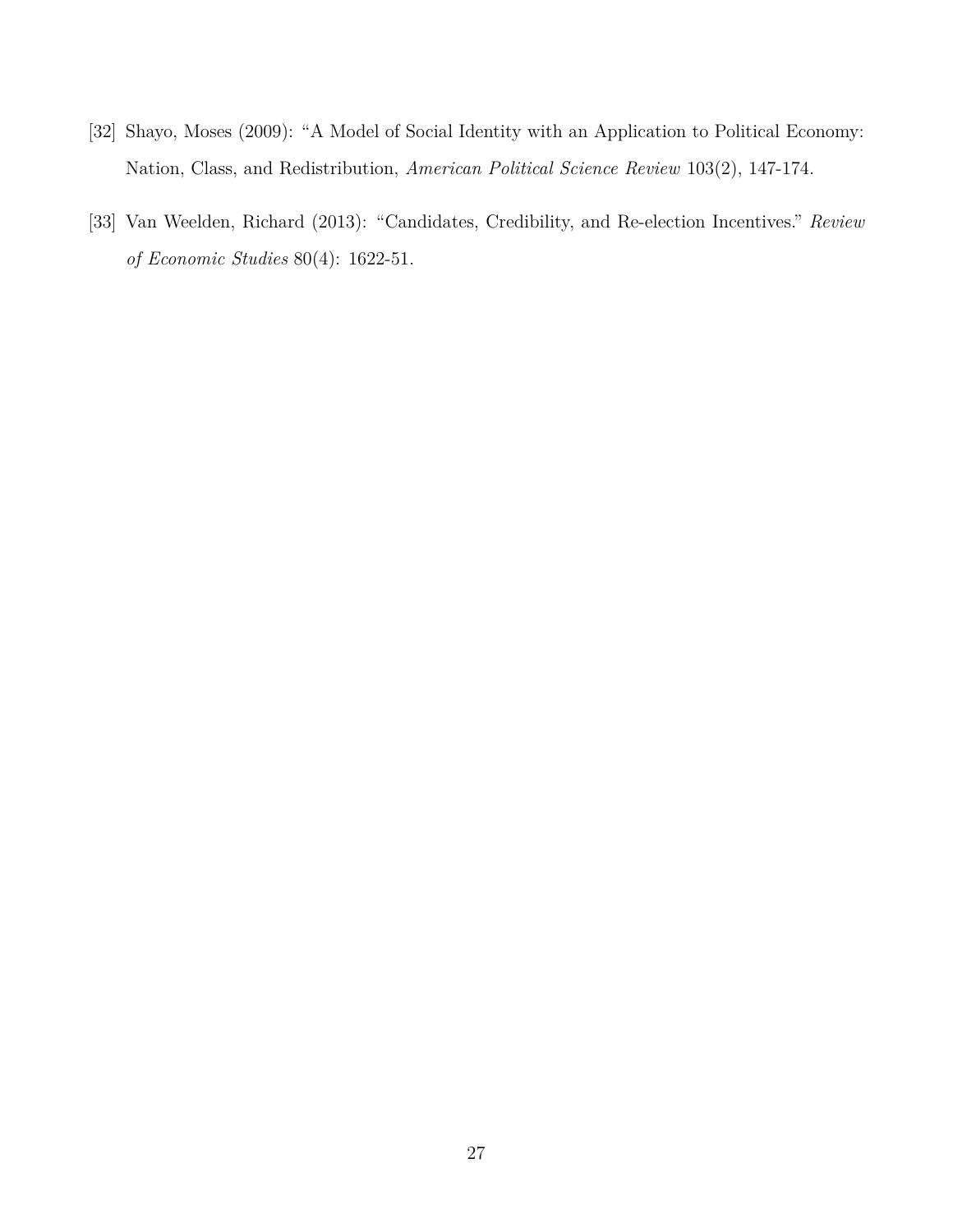## **Appendix**

*Proof of Lemma [1:](#page-9-0)* Consider a lobby with preferred policy  $q<sup>L</sup>$  that makes an offer to a politician without knowing whether she is informed or not: with probability  $d^w$  the politician is informed and with complementary probability is not. The minimum offer that an uninformed politician accepts is equal to  $\bar{m}(q^L)$ . If the lobby makes an offer *m* lower than  $\bar{m}(q^L)$  the lobby gets in expected term a payoff equal to

$$
-(1-d^{w})\lambda^{L}(\bar{q}-q^{L})^{2}-d^{w}\left[\int_{q^{*}:m>\lambda^{w}(q^{*}-q^{L})^{2}}mdF(q^{*})+\lambda^{L}\int_{q^{*}:m<\lambda^{w}(q^{*}-q^{L})^{2}}(q^{*}-q^{L})^{2}dF(q^{*})\right].
$$

If the lobby offers  $\bar{m}(q^L)$  it gets

$$
-(1-d^{w})\bar{m}(q^{L})-d^{w}\left[\int_{q^{*}:\bar{m}(q^{L})>\lambda^{w}(q^{*}-q^{L})^{2}}\bar{m}(q^{L})dF(q^{*})+\lambda^{L}\int_{q^{*}:\bar{m}(q^{L})<\lambda^{w}(q^{*}-q^{L})^{2}}\left(q^{*}-q^{L}\right)^{2}dF(q^{*})\right].
$$

The derivative of the lobby's utility, if  $m < \bar{m}(q^L)$ , is

$$
\begin{split} -d^w m f\left(\sqrt{m/\lambda^w}+q^L\right)\frac{1}{2\sqrt{m\lambda^w}}-d^w m f\left(-\sqrt{m/\lambda^w}+q^L\right)\frac{1}{2\sqrt{m\lambda^w}}+\\ d^w \lambda^L \frac{m}{\lambda^w}f\left(\sqrt{m/\lambda^w}+q^L\right)\frac{1}{2\sqrt{m\lambda^w}}+\\ d^w \lambda^L \frac{m}{\lambda^w}f\left(-\sqrt{m/\lambda^w}+q^L\right)\frac{1}{2\sqrt{m\lambda^w}}-d^w \int_{q^*: m>\lambda^w (q^*-q^L)^2}dF\left(q^*\right). \end{split}
$$

This derivative is positive if  $\lambda^L$  is sufficiently large. The jump in utility at  $m = \bar{m}(q^L)$  is positive if  $-(1-d^w)\lambda^w\left[-\sigma^2+\int_{q^*\in\mathbb{R}}\left(q^*-q^L\right)^2dF\left(q^*\right)\right] > -(1-d^w)\lambda^L\left(\bar{q}-q^L\right)^2$ . The following holds:  $-\sigma^2+$  $\int_{q^* \in \mathbb{R}} \left( q^* - q^L \right)^2 dF \left( q^* \right) \, = \, \int_{q^* \in \mathbb{R}}$  $\left\{ -(\bar{q})^2 + 2\bar{q}q^* + (q^L)^2 - 2q^*q^L \right\} dF(q^*) = (\bar{q} - q^L)^2$ . Therefore this jump in utility is positive if  $\lambda^L > \lambda^w$ . Hence when  $\lambda^L$  is sufficiently large, the lobby always offers an amount of money that convinces the uninformed politician.

 $\Box$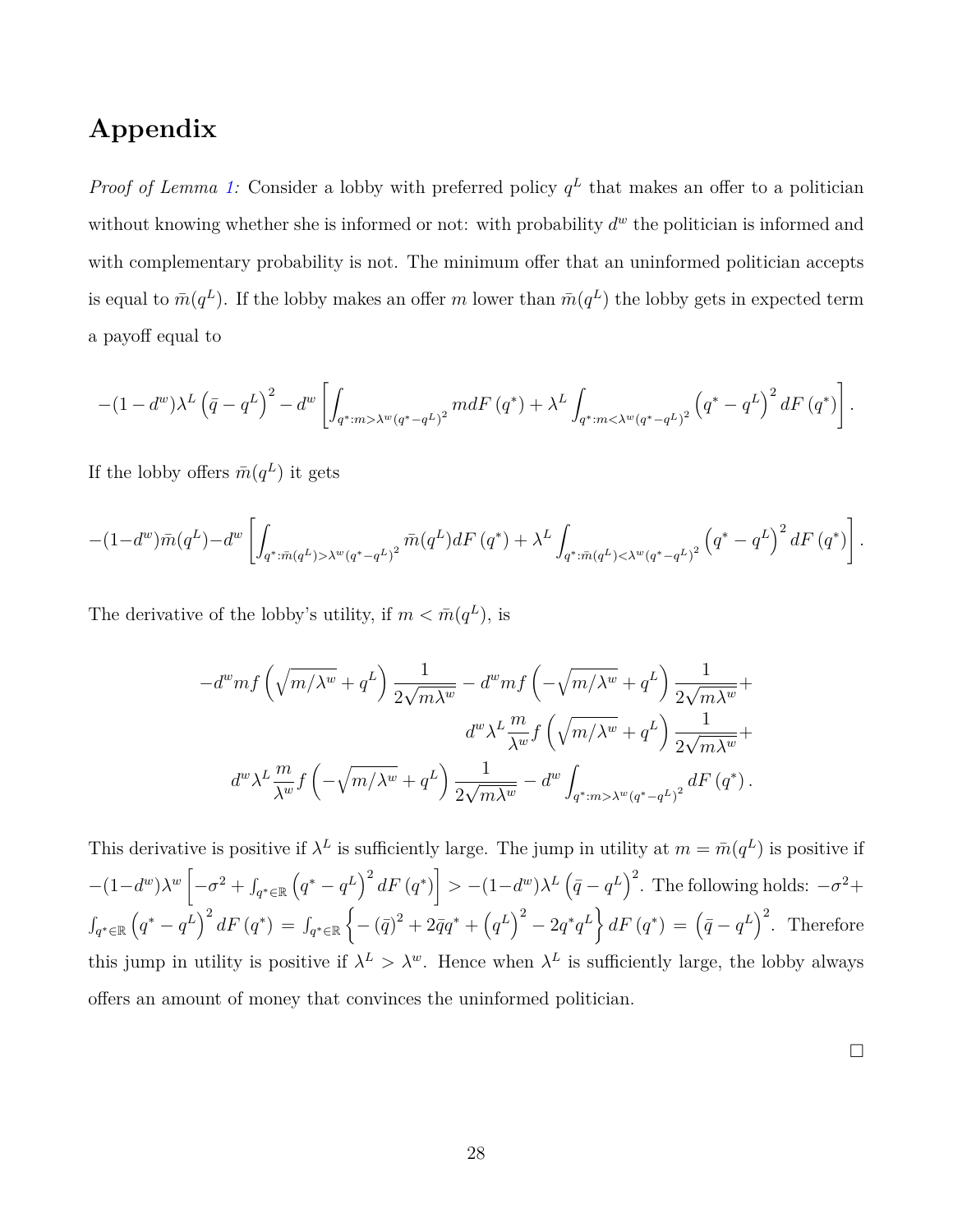*Proof of Corollary [1:](#page-10-0)* If the solution is internal, *m*<sup>∗</sup> solves

$$
+(1-d^w) + d^w m f\left(\sqrt{m/\lambda^w} + q^L\right) \frac{1}{2\sqrt{m\lambda^w}} + d^w m f\left(-\sqrt{m/\lambda^w} + q^L\right) \frac{1}{2\sqrt{m\lambda^w}} - d^w \lambda^L \frac{m}{\lambda^w} f\left(\sqrt{m/\lambda^w} + q^L\right) \frac{1}{2\sqrt{m\lambda^w}} - d^w \lambda^L \frac{m}{\lambda^w} f\left(-\sqrt{m/\lambda^w} + q^L\right) \frac{1}{2\sqrt{m\lambda^w}} + d^w \int_{q^* : m > \lambda^w (q^* - q^L)^2} dF\left(q^*\right) = 0.
$$

In the previous lemma we have proven that the solution is larger than  $\bar{m}$   $(q^L)$ . If the solution is internal, in *m*<sup>∗</sup> the second derivative must be positive.

Hence, when the solution is internal, by the implicit function theorem, the derivative of *m*<sup>∗</sup> with respect to  $\lambda^L$  has the same sign of the following expression:

$$
d^w \frac{m}{\lambda^w} f\left(\sqrt{m/\lambda^w} + q^L\right) \frac{1}{2\sqrt{m\lambda^w}} + d^w \frac{m}{\lambda^w} f\left(-\sqrt{m/\lambda^w} + q^L\right) \frac{1}{2\sqrt{m\lambda^w}},
$$

which is positive. The derivative of *m*<sup>∗</sup> with respect to *d <sup>w</sup>* has the same sign of the following expression:

$$
\begin{split} 1-mf\left(\sqrt{m/\lambda^w}+q^L\right)\frac{1}{2\sqrt{m\lambda^w}}-mf\left(-\sqrt{m/\lambda^w}+q^L\right)\frac{1}{2\sqrt{m\lambda^w}}+\\ &\lambda^L\frac{m}{\lambda^w}f\left(\sqrt{m/\lambda^w}+q^L\right)\frac{1}{2\sqrt{m\lambda^w}}+\\ &\lambda^L\frac{m}{\lambda^w}f\left(-\sqrt{m/\lambda^w}+q^L\right)\frac{1}{2\sqrt{m\lambda^w}}-\int_{q^*\cdot m>\lambda^w(q^*-q^L)^2}df\left(q^*\right), \end{split}
$$

which is positive because  $\frac{\lambda^L}{\lambda^w} > 1$ . Notice that, when  $\lambda^L$  is sufficiently large, the solution is not internal and  $m^* = \mu$ , where  $\mu$  is the budget constraint of the lobby. We can also compute the derivatives of the expected loss  $\overline{L}$  with respect to *b* and  $d^w$ .

Let us now prove that the expected loss  $\overline{L}$  increases with *b*, when  $\lambda^L$  and  $\mu$  are sufficiently large. Let us first show that the derivative of the second integral in  $\overline{L}$  increases with *b*, taking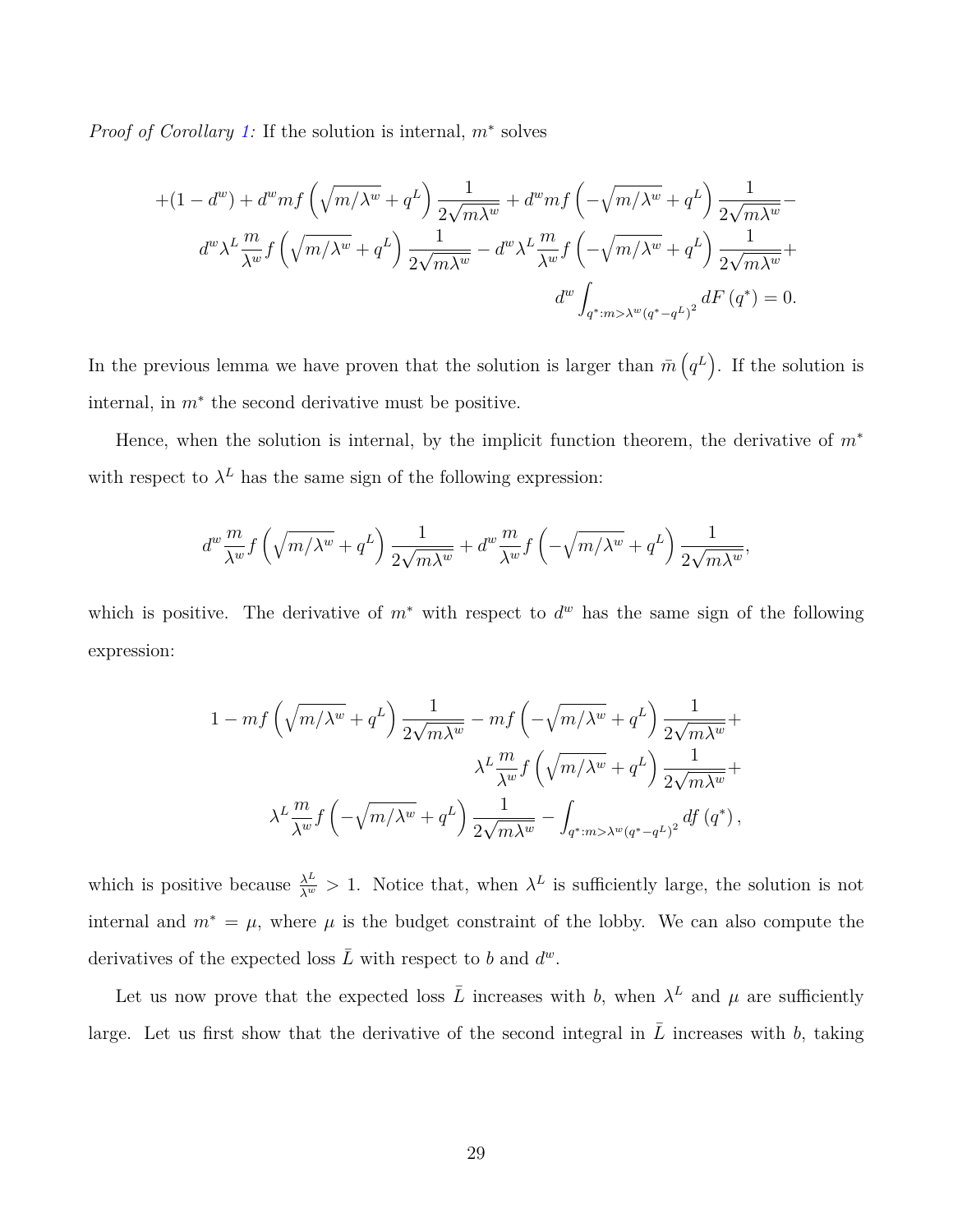advantage of an integration by parts:

$$
\int_{q^L \in \mathbb{R}} \int_{q^* \in \mathbb{R}} \left( q^* - q^L \right)^2 dF \left( q^* \right) \frac{\partial}{\partial b} \phi_b \left( q^L \right) dq^L = \int_{q^* \in \mathbb{R}} \left( q^* - q^L \right)^2 \hat{\phi}(q^L + b) \Big|_{-\infty}^{+\infty} dF \left( q^* \right) +
$$
\n
$$
2 \int_{q^L \in \mathbb{R}} \int_{q^* \in \mathbb{R}} \left( q^* - q^L + b \right) dF \left( q^* \right) \hat{\phi} \left( q^L \right) dq^L = 2 \int_{q^L \in \mathbb{R}} \int_{q^* \in \mathbb{R}} q^* dF \left( q^* \right) \hat{\phi} \left( q^L \right) dq^L -
$$
\n
$$
2 \int_{q^L \in \mathbb{R}} \int_{q^* \in \mathbb{R}} q^L dF \left( q^* \right) \hat{\phi} \left( q^L \right) dq^L + 2b \int_{q^L \in \mathbb{R}} \int_{q^* \in \mathbb{R}} dF \left( q^* \right) \hat{\phi} \left( q^L \right) dq^L.
$$

Recall that  $\lim_{q^L \to \pm \infty} (q^* - q^L)^2 \hat{\phi}(q^L + b) = 0$ . Moreover, the expected values of distributions *f* and  $\hat{\phi}$  are equal. Hence the derivative of the second integral in  $\overline{L}$  with respect to *b* is equal to  $(1 - d^w)2b$ , which is positive if  $b > 0$ . Consequently, if  $\mu \to \infty$ , the derivative of the first integral in  $\overline{L}$  with respect to *b* is equal to  $d^w2b$ . It follows that, for  $\mu$  sufficiently large, the derivative of  $\overline{L}$ with respect to *b* is positive, if  $b > 0$ . The derivative of  $\overline{L}$  with respect to  $d^w$ , when  $\lambda^L$  is sufficiently large (and therefore  $m^* = \mu$ ), is equal to

$$
\int_{q^{L} \in \mathbb{R}} \int_{q^{*} : \mu > \lambda^{w} (q^{*} - q^{L})^{2}} \left( q^{*} - q^{L} \right)^{2} dF\left(q^{*}\right) d\Phi\left(q^{L}\right) - \int_{q^{L} \in \mathbb{R}} \int_{q^{*} \in \mathbb{R}} \left( q^{*} - q^{L} \right)^{2} dF\left(q^{*}\right) d\Phi\left(q^{L}\right) < 0.
$$

*Proof of Proposition [1:](#page-0-0)* Let us prove each point sequentially.

1. Consider the incentive compatibility constraint, when *G* selects *C*:

<span id="page-29-0"></span>
$$
-\lambda^G \sigma^2 > -\lambda^G (1 - S) \left[ (1 - p)(1 - d^g) \sigma^2 + p \bar{L} \right]. \tag{1}
$$

Hence, if *G* chooses *C*, her utility is independent of the competence of her agent. Given that selecting a competent agent is costly, *G* selects an agent with low competence  $d^g = l$ . Instead, when *G* chooses *NC*, her utility is increasing in  $d^g$ , because  $(1-p)(1-d^g)\sigma^2$  decreases in  $d^g$ and, when  $\lambda^L$  is sufficiently large,  $\overline{L}$  decreases in  $d^g$ . Therefore, if *G* chooses *NC*, she selects a competent agent, for a positive but not too large  $\epsilon$ .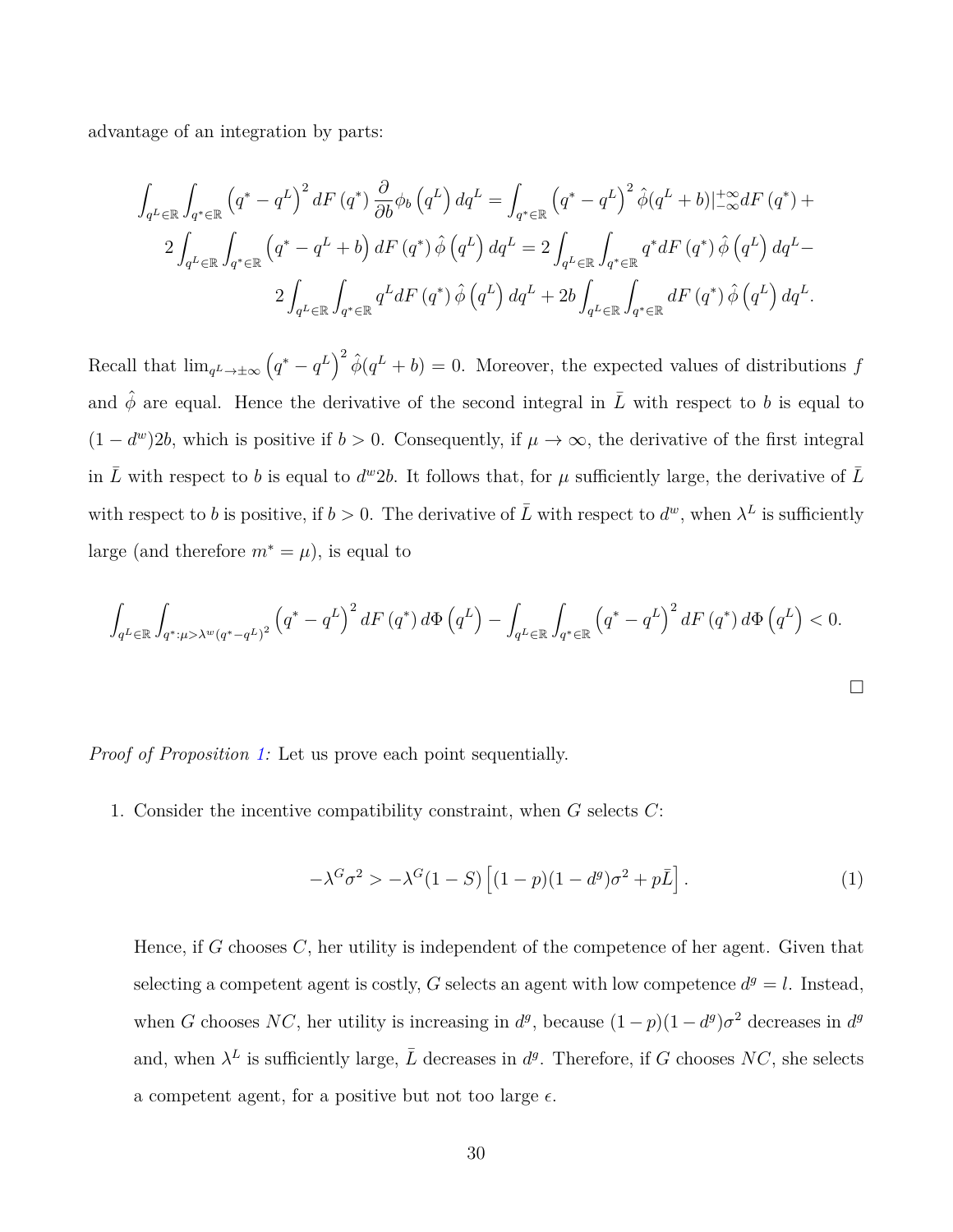2. Analyzing inequality [\(1\)](#page-29-0), the utility from choosing *NC* decreases with *b*, because  $\frac{\partial \bar{L}}{\partial b} > 0$ . The comparative statics of utility from choosing *NC* with respect to *p* have the same sign of  $-(\bar{L}-(1-d^g)\sigma^2)$ . The following lemma shows that the last expression is negative.

<span id="page-30-0"></span>**Lemma 2.** *If*  $b = 0$ ,  $(1 - d^g)\sigma^2 < \bar{L} < \sigma^2 + \tau^2$ .

*Proof of Lemma [2](#page-30-0)*. First of all notice that the following holds:

$$
\bar{L} < \int_{q^* \in \mathbb{R}} \int_{q^L \in \mathbb{R}} \left( q^* - q^L \right)^2 d\Phi \left( q^L \right) dF \left( q^* \right),
$$
\n
$$
\bar{L} > (1 - d^g) \int_{q^* \in \mathbb{R}} \int_{q^L \in \mathbb{R}} \left( q^* - q^L \right)^2 d\Phi \left( q^L \right) dF \left( q^* \right).
$$

Moreover, for  $b = 0$ , the following holds:

$$
\int_{q^* \in \mathbb{R}} \int_{q^L \in \mathbb{R}} \left( q^* - q^L \right)^2 d\Phi \left( q^L \right) dF \left( q^* \right) =
$$
\n
$$
\int_{q^* \in \mathbb{R}} \int_{q^L \in \mathbb{R}} \left( q^* - \bar{q} - q^L + \bar{q} \right)^2 d\Phi \left( q^L \right) dF \left( q^* \right) =
$$
\n
$$
\int_{q^* \in \mathbb{R}} \int_{q^L \in \mathbb{R}} \left[ \left( q^* - \bar{q} \right)^2 + \left( q^L - \bar{q} \right)^2 - 2 \left( q^* - \bar{q} \right) \left( q^L - \bar{q} \right) \right] d\Phi \left( q^L \right) d\Phi \left( q^* \right) = \sigma^2 + \tau^2.
$$

Hence the lemma is proven. Finally, notice that, for large  $\lambda^L$  and lobby's budget constraint  $\mu$ ,  $\overline{L}$  increases with *b*, hence  $\overline{L} > (1 - d^g)\sigma^2$  for any value of  $b \geq 0$ .

The rest of the comparative statics follow from the analysis of the utility from choosing *NC*. Notice finally that  $\lambda^G$  can be simplified in inequality [\(1\)](#page-29-0), hence  $\lambda^G$  does not influence the choice between *C* and *NC* when *S* is a given parameter.

 $\Box$ 

*Proof of Proposition [2:](#page-12-1)* We prove each point sequentially.

(i) Conditional on choosing *NC*, each principal maximizes

$$
-\lambda^G(1-S)\left[(1-p)(1-h)\sigma^2+p\bar{L}\right]-c(s_G).
$$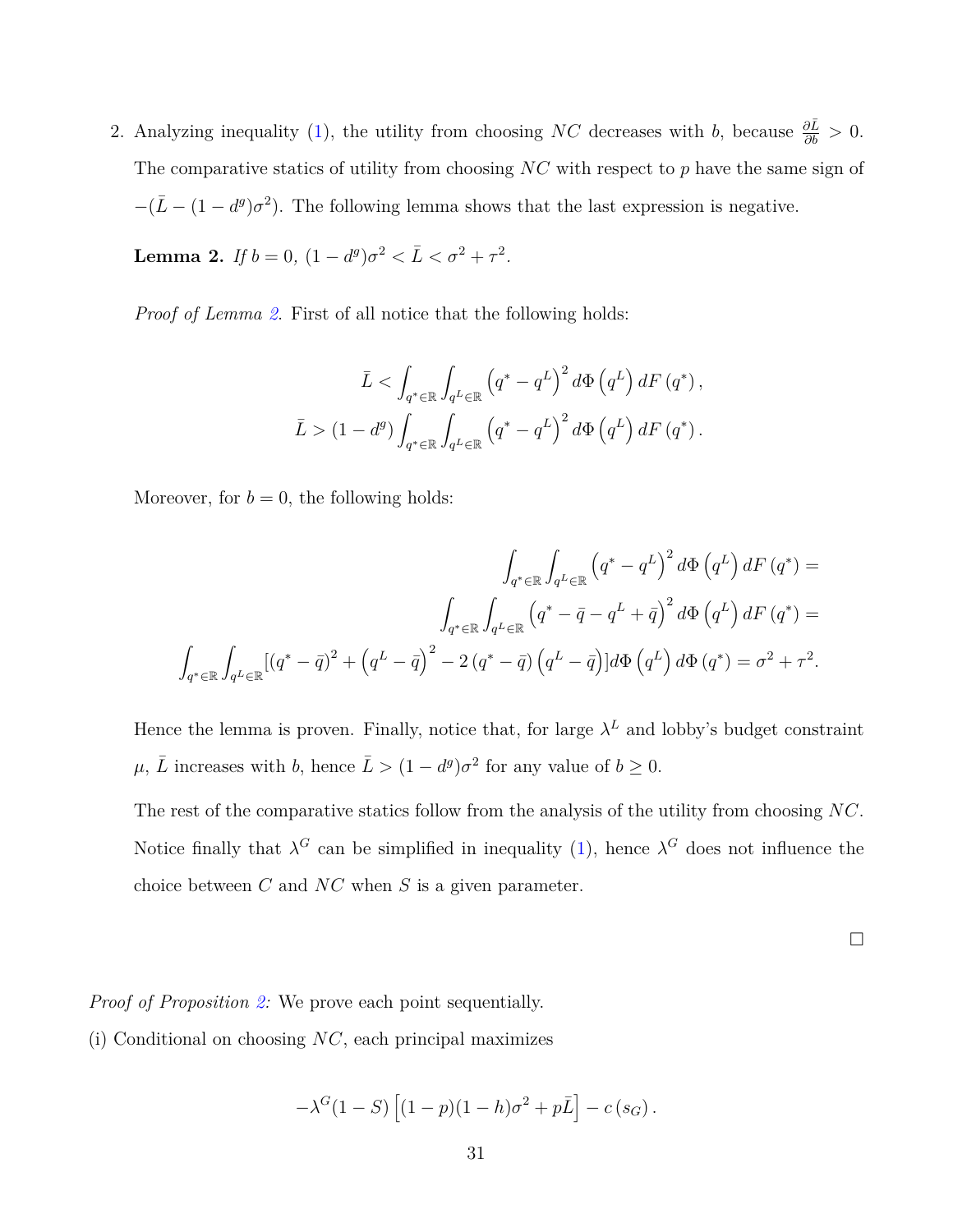When  $s_G^*$  is interior, the FOC that determines it is:

<span id="page-31-3"></span><span id="page-31-0"></span>
$$
\lambda^G \left[ (1-p)(1-h)\sigma^2 + p\bar{L} \right] = 2c' \left( s_G^* \right). \tag{2}
$$

The existence of  $s_G^*$  is ensured by the INADA conditions on  $c(\cdot) : c'(0) = 0$ ,  $\lim_{s\to 1} c'(s) = +\infty$ . The second order conditions are satisfied because  $c(\cdot)$  is convex. Notice that  $\lambda^G$  increases the amount of information acquisition. Next consider the condition for an equilibrium where *G* selects *NC*:

$$
-\lambda^G \left[ -\sigma^2 + (1 - S^*) \left[ (1 - p)(1 - h)\sigma^2 + p\bar{L} \right] \right] + c \left( s_G^* \right) < 0. \tag{3}
$$

Note that, for  $\lambda^G = 0$ , *G* is indifferent between the two policies, because *G* does not acquire any information. Moreover the derivative of the lhs of inequality [\(3\)](#page-31-0) with respect to  $\lambda^G$  is equal to  $-\sigma^2 + (1 - S^*) \left[ (1 - p)(1 - h)\sigma^2 + p\bar{L} \right]$ , where the derivatives  $s_G^*$  with respect to  $\lambda^G$  are omitted. Indeed, by the envelope theorem the derivative of the utility from no commitment with respect to  $s_G^*$  is zero. The second derivative of the difference in utilities with respect to  $\lambda^G$  is negative, because  $\frac{\partial S^*}{\partial \lambda^G} = \frac{1}{2}$ 2  $\frac{\partial s_G^*}{\partial \lambda^G} > 0$ , hence the difference in utilities is concave in  $\lambda^G$  and it is zero at  $\lambda^G = 0$ . This proves the first point, because either the difference in utilities is negative for every  $\lambda^G > 0$ , or it is positive for every  $\lambda^G > 0$ , or there exists a threshold for  $\lambda^G$  such that it is positive only below such threshold.

(ii) We need the following lemma to prove point (ii), where the utility from policy *NC* of *G* is denoted by  $v^G(NC) = -\lambda^G (1 - S^*) [(1 - p)(1 - h)\sigma^2 + p\bar{L}] - c(s_G^*).$ 

<span id="page-31-1"></span> ${\bf Lemma~3.}~~ v^A(NC)/\lambda^A < v^B(NC)/\lambda^B.$ 

*Proof of Lemma [3](#page-31-1)*. Notice that the following holds:

<span id="page-31-2"></span>
$$
\frac{\partial}{\partial \lambda^G} \left\{ \left[ -\lambda^G \left( 1 - \frac{1}{2} s_G^* \right) \left( p \bar{L} + (1 - p)(1 - h)\sigma^2 \right) - c(s_G^*) \right] / \lambda^G \right\} = \frac{c(s_G^*)}{\left( \lambda^G \right)^2} > 0,\tag{4}
$$

where again the derivatives of  $s_G^*$  with respect to  $\lambda^G$  are omitted, because of the envelope theorem.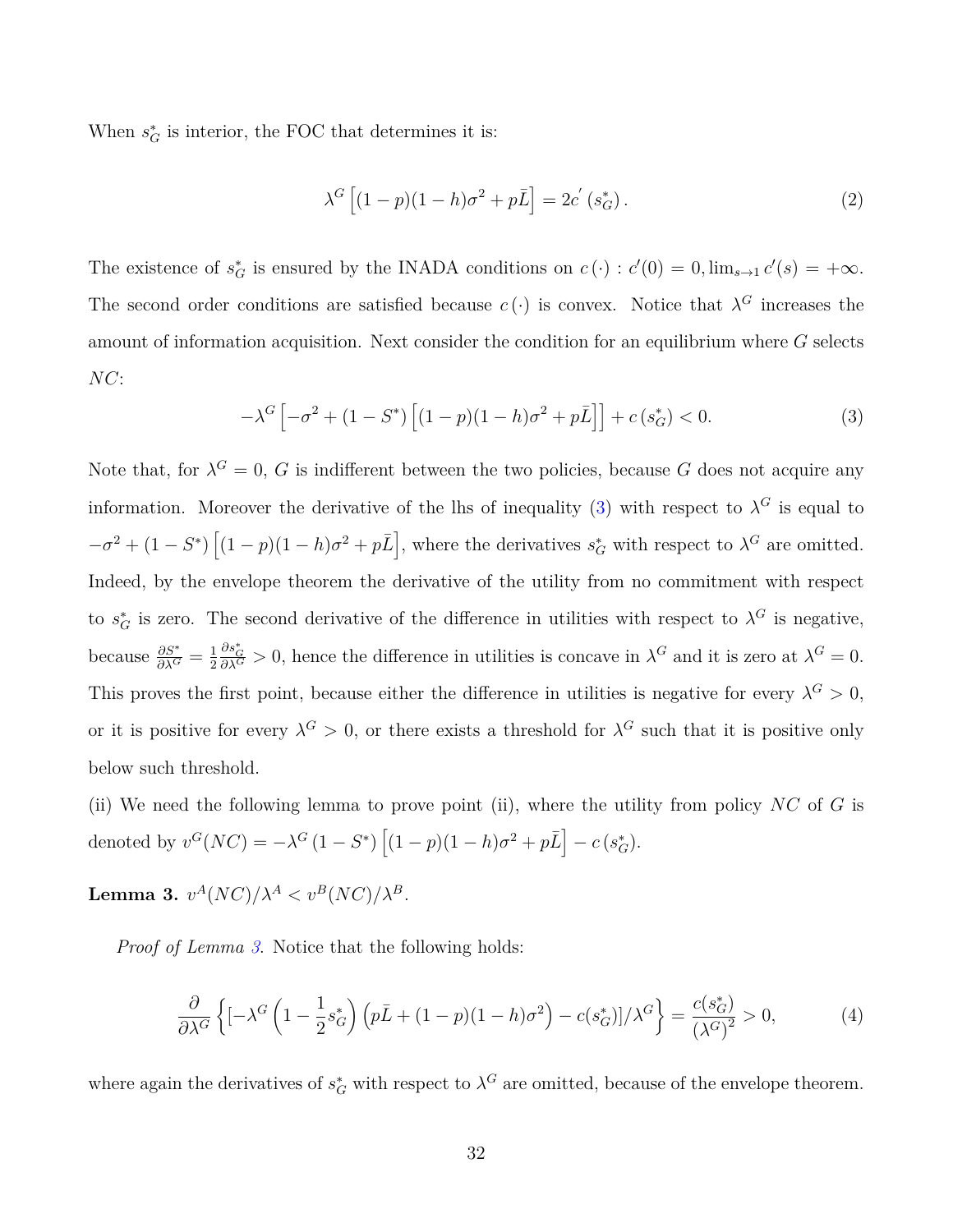The inequality  $v^A (NC) / \lambda^A < v^B (NC) / \lambda^B$  is equivalent to

$$
\frac{1}{\lambda^A} \left[ -\lambda^A \left( 1 - \frac{1}{2} s_B^* \right) \left( p\bar{L} + (1-p)(1-h)\sigma^2 \right) - c(s_A^*) \right] \n\frac{1}{\lambda^B} \left[ -\lambda^B \left( 1 - \frac{1}{2} s_B^* \right) \left( p\bar{L} + (1-p)(1-h)\sigma^2 \right) - c(s_B^*) \right],
$$

where  $\frac{1}{2}s_A^*$  has been simplified on the lhs and rhs of the inequality. Notice that

$$
\frac{1}{\lambda^A} \left[ -\lambda^A \left( 1 - \frac{1}{2} s_B^* \right) \left( p \bar{L} + (1 - p)(1 - h)\sigma^2 \right) - c(s_A^*) \right] \n\frac{1}{\lambda^B} \left[ -\lambda^A \left( 1 - \frac{1}{2} s_A^* \right) \left( p \bar{L} + (1 - p)(1 - h)\sigma^2 \right) - c(s_A^*) \right],
$$

because acquiring  $s_A^*$  amount of information is optimal for *A*, and it is independent on the presence of the amount of information acquired by *B*, which enters linearly in the optimization problem of *A*. The last expression is also lower than  $\frac{1}{\lambda^B}$  $\left[-\lambda^B\left(1-\frac{1}{2}\right)\right]$  $\frac{1}{2}s_B^* \left( p\bar{L} + (1-p)(1-h)\sigma^2 \right) - c(s_B^*) \Big],$ because inequality [\(4\)](#page-31-2) holds. Hence it is proven that  $v^A (NC) / \lambda^A < v^B (NC) / \lambda^B$ .

We now proceed to prove point (ii). Consider the conditions for an equilibrium where *A* selects *C* and *B* selects *NC*:

<span id="page-32-1"></span><span id="page-32-0"></span>
$$
-\lambda^A \sigma^2 > -\lambda^A (1 - S^*) \left[ (1 - p)(1 - h)\sigma^2 + p\bar{L} \right] - c \left( s_A^* \right),\tag{5}
$$

$$
-\lambda^{B}\sigma^{2} < -\lambda^{B} (1 - S^{*}) \left[ (1 - p)(1 - h)\sigma^{2} + p\bar{L} \right] - c \left( s_{B}^{*} \right). \tag{6}
$$

Let us focus on the conditions of *B*. When  $b = 0$ , and  $\tau$  (the variance of the lobby's bliss point) sufficiently low, the inequality is satisfied. Indeed, substituting  $\bar{L} = \sigma^2 + \tau^2$  (see lemma [2\)](#page-30-0) and considering  $s_B^* = 0$  and  $s_A^* = 0$  (which are all substitutions inducing lowerbounds on the utility from *NC*), inequality [\(6\)](#page-32-0) can be rewritten as follows:  $\tau^2 < \frac{1-p}{p}$  $\frac{-p}{p}h\sigma^2$ , therefore for  $\tau$  sufficiently low the inequality is satisfied.

When  $b \to \infty$ , inequality [\(6\)](#page-32-0) is not satisfied, because  $\frac{\partial \bar{L}}{\partial b} > 0$ , with the derivative not converging to 0 for high levels of *b*. Therefore, there exists a threshold *b* such that inequality  $(6)$  is satisfied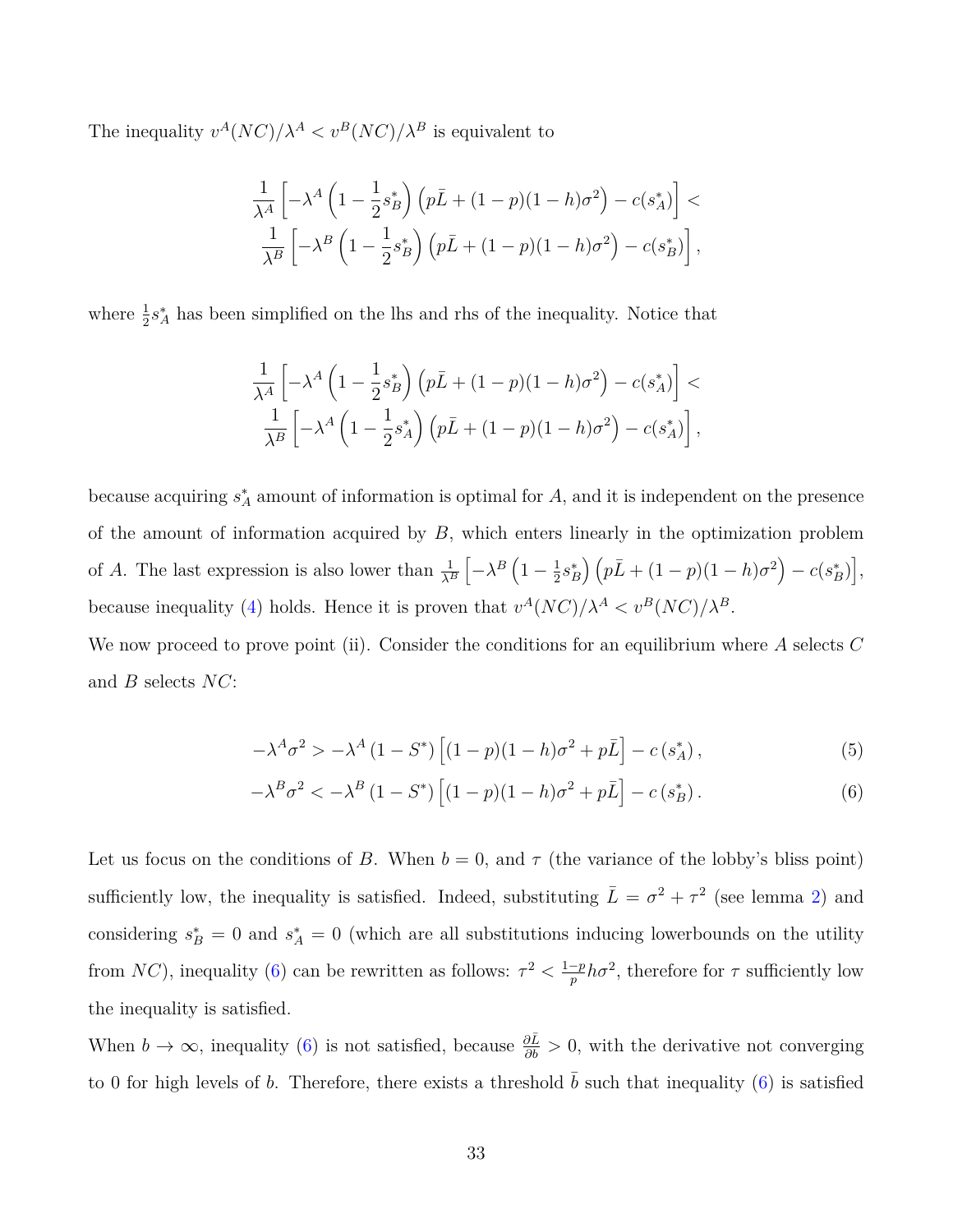with equality. Let us consider  $b = \overline{b}$ . Inequalities [\(6\)](#page-32-0) and [\(5\)](#page-32-1) can be rewritten as follows:

$$
-\sigma^2 > -(1 - S^*) \left[ (1 - p)(1 - h)\sigma^2 + p\bar{L} \right] - \frac{c(s_A^*)}{\lambda_A},
$$
  

$$
-\sigma^2 < -(1 - S^*) \left[ (1 - p)(1 - h)\sigma^2 + p\bar{L} \right] - \frac{c(s_B^*)}{\lambda_B}.
$$

Notice that, by lemma [3,](#page-31-1) the following holds:

$$
-\sigma^2 = -(1-S^*)\left[ (1-p)(1-h)\sigma^2 + p\bar{L} \right] - \frac{c(s_B^*)}{\lambda_B} > -(1-S^*)\left[ (1-p)(1-h)\sigma^2 + p\bar{L} \right] - \frac{c(s_A^*)}{\lambda_A}.
$$

Hence, inequality [\(5\)](#page-32-1) is satisfied. For *b* marginally larger than  $\bar{b}$ , inequality [\(6\)](#page-32-0) is satisfied with strict inequality and inequality [\(5\)](#page-32-1) holds, if  $\lambda^A$  is not marginally lower than  $\lambda^B$ .

(iii) When deriving the utility from *NC* with respect to *p*, *b* and *h*, the same comparative statics of Proposition [1](#page-0-0) hold, because by the envelope theorem, the derivative of  $s_G^*$  with respect to these parameters are not included. We next study the relationship between information acquisition, parameters *p*, *b* and *h*, and the utility from *NC*. In order to do so, we assume that the cost of information acquisition is parameterized by  $y > 0$ , so that the cost function is  $\frac{1}{y}c(\cdot)$ . In this way, a larger *y* increases information acquisition. The relationship between information acquisition, parameter *p* and the utility from *NC* is captured by the following cross-derivative:

$$
\frac{\partial^2}{\partial y \partial p} \left\{ -\lambda^G (1 - S^*) \left[ (1 - p)(1 - h)\sigma^2 + p\bar{L} \right] - c \left( s_G^* \right) \right\} =
$$
  

$$
\frac{1}{2} \frac{\partial s_G^*}{\partial y} \lambda^G \left[ \bar{L} - (1 - h)\sigma^2 \right],
$$

which is positive, hence an increase in information acquisition reduces the negative effect of *p* on the utility from *NC*. The same holds for parameter *b*. Similarly an increase in information acquisition reduces the positive effect of *h* on the utility from *NC*.

 $\Box$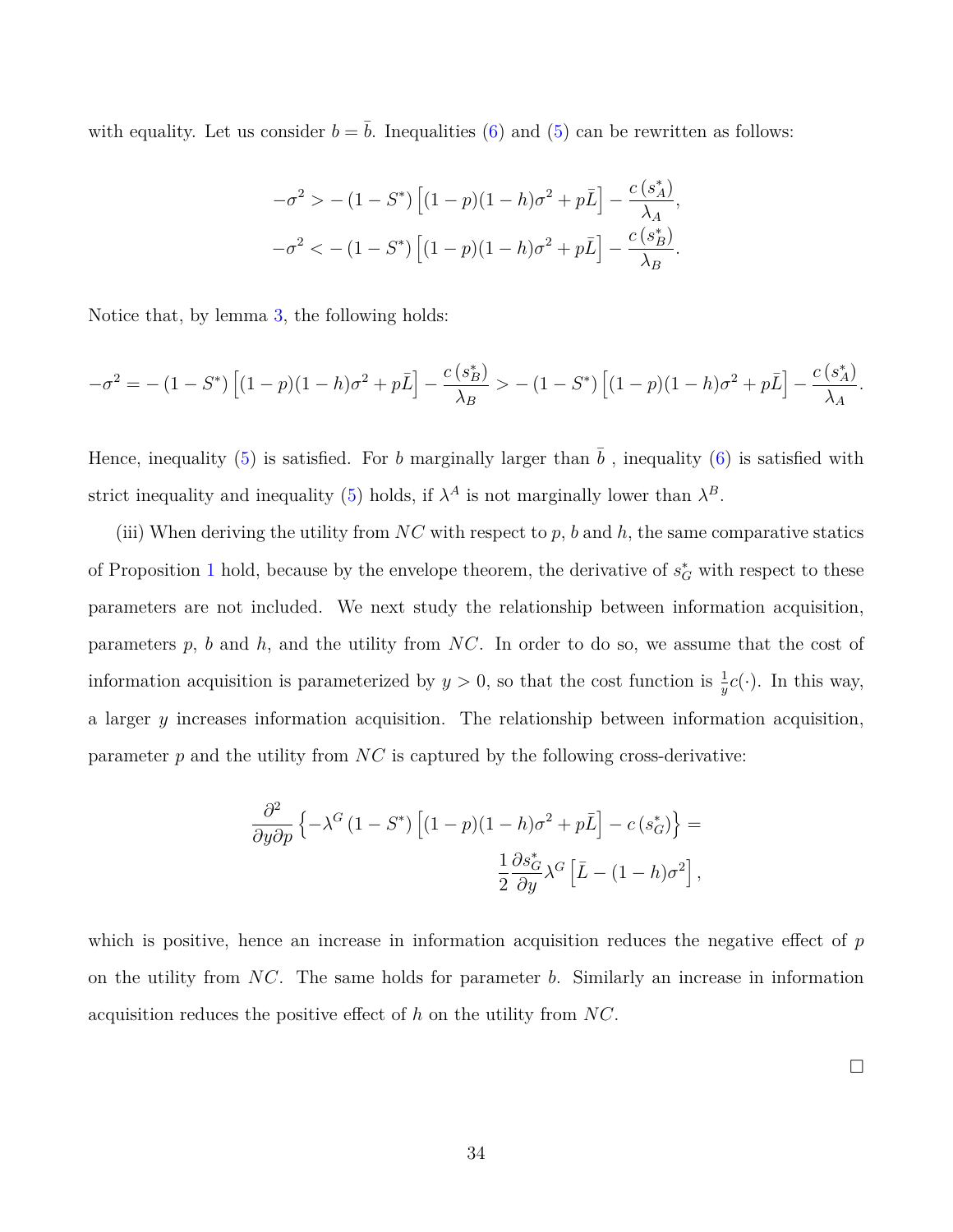*Proof of Corollary* [2](#page-13-0) When the policy maker is uncommitted, by the envelope theorem, the derivative of  $s_G^*$  with respect to *p* has the same sign of the derivative of the lhs in FOC [\(2\)](#page-31-3)

$$
\lambda^G \left[ \bar{L} - (1 - h)\sigma^2 \right],
$$

which is positive by lemma [2.](#page-30-0) Similarly it can be proven that, when principal *G* chooses *NC* the derivative of  $s_G^*$  with respect to *b* is positive. We have already shown that an increase in  $p(b)$ reduces the set of parameters for which *NC* is an equilibrium action by principal *G*. Hence, as *p* (*b*) increases, information acquisition increases. There is however, a threshold for *p* (*b*) above which both principals choose *C* and information acquisition drops to zero. Therefore the effect of *p* (*b*) on information acquisition is non-monotonic.

 $\Box$ 

#### *Proof of Proposition [3](#page-0-0)*

Let us first define formally the extended model with voters. We will then briefly go through the subgame equilibrium analysis by backward induction.

#### **Citizens-Voters**

There is a unitary mass of citizens *V*. Each citizen  $v \in V$  belongs to one of two parties, *A* and *B*. Party  $G \in \{A, B\}$  has mass  $\chi^G$ . For each party we assume that there exist two potential candidates, where candidate *i* is associated to ability level  $d^i$ , with  $d^i \in \{h, l\}, 1 > h > l > 0$ . There is also a lobby that intervenes after elections, as in the baseline model. The first node where citizens play is the simultaneous primaries node. Each citizen  $v$  of party  $g$  observes  $d^i$  for each candidate *i* and the campaign  $P_i \in \{C, NC\}$  chosen by each candidate *i*. Denoting by  $E^G$  the set of candidates in the *g* primary, we can say that each citizen of party *g* decides:

1) whether to turnout or not in the primary  $(t_v^{pr} = 1(0)$  respectively) given the cost of voting  $z^V \in [\underline{z}, \overline{z}]$  with  $\underline{z} < 0 < \overline{z}$ , drawn from a uniform distribution;

2) nd conditional on turning out, which candidate  $i \in E^G$  to vote for, given the pair  $d^i$ ,  $P_i$  of each candidate. Selecting a high quality candidate implies a cost  $\epsilon > 0$  as in the baseline model.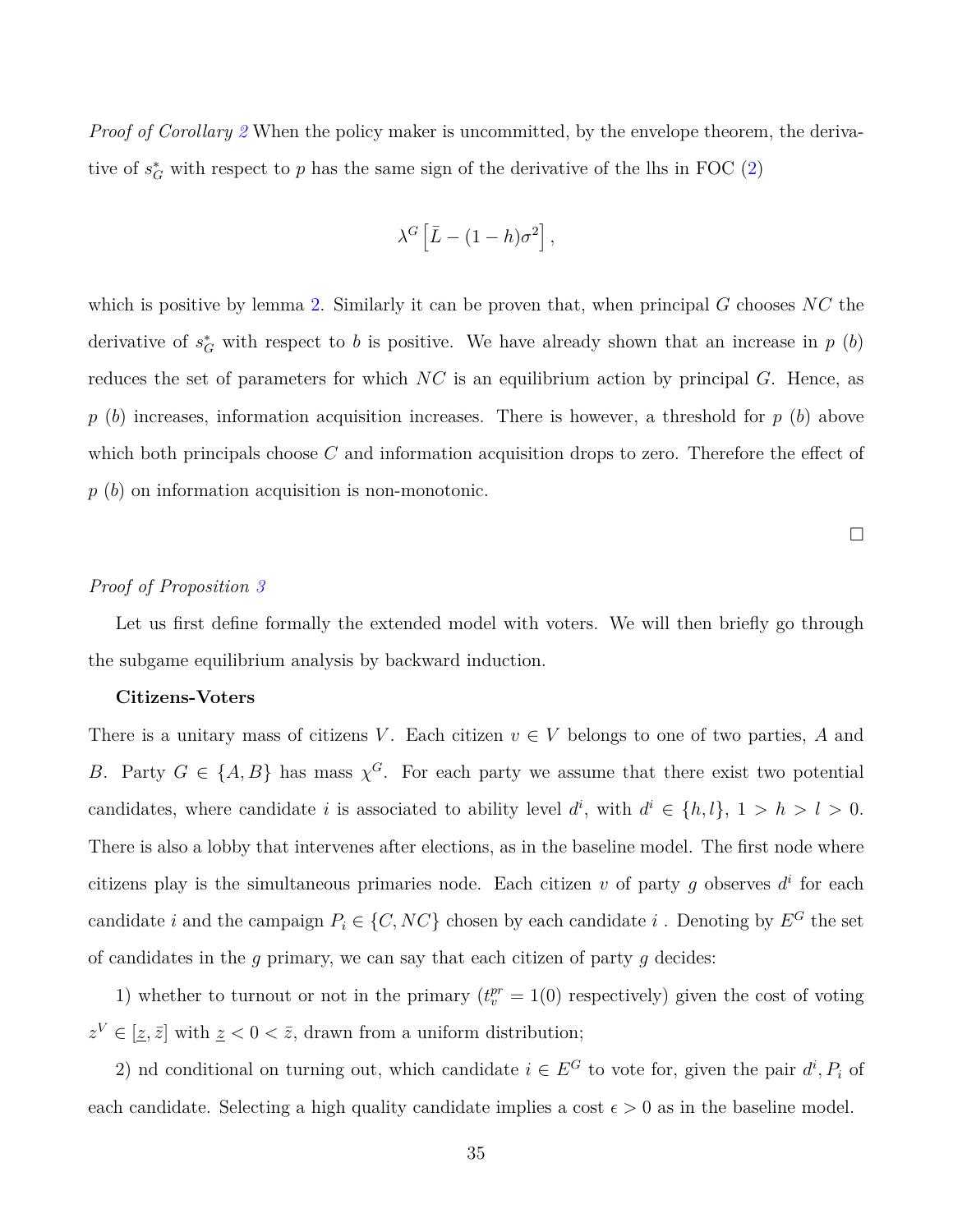Second, in the general election node all citizens simultaneously decide whether to turn out or not  $(t_v^{ge} = 1(0)$  respectively), with cost of voting for voter *v* in *g* equal to  $z^V + \gamma^G$ , where  $\gamma^G$  is a party specific voting cost shock materializing for the general election (see below). Conditional on turnout any citizen votes for her party candidate, like in all mobilization models.<sup>[14](#page-35-0)</sup>

The third and last history where voters move is after elections: upon observing who won, all citizens simultaneously decide how much information to acquire, given the specific individual realization of information acquisition cost, and given the relative benefit of information acquisition in terms of the possibility to discover what is the optimal policy that the policy-maker should pursue.

As in the baseline model, individual gathering of information has a public good component: it affects the probability that the optimal policy is discovered by some citizens, who can provide public and credible evidence about which policy should be chosen. When this occurs, the elected politician is forced to implement the optimal policy. In other words, with probability  $S = \int_{v \in V} s_v dv$ the optimal policy is discovered by the society, and reelection concerns (unmodeled here) push an elected uncommitted politician to implement it. With probability 1−*S* citizens do not know what is the optimal policy, and in this case the elected politician *w* observes the optimal policy with probability  $d^w$ , but it remains private information whether she observed it or not.

Citizen *v* of party *g* derives the following utility from policy *q* and realized optimal policy  $q^*$ :

$$
U^{v,g}(w,q,q^*) = -\lambda^G (q - q^*)^2 + I^G \mathbbm{1}_{w = g} - k^V c(s_v) - (z^V + \gamma^G) \mathbbm{1}_{t^g_v = 1} - z^V \mathbbm{1}_{t^{pr}_v = 1}.
$$

The weight  $\lambda^G > 0$  captures the relative importance of the common policy w.r.t. ideology  $I^G$ for a citizen of party *g*, where we assume  $\lambda^A \leq \lambda^B$ .

#### **Nature**

Beside choosing the initial distribution of individual costs of voting, from a distribution with support  $[\underline{z}, \overline{z}]$ , with  $\underline{z} < 0 < \overline{z}$ , Nature also chooses a party-specific voting cost shock  $\gamma^G \in$ 

<span id="page-35-0"></span> $14$ We can easily show that actually in our model we do not need to constrain voting decisions to remain within the party by assumption, since the other assumptions already give this restriction for free.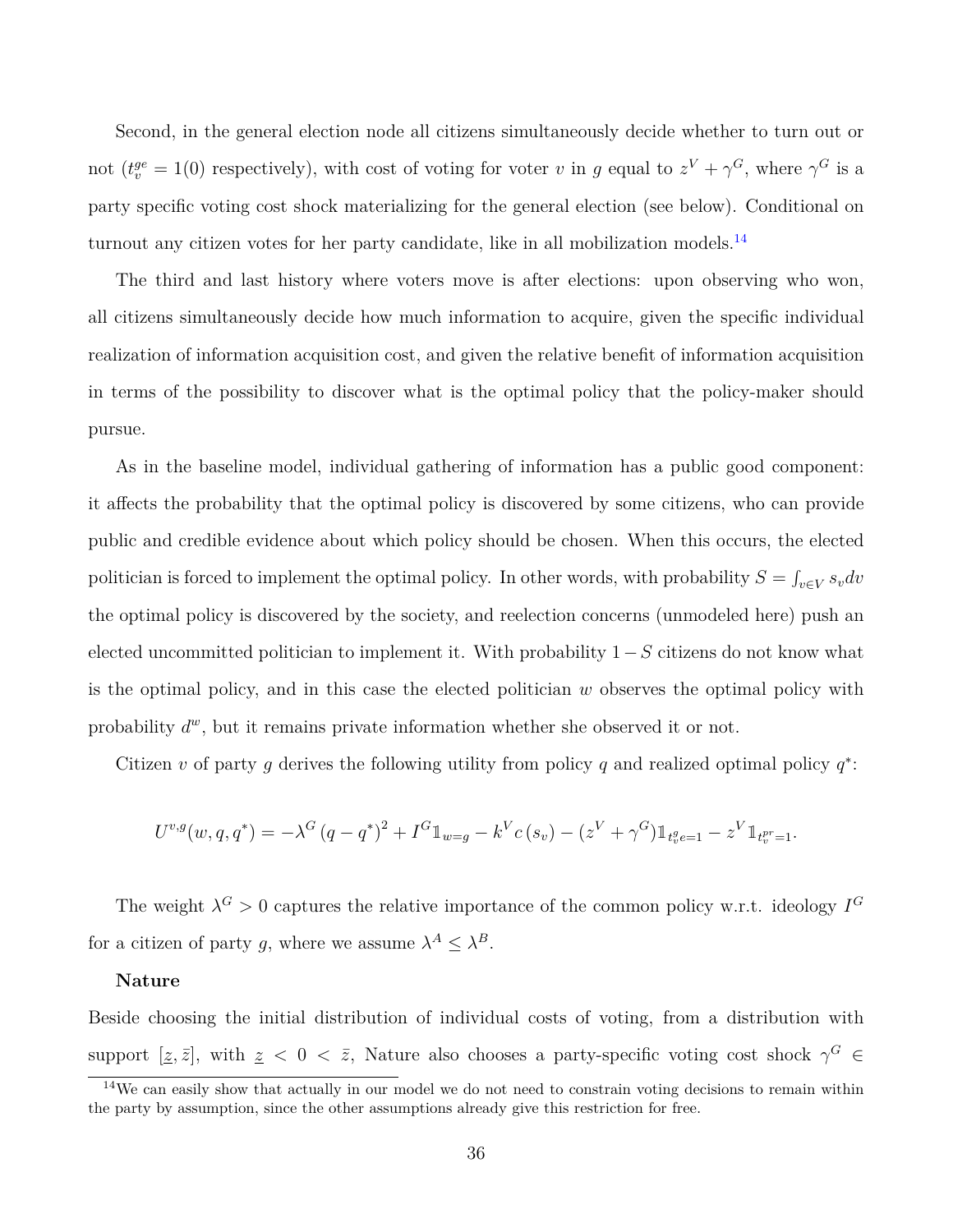$[-1/2, 1/2]$  common to all members of  $g = A, B$  that modifies the distribution of voting costs right before the general elections. Each voter observes only their own party shock, not the one of the other party.  $\gamma^G$  is for simplicity distributed uniformly. Moreover, after elections Nature chooses a realization of information acquisition costs, the optimal policy  $q^* \in \mathbb{R}$ , and whether the optimal policy is revealed to all players (with probability *S*). Finally, the action set for the elected politician and the lobby are equal to the baseline model.

#### **Equilibrium concept with ethical voting**

The equilibrium concept could be defined as *Rule Utilitarian Bayesian Equilibrium* (RUBE):

 $\textbf{Definition 1.}\ \ a\ strategy\ profile\ \{t_v^{pr}(P_i, d^i, z^V)_{i\in E^G,v\in g}\},\ \{t_v^{ge}(P_a, P_b, z^V + \gamma^G)_{v\in g}\},\ \{s_v(P_w, c^V)_{v\in V,w\in\{a,b\}}\},$  ${P_i}_{i \in E^G}, m(q^L)$ *is a RUBE iff*

- *1. each citizen v makes all her three choices by following the decision rules that jointly maximize the utility of her party, as a best response to the expected strategies in the other party;*
- *2. politicians and lobby follow the standard expected utility maximization criterion given their beliefs;*
- *3. beliefs adjust according to Bayes rule whenever possible.*

The form of rule utilitarian behavior at the voting stages is a threshold voting cost below which the party members are required to turn out (in line with Coate and Conlin 2004 and Feddersen and Sandroni 2006a, 2006b). In particular, for the general elections the voting rule for group *g* is a threshold  $z^G$  below which group members are supposed to turn-out, and  $z^G$  is a function of the expected shock for the other group and the platforms of the two candidates. The choice of going to vote depend on the individual realization of the cost of voting and on the policies proposed by both candidates at the general election,  $P^A$ ,  $P^B$ .

#### **Equilibrium analysis**

The lobbying equilibrium analysis is equal to the one in the previous model, hence omitted. Simi-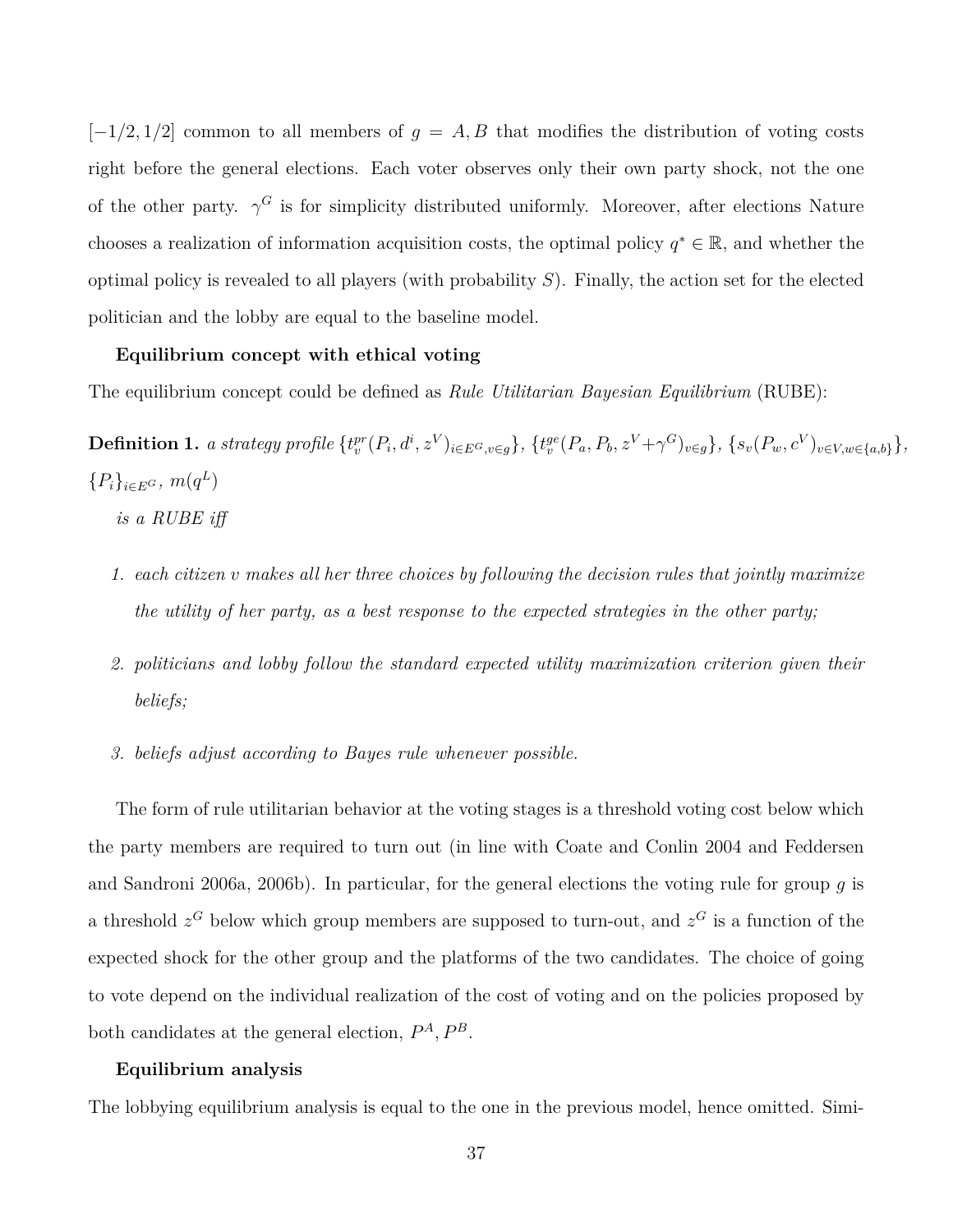larly to the baseline model with information acquisition, the equation that determines the amount of information acquisition by citizen  $j \in G$  is

$$
\frac{\lambda^G \chi^G \left(p\bar{L} + (1-p)(1-h)\sigma^2\right)}{k^j} = c' \left(s_j^*\right),
$$

where we already substitute  $d^{i} = h$ , because, as in the baseline model, if citizens select a candidate who proposes *NC*, they choose a candidate with ability *h*. The comparative statics are the same as in the baseline model. Additionally the amount of information acquisition increases with the population size  $\chi^G$ . We analyze now citizens' decision on turnout. With abuse of notation with respect to the baseline model, let us define the citizen's expected utility of having an elected politician of ability *h* who proposes a no-commitment policy:

$$
v^{G}(NC) = -\lambda^{G}\left(1 - \int_{j}s^{j*}dj\right)\left(p\bar{L} + (1-p)(1-h)\sigma^{2}\right) - \mathbb{E}_{k_{i}\in G}\left[k^{i}c\left(s^{i*}\right)\right].
$$

Notice that citizens do not know their cost of acquiring information before election, The expected utility of having an elected politician who proposes a commitment policy, ex-ante optimal policy commitment is :

$$
v^G(C) = -\lambda^G \sigma^2.
$$

Let us denote by  $\Delta E(P^G, P^{-G})$  the difference between the expected utility for voters of group *G* of electing a candidate who proposes the optimal policy for their own group and the expected utility of having in office the candidate who proposes the policy *P* <sup>−</sup>*<sup>G</sup>* that is optimal for the other party. If the two candidates propose the same policy and they have the same expected quality  $\Delta E(P^G, P^G)$  is zero. The following lemma illustrates voters' decision on turnout.

<span id="page-37-0"></span>**Lemma 4.** For each group *G*, there is a threshold  $z^{*,G} = \frac{(x^G)^2}{x^G}$  $\frac{\chi^G}{\chi^{-G}}\left(\underline{z}+\overline{z}\right)\left(I^G+\Delta\mathbb{E}(P^G,P^{-G})\right)$ *γ <sup>G</sup>, such that only citizens in group G with a cost of voting below z* <sup>∗</sup>*,G vote. The probability of winning of the candidate of group G depends positively on*  $I^G + \Delta \mathbb{E}(P^G, P^{-G})$  *and negatively on*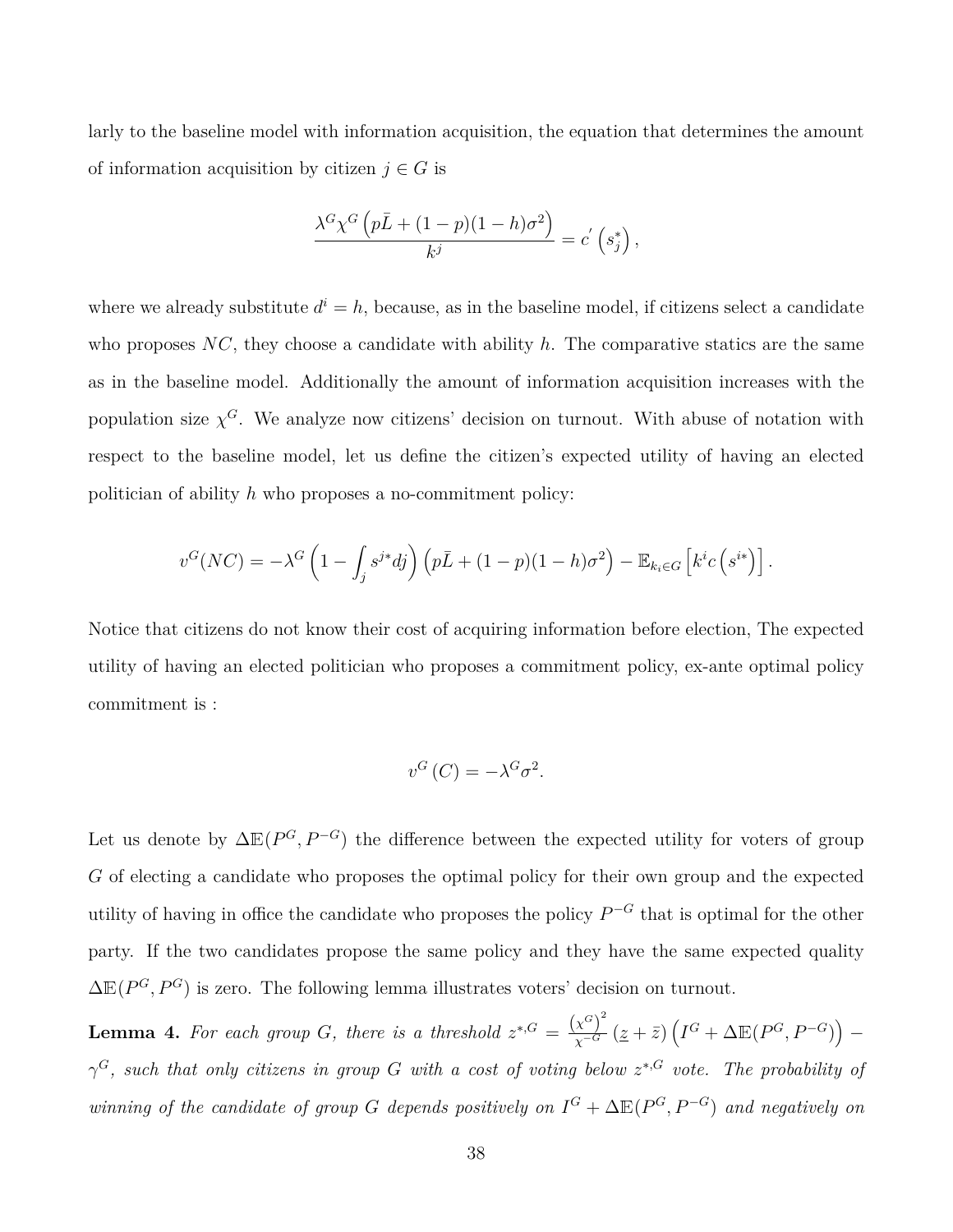$$
I^{-G} + \Delta \mathbb{E}(P^{-G}, P^G).
$$

Let us now prove the lemma.

*Proof of Lemma [4:](#page-37-0)* Let us first define group *A*'s candidate probability of victory, which is the probability that group *A*'s voters are more than group *B*'s voters:  $\mathbb{P}\left(\chi^A\left(\frac{z^A + \underline{z}}{z + \overline{z}}\right)\right)$ *z*+*z*  $\left( \frac{z^B + z}{z + \overline{z}} \right)$  $\left(\frac{B+z}{z+\overline{z}}\right)\right).$ Notice that we can simplify the denominator  $z + \overline{z}$ .  $z^A$  maximizes the following expected utility for citizens in group *A*:

$$
\chi^A \mathbb{P}\left(\chi^A \left(z^A + \underline{z}\right) > \chi^B \left(z^B + \underline{z}\right)\right) \left(I^A + v^A \left(P^A\right)\right) + \chi^A \left[1 - \mathbb{P}\left(\chi^A \left(z^A + \underline{z}\right) > \chi^B \left(z^B + \underline{z}\right)\right)\right] v^A \left(P^B\right) - \int_{-\underline{z}}^{z^A} \frac{z^i + \gamma^A}{\underline{z} + \overline{z}} dz^i,
$$

where  $P^A$  and  $P^B$  are the policies proposed respectively by candidates *a* and *b* (selected in the primaries). *z <sup>B</sup>* maximizes the corresponding aggregate utility for a member of group *B*. It follows that the best response function of group *A* is:

$$
\chi^A \frac{\partial}{\partial z^A} \mathbb{P}\left(z^B < \frac{\chi^A}{\chi^B} z^A - \frac{\underline{z}(\chi^B - \chi^A)}{\chi^B}\right) \left(I^A + \Delta \mathbb{E}(P^A, P^B)\right) - \frac{1}{\underline{z} + \bar{z}} \left(z^A + \gamma^A\right) = 0.
$$

Let us conjecture that  $\frac{\partial}{\partial z^A} \mathbb{P} \left( \chi^A z^A > \chi^B z^B + \underline{z} (\chi^B - \chi^A) \right) = k^A$ , a constant with respect to  $z^A$ . Similarly, we conjecture  $\frac{\partial}{\partial z^B} \mathbb{P}\left(\chi^B z^B > \chi^A z^A + \underline{z}(\chi^A - \chi^B)\right) = k^B$ . Hence, it follows that  $z^A =$  $k^A \chi^A(\underline{z} + \overline{z}) \left( I^A + \Delta \mathbb{E}(P^A, P^B) \right) - \gamma^A$ . Analogously, from the best response function of group B, we get  $z^B = k^B \chi^B (\underline{z} + \overline{z}) \left( I^B + \Delta \mathbb{E}(P^B, P^A) \right) - \gamma^B$ . Given the best response function of group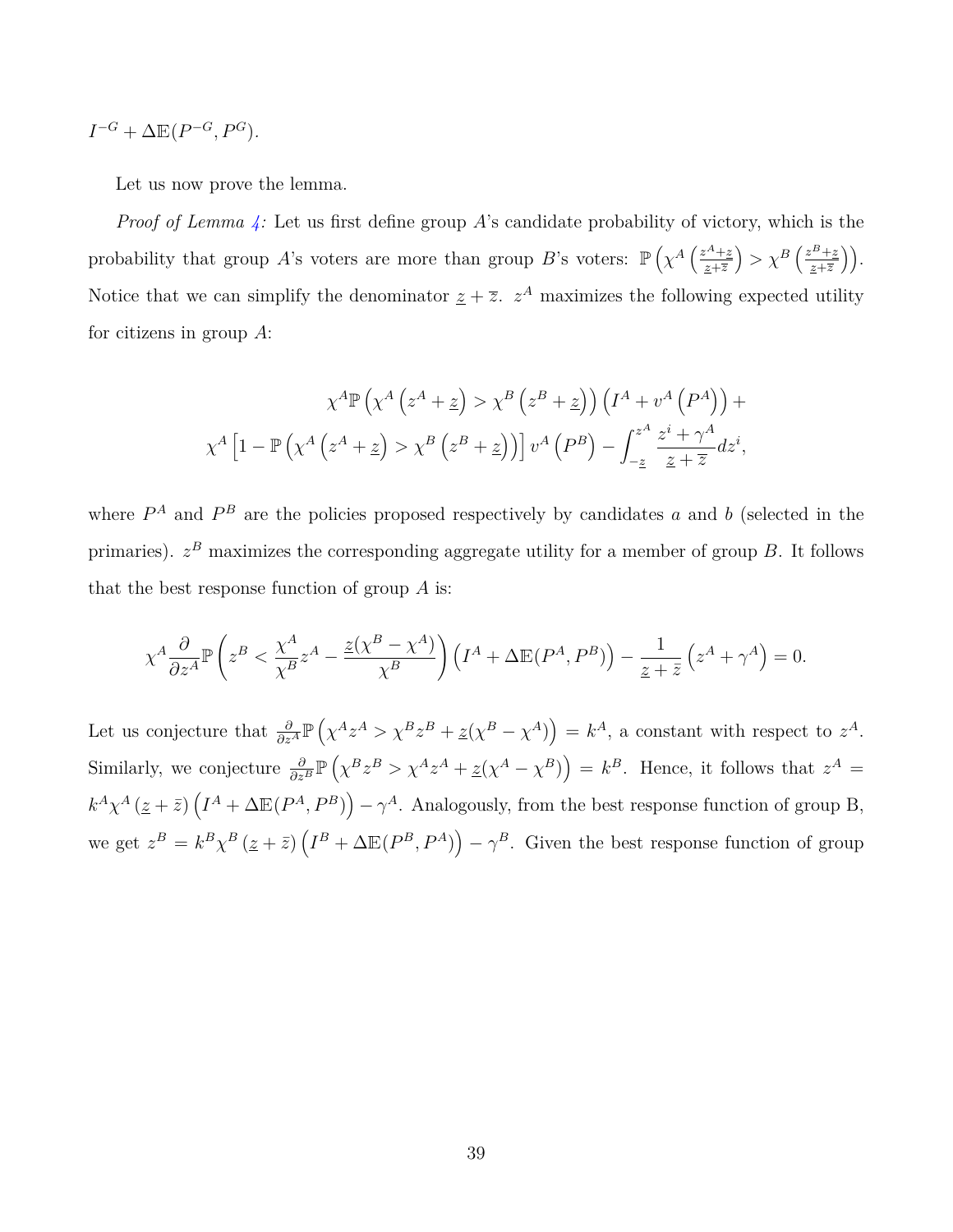*B*, the probability of winning of group *A* is

$$
\mathbb{P}\left(z^{B} < \frac{\chi^{A}}{\chi^{B}}z^{A} - \frac{\underline{z}(\chi^{B} - \chi^{A})}{\chi^{B}}\right) =
$$
\n
$$
\mathbb{P}\left(k^{B}\chi^{B}\left(\underline{z} + \overline{z}\right)\left(I^{B} + \Delta\mathbb{E}(P^{B}, P^{A})\right) - \gamma^{B} < \frac{\chi^{A}}{\chi^{B}}z^{A} - \frac{\underline{z}(\chi^{B} - \chi^{A})}{\chi^{B}}\right) =
$$
\n
$$
\mathbb{P}\left(k^{B}\chi^{B}\left(\underline{z} + \overline{z}\right)\left(I^{B} + \Delta\mathbb{E}(P^{B}, P^{A})\right) - \frac{\chi^{A}}{\chi^{B}}z^{A} + \frac{\underline{z}(\chi^{B} - \chi^{A})}{\chi^{B}} < \gamma^{B}\right) =
$$
\n
$$
\frac{1}{2} - k^{B}\chi^{B}\left(\underline{z} + \overline{z}\right)\left(I^{B} + \Delta\mathbb{E}(P^{B}, P^{A})\right) + \frac{\chi^{A}}{\chi^{B}}z^{A} - \frac{\underline{z}(\chi^{B} - \chi^{A})}{\chi^{B}},
$$

and therefore  $k^A = \frac{\chi^A}{\chi^B}$ , confirming our initial conjecture. Similarly it can be proven that  $k^B = \frac{\chi^B}{\chi^A}$ , which implies that the best responses are

$$
z_m^{*,A} = \frac{\left(\chi^A\right)^2}{\chi^B} \left(\underline{z} + \overline{z}\right) \left(I^A + \Delta \mathbb{E}(P^A, P^B)\right) - \gamma^A,
$$
  

$$
z_m^{*,B} = \frac{\left(\chi^B\right)^2}{\chi^A} \left(\underline{z} + \overline{z}\right) \left(I^B + \Delta \mathbb{E}(P^B, P^A)\right) - \gamma^B.
$$

Finally the probability of winning of the candidate of group *A* is

$$
\frac{1}{2} - \frac{\chi^B}{\chi^A} \chi^B \left( \underline{z} + \overline{z} \right) \left( I^B + \Delta \mathbb{E} (P^B, P^A) \right) + \frac{\chi^A}{\chi^B} \left( \frac{\left( \chi^A \right)^2}{\chi^B} \left( \underline{z} + \overline{z} \right) \left( I^A + \Delta \mathbb{E} (P^A, P^B) \right) - \gamma^A \right) - \frac{\underline{z} (\chi^B - \chi^A)}{\chi^B}.
$$

The lemma is proven. Lemma [4](#page-37-0) proves points (i) and (ii) of Proposition [3,](#page-0-0) with an additional comment on the relationship between the probabilities of winning and  $\lambda^A$ ,  $\lambda^B$ . The difference in utilities of group *B* (hence its probability of winning) clearly increases with  $\lambda^B$ , because the difference in utilities  $v^G(C) - v^G(NC)$  is concave in  $\lambda^G$ . Moreover the derivative of  $v^A(C)$  –  $v^A(NC)$  with respect to  $\lambda^A$  and of  $v^B(C) - v^B(NC)$  with respect to  $\lambda^B$  are both equal to  $-\sigma^2 +$  $(1-S^*)\left[(1-p)(1-h)\sigma^2+p\bar{L}\right]$ , hence if  $v^B(NC)-v^B(C)$  increases with  $\lambda^B$ ,  $v^A(C)-v^A(NC)$ decreases with  $\lambda^A$ .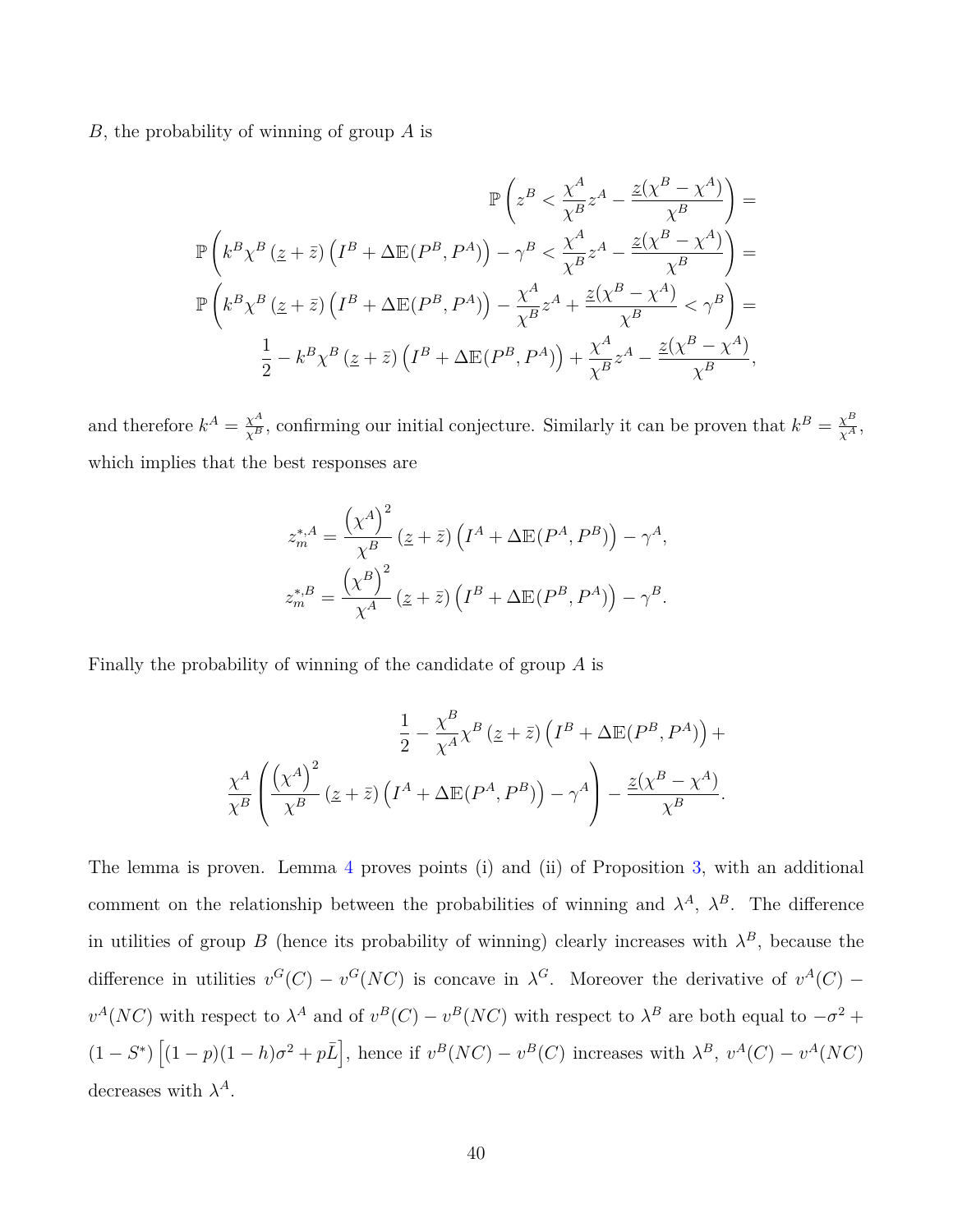Let us now prove point (iii) of Proposition [3.](#page-0-0) First of all, notice that the existence of an asymmetric equilibrium where group *A* supports a candidate who runs on *C* and group *B* a candidate who runs on *NC*, is guaranteed by Proposition [2,](#page-12-1) when  $I^A = I^B = 0$  in the extended model, because citizens in each group are interested in selecting the candidate who maximizes their utility from policy. Next we investigate what happens when ideologies are positive, in particular when  $I^A$  grows large. We make use of two lemmas who prove point (iii) of Proposition [3.](#page-0-0)

<span id="page-40-0"></span>**Lemma 5.** *Suppose*  $\lambda^A$  *is sufficiently low or*  $\lambda^B$  *is sufficiently large. An increase in party* A's *ideology I <sup>A</sup> shrinks the set of parameters in which the equilibrium is asymmetric.*

*Proof of Lemma [5:](#page-40-0)* Let us define for simplicity  $\mathbb{P}^G(C, NC)$  the probability that the candidate of party *G* wins when the candidate of party *A* proposes commmitment, and the candidate of group *B* proposes no commitment. Similarly we can define the probabilities referring to all the other possible policy proposals by candidates. Moreover we define the (subgame) equilibrium threshold for turnout of group *g* as a function of the policy proposals of the two candidates in the general election:  $z^G(C, NC)$ . Consider the conditions of group A, for an equilibrium where group *A* selects a candidate that proposes commitment and group *B* selects a candidate that proposes no commitment:

$$
\mathbb{E}_{\gamma^A} \left\{ \chi^A \mathbb{P}^A \left( C, NC \right) \left( I^A + v^A(C) \right) + \chi^A \left( 1 - \mathbb{P}^A \left( C, NC \right) \right) v^A (NC) - \int_{-\underline{z}}^{z^A (C, NC)} \frac{z + \gamma^A}{\underline{z} + \overline{z}} dz - \chi^A \mathbb{P}^A \left( NC, NC \right) I^A - \chi^A v^A (NC) + \int_{-\underline{z}}^{z^A (NC, NC)} \frac{z + \gamma^A}{\underline{z} + \overline{z}} dz \right\} \ge 0. (7)
$$

If we derive the lhs of this inequality with respect to  $I^A$  we have the following expression:

<span id="page-40-2"></span><span id="page-40-1"></span>
$$
\frac{\left(\chi^A\right)^4}{\left(\chi^B\right)^2} \left(\underline{z} + \overline{z}\right) \left(v^A(C) - v^A(NC)\right) - \left(\chi^B\right)^2 \left(\underline{z} + \overline{z}\right) \left(v^B(NC) - v^B(C)\right),\tag{8}
$$

which does not depend on  $I^A$ . By the envelope theorem we did not include the derivatives of the equilibrium threshold  $z^A$  with respect to  $I^A$ . Recall that we assume  $v^B(NC) - v^B(C) > 0$  and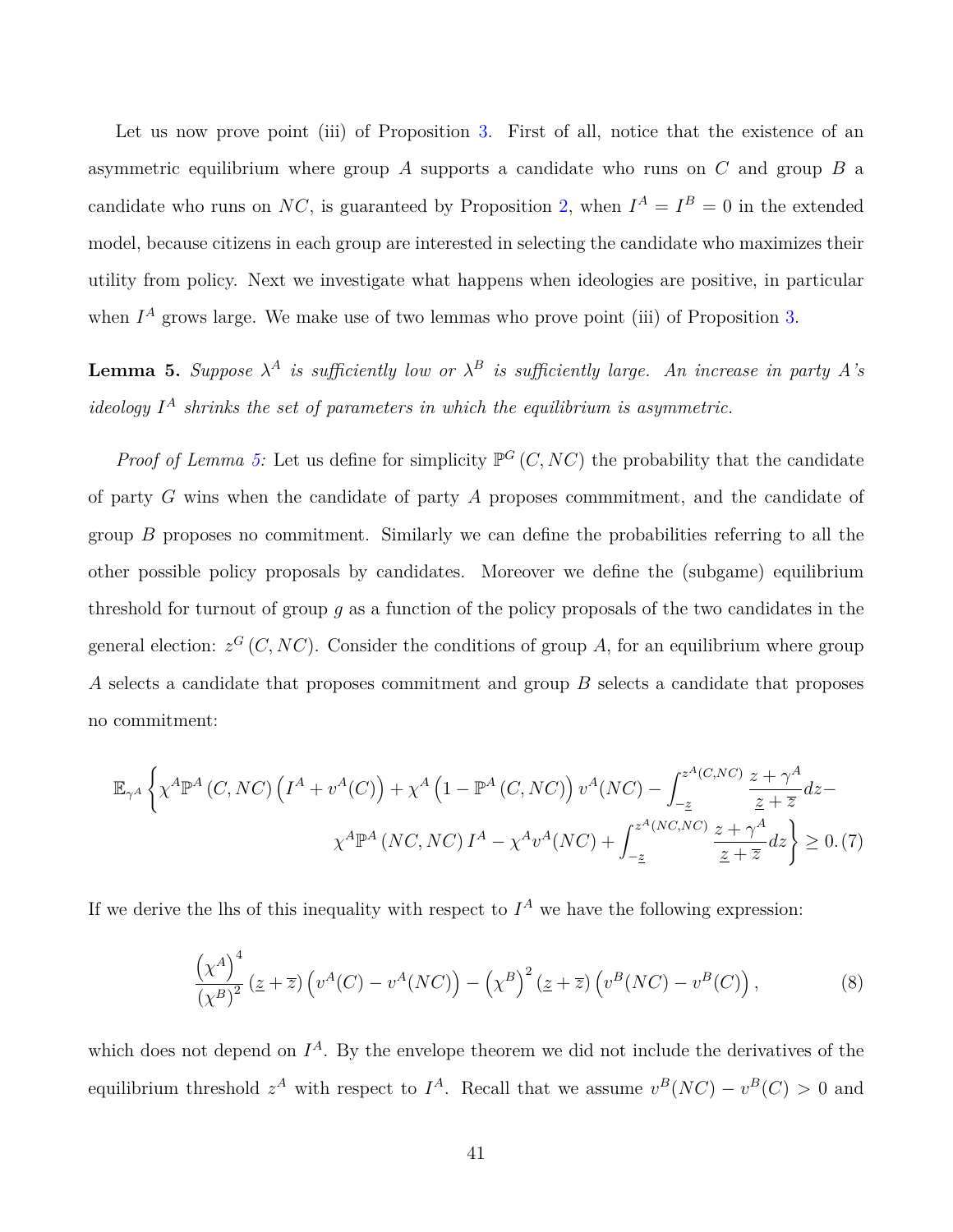$v^A(C) - v^A(NC) > 0$ . When either  $\lambda^A$  is sufficiently low, or  $\lambda^B$  is sufficiently large, expression [\(8\)](#page-40-1) is negative, hence the probability that *A* deviates to no commitment increases with *I A*.

Consider the conditions of group *B*, for an equilibrium where group *A* selects a candidate that proposes commitment and group *B* selects a candidate that proposes no commitment:

$$
\mathbb{E}_{\gamma^B} \left\{ \chi^B \mathbb{P}^B \left( C, NC \right) \left( I^B + v^B (NC) \right) + \chi^B \left( 1 - \mathbb{P}^B \left( C, NC \right) \right) v^B (C) - \int_{-\underline{z}}^{z^B (C, NC)} \frac{z + \gamma^B}{\underline{z} + \overline{z}} dz - \chi^B \mathbb{P}^B \left( C, C \right) I^B - \chi^B v^B (C) + \int_{-\underline{z}}^{z^B (C, C)} \frac{z + \gamma^B}{\underline{z} + \overline{z}} dz \right\} \ge 0. (9)
$$

If we derive the lhs of this inequality with respect to  $I^A$  we have the following expression:

$$
-\frac{\left(\chi^A\right)^3}{\chi^B}\left(\underline{z}+\overline{z}\right)\left(v^B(NC)-v^B(C)\right).
$$

This expression is negative. Hence the incentives of group *B* to propose commitment increase.

<span id="page-41-0"></span>**Lemma 6.** If  $\lambda^B$  and  $I^A$  are sufficiently large, then in equilibrium both candidates propose the *no-commitment policy.*

<span id="page-41-1"></span> $\Box$ 

*Proof of Lemma [6:](#page-41-0)* Consider the conditions [\(7\)](#page-40-2) of group *A*, for an equilibrium where group *A* selects a candidate that proposes commitment and group *B* selects a candidate that proposes no commitment. By taking the derivative of the lhs of that inequality with respect to  $I^A$ , it can be noticed that, for a sufficiently large  $\lambda^B$ , the derivative becomes arbitrarily negative. Moreover notice that the derivative of the lhs of inequality [\(7\)](#page-40-2) with respect to  $\lambda^B$  is

$$
-\left(I^A + v^A(C) - v^A(NC)\right)\left(\chi^B\right)^2\left(\underline{z} + \overline{z}\right) \frac{\partial[v^B(NC) - v^B(C)]}{\partial \lambda^B},
$$

which is negative, because  $\frac{\partial [v^B(NC)-v^B(C)]}{\partial \lambda^B}>0$ . So the arbitrarily large decrease in the lhs of inequality [\(7\)](#page-40-2), given by a large  $I^A$ , is not compensated by an increase in the lhs when  $\lambda^B$  is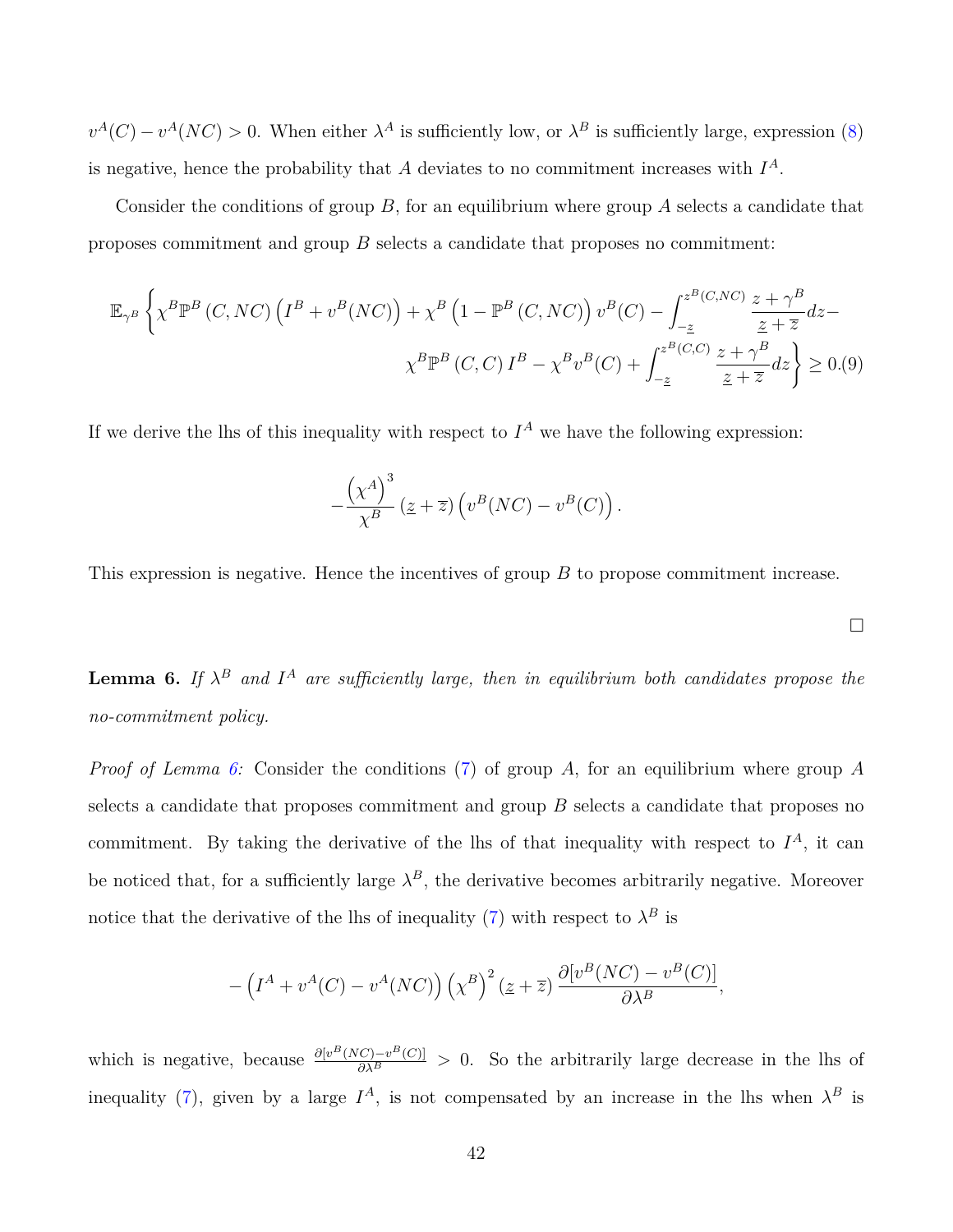large. Hence for a sufficiently large  $\lambda^B$ , there exists a threshold for  $I^A$  such that, when  $I^A$  is larger than this threshold, the lhs of inequality [\(7\)](#page-40-2) is negative: the candidate of group *A* proposes no commitment. Notice also that for a large  $I^A$ , it is always possible to find a sufficiently large  $\lambda^B$  such that the probability of winning of a group is strictly larger than 0 and strictly lower than 1, so the derivative of inequality [\(7\)](#page-40-2) with respect to  $I^A$  takes expression [\(8\)](#page-40-1). Now consider the conditions of group  $B$ , for an equilibrium where group  $A$  selects a candidate that proposes commitment and group  $B$  selects a candidate that proposes no commitment (condition  $(9)$ ). Given that  $v^B(NC) > v^B(C)$ , for  $I^B = 0$  group *B*'s candidate proposes no commitment, because it is a dominant strategy and does not depend on the choice of group *A*'s candidate and on the level of  $I^A$ . Notice moreover that, the derivative of the lhs of inequality [\(9\)](#page-41-1) with respect to  $I^B$  is

$$
\frac{\left(\chi^B\right)^4}{\left(\chi^A\right)^2} \left(\underline{z} + \overline{z}\right) \left(v^B (NC) - v^B (C)\right) - \left(\chi^A\right)^2 \left(\underline{z} + \overline{z}\right) \left(v^A (C) - v^A (NC)\right). \tag{10}
$$

Therefore, when  $\lambda^B$  is sufficiently large, expression [\(10\)](#page-42-0) is positive, hence the probability that *B* deviates to commitment decreases with *I <sup>B</sup>*. Notice moreover that the derivative of the lhs of inequality [\(9\)](#page-41-1) with respect to  $\lambda^B$  is

<span id="page-42-0"></span>
$$
\mathbb{P}^B(C, NC) \frac{\partial [v^B(NC) - v^B(C)]}{\partial \lambda^B},
$$

which is positive. So the decrease in the probability that *B*'s candidate deviates to commitment is not compensated by an increase in this probability when  $\lambda^B$  increases. Given that, for any level of  $I^A$ , and for  $I^B = 0$ , the dominant strategy by group *B*'s candidate is to propose no commitment and given the sign of expression  $(10)$ , this must be true also for any level of  $I^A$  and  $I^B$  and for the set of parameters such that group A's candidate proposes commitment. The same reasoning can be applied to the case in which group *A*'s candidate proposes no commitment. Indeed, for  $I^B = 0$ , it is a dominant strategy for group *B*'s candidate to propose no commitment. Consider the conditions of group *B*, for an equilibrium where group *A* selects a candidate that proposes no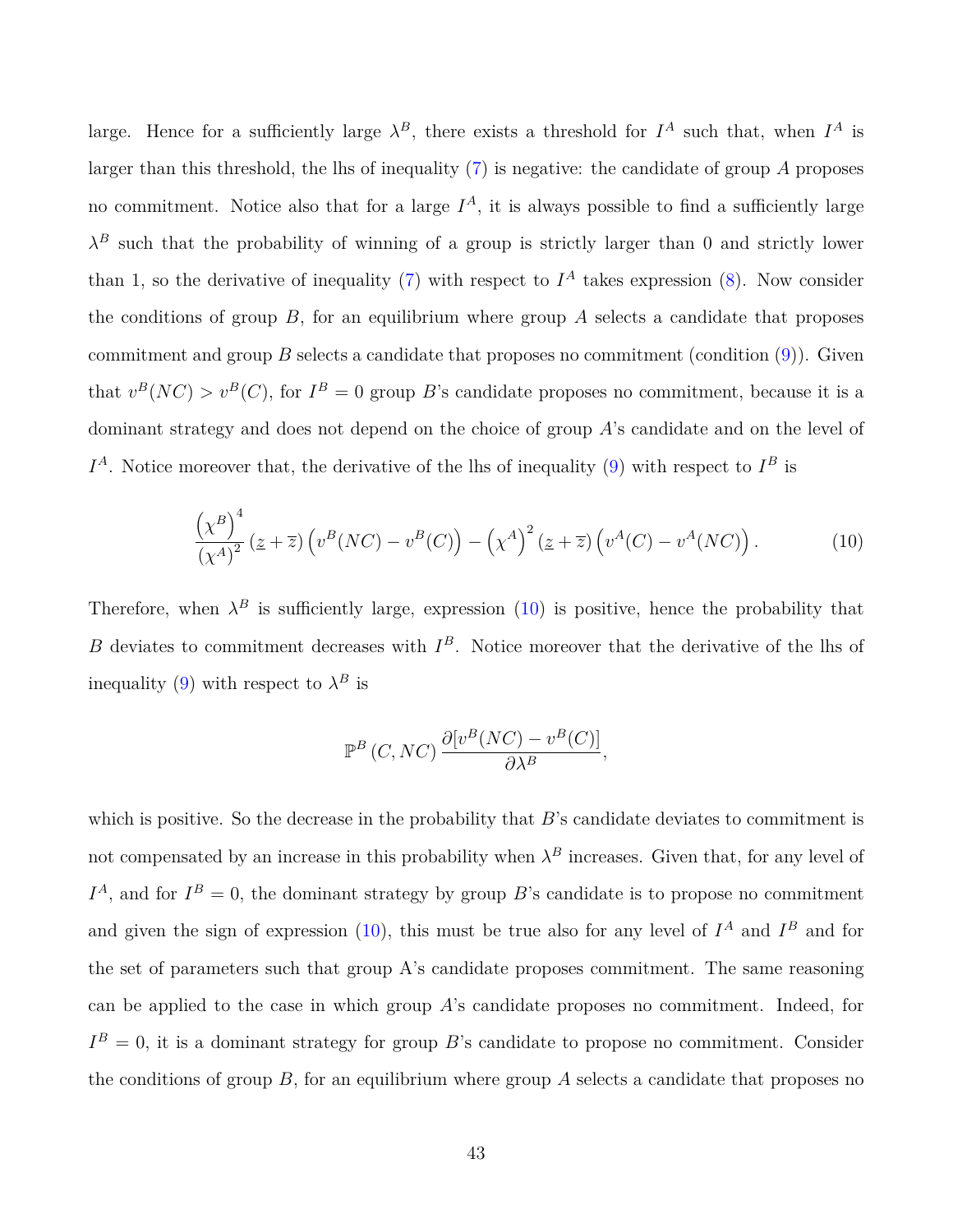commitment and group *B* selects a candidate that proposes no commitment:

$$
\mathbb{E}_{\gamma^B} \left\{ \chi^B \mathbb{P}^B \left( NC, NC \right) I^B + \chi^B v^B (NC) - \int_{-\underline{z}}^{z^A (NC, NC)} \frac{z + \gamma^B}{\underline{z} + \overline{z}} dz - \chi^B \mathbb{P}^B \left( NC, C \right) \left( I^B + v^B (C) \right) - \chi^B \left( 1 - \mathbb{P}^B \left( NC, C \right) \right) v^B (NC) + \int_{-\underline{z}}^{z^A (NC, C)} \frac{z + \gamma^B}{\underline{z} + \overline{z}} dz - \right\} \geq (11)
$$

If we derive the lhs of this inequality with respect to  $I^B$  we have the following expression:

$$
\frac{\left(\chi^B\right)^4}{\left(\chi^A\right)^2} \left(\underline{z} + \overline{z}\right) \left(v^B (NC) - v^B (C)\right) - \left(\chi^A\right)^2 \left(\underline{z} + \overline{z}\right) \left(v^A (C) - v^A (NC)\right).
$$

Hence, when  $\lambda^B$  is sufficiently large, this expression is positive and the same reasoning done for the equilibrium with *A*' candidate proposing commitment can be done for this equilibrium. Notice also that the derivative of the lhs of inequality  $(11)$  with respect to  $\lambda^B$  is positive.

<span id="page-43-0"></span>

*Proof of Proposition [4:](#page-17-0)* We focus on the asymmetric equilibrium where candidate *a* is committed and candidate *b* is not. The utility from policy of candidate *a*, if elected, is  $-\lambda^w \sigma^2$ . The utility from policy of candidate *a*, if *b* is elected, is  $-(1 - S)\lambda^w \left[ (1 - p)(1 - h)\sigma^2 + p\bar{L} \right]$ . Candidate *a* maximizes

$$
\mathbb{P}^A(C, NC) \left[ -\lambda^w \sigma^2 + R \right] - \left( 1 - \mathbb{P}^A(C, NC) \right) (1 - S) \lambda^w \left[ (1 - p)(1 - h) \sigma^2 + p \overline{L} \right] - \Phi(f_a),
$$

with respect to  $f_a$ . The utility from policy of candidate *b*, if she is elected and the optimal policy is not revealed through information acquisition, is

$$
u(NC) := -(1-p)(1-h)\lambda^w \sigma^2 +
$$
  

$$
-ph \int_{q^L \in \mathbb{R}} \int_{q^*:m^*(q^L) > \lambda^w (q^*-q^L)^2} \lambda^w \left(q^* - q^L\right)^2 dF\left(q^*\right) d\Phi\left(q^L\right) +
$$
  

$$
-p(1-h) \int_{q^L \in \mathbb{R}} \int_{q^* \in \mathbb{R}} \lambda^w \left(q^* - q^L\right)^2 dF\left(q^*\right) d\Phi\left(q^L\right).
$$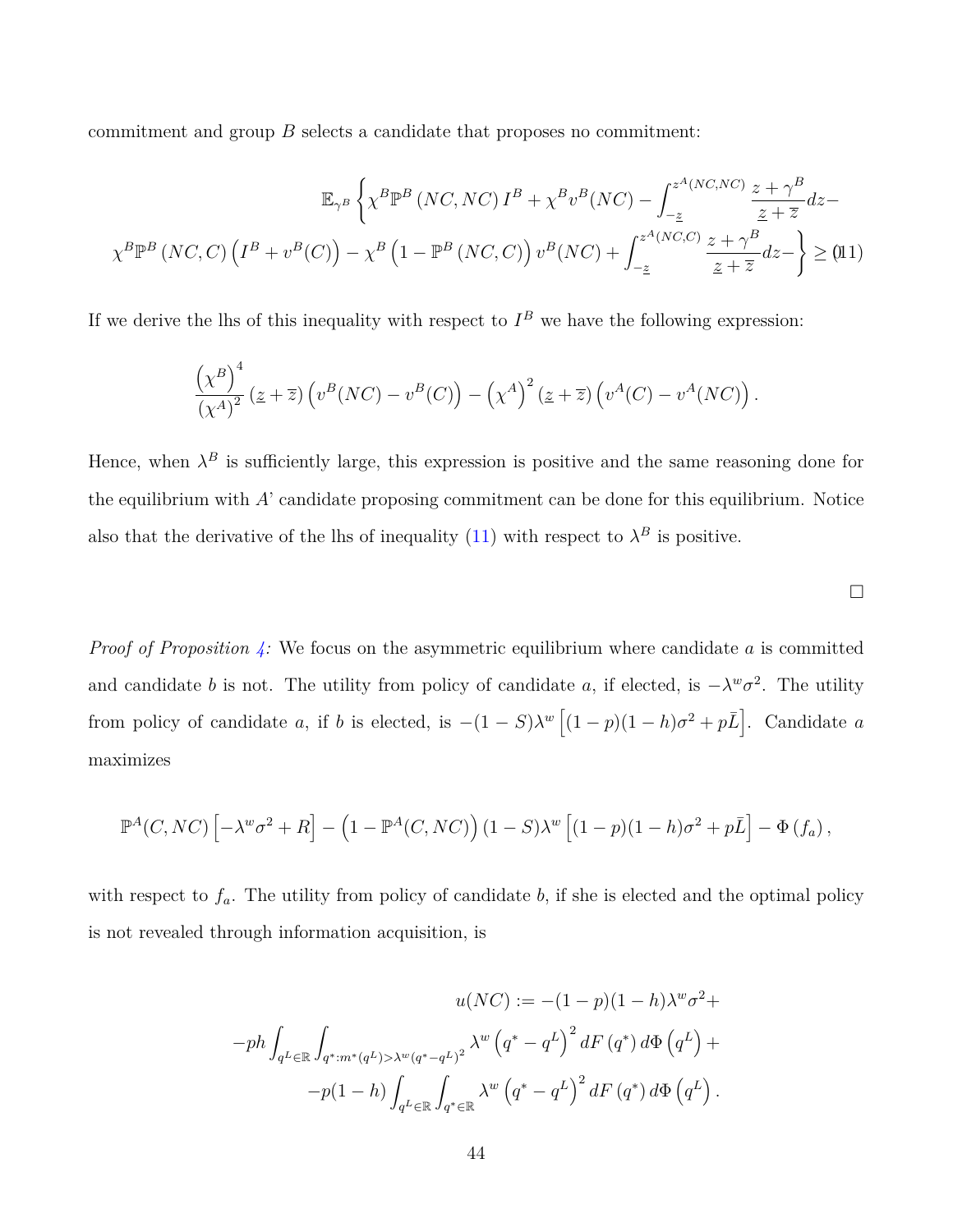The utility from lobbying of candidate *b*, if she is elected and the optimal policy is not revealed through information acquisition, is

$$
\mathbb{E}[m^*] := ph \int_{q^L \in \mathbb{R}} \int_{q^* : m^*(q^L) > \lambda^w (q^* - q^L)^2} m^* dF(q^*) d\Phi(q^L) + p(1-h) m^*.
$$

Candidate *b* therefore maximizes

$$
(1 - \mathbb{P}^A(C, NC)) [(1 - S) (u(NC) + \mathbb{E}[m^*]) + R] - \mathbb{P}^A(C, NC) \lambda^w \sigma^2 - \Phi(f_b),
$$

with respect to  $f<sub>b</sub>$ . Notice that, by increasing the cost of information acquisition, candidate  $g$ increases the probability that *a* is elected, because probability  $\mathbb{P}^A$  depends negatively on the utilities of non-commitment of each group of citizens. Therefore, the best response *f<sup>a</sup>* solves the following first order condition:

<span id="page-44-0"></span>
$$
\left(-\lambda^w \sigma^2 + R + \lambda^w (1-p)(1-h)\sigma^2 + \lambda^w p \bar{L}\right) \left(\frac{\left(\chi^B\right)^2}{\chi^A} + \frac{\left(\chi^A\right)^3}{\left(\chi^B\right)^2}\right) \left(\underline{z} + \overline{z}\right) \mathbb{E}_{k^i} \left[k^i c\left(s^{i*}\right)\right] + (12)
$$
\n
$$
\left(1 - \mathbb{P}^A(C, NC)\right) \lambda^w \left[(1-p)(1-h)\sigma^2 + p\bar{L}\right] \frac{\partial S}{\partial f_a} = \Phi'(f_a),
$$

where by the envelope theorem, derivatives with respect to  $s^i$  in the utilities of voters are not included. Expression  $-\lambda^w \sigma^2 + R + \lambda^w (1-p)(1-h)\sigma^2 + \lambda^w p\bar{L}$  is the difference in utility for candidate *a* when she is elected with respect to her opponent. This difference is positive, otherwise candidate *a* would not find convenient to run in the primaries. Moreover, the following holds: *∂S <sup>∂S</sup>*</sup><sub>*∂f<sub>g</sub>*</sub>  $\lt$  0, because a larger cost of information acquisition reduces all citizens' information. Hence candidate *a* benefits from fake news because, increasing the cost of monitoring, she reduces the expected benefit of the voter of electing a non committed candidate and therefore increases her chances to be elected. However if she is not elected, a higher cost of information acquisition implies less monitoring for her opponent and therefore *a* has a lower expected utility from policy. The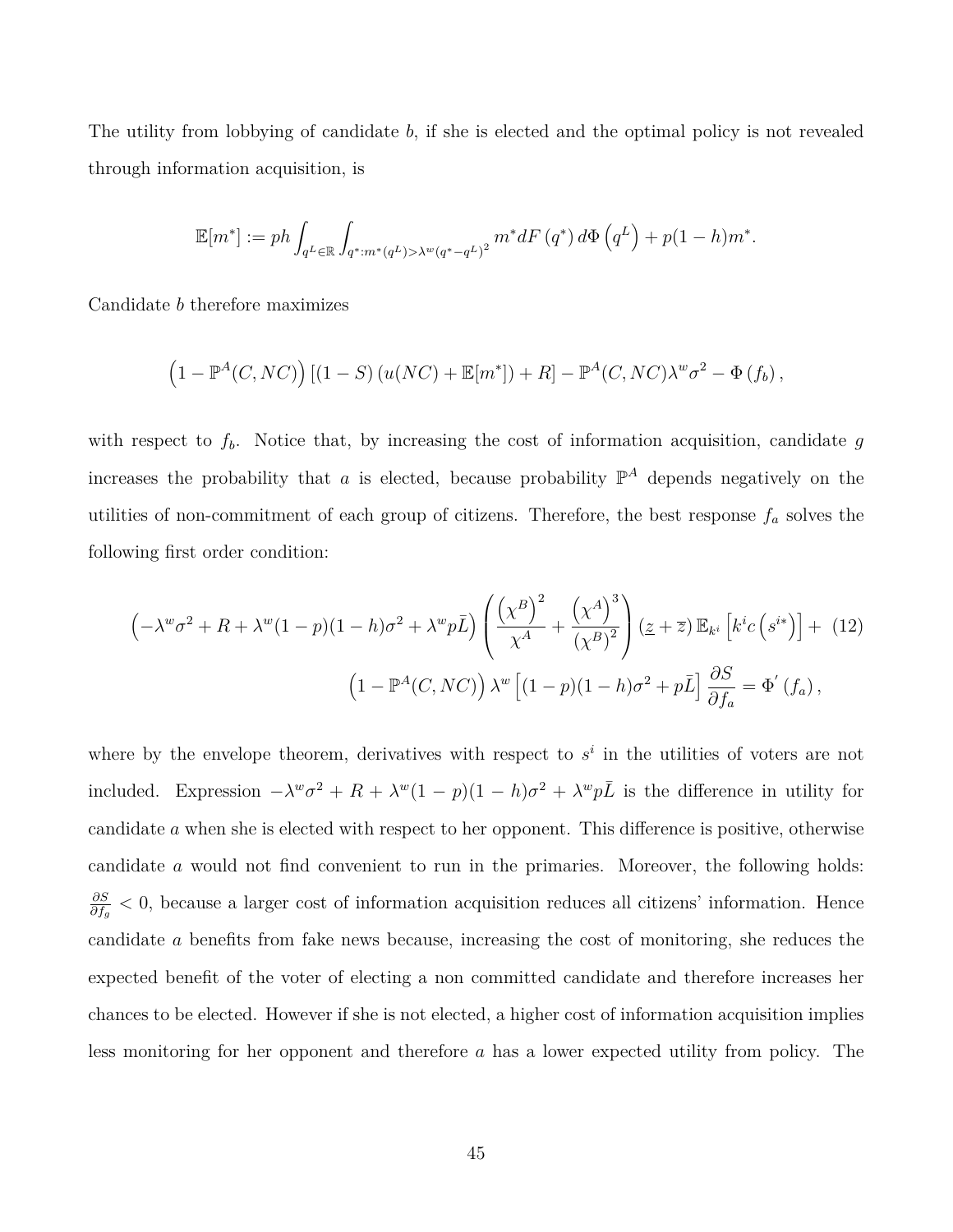best response  $f_b$  solves the following first order condition:

<span id="page-45-0"></span>
$$
-\left((1-S)\left(u(NC)+\mathbb{E}[m^*]\right)+R+\lambda^w\sigma^2\right)\left(\frac{\left(\chi^B\right)^2}{\chi^A}+\frac{\left(\chi^A\right)^3}{\left(\chi^B\right)^2}\right)(\underline{z}+\overline{z})\,\mathbb{E}_{k^i}\left[k^i c\left(s^{i*}\right)\right]+ (13) - \left(1-\mathbb{P}^A(C, NC)\right)\left(u(NC)+\mathbb{E}[m^*]\right)\frac{\partial S}{\partial f_b}=\Phi^{'}\left(f_b\right),
$$

where again, by the envelope theorem, derivatives with respect to  $s^i$  in the utilities of voters are not included. Expression  $(1 - S) (u(NC) + \mathbb{E}[m^*]) + R + \lambda^w \sigma^2$  is the difference in utility for candidate *b* when she is elected with respect to her opponent. This difference is positive, otherwise candidate *b* would not find convenient to run in the primaries. If *h* is sufficiently large,  $u(NC) + \mathbb{E}[m^*]$  is positive, which means that the non-committed politician is in expectation better off when citizens do not discover the optimal policy, giving her the chance of being lobbied. In this case candidate *b* benefits from increasing the cost of information acquisition because it reduces voter's monitoring ex-post and consequently increases the possibility in case of election of implementing her preferred policy, when she is biased. However increasing the cost of information acquisition implies that the voter reduces her utility of voting for the non-committed candidate, hence the probability that her opponent *a* wins increases. When candidates have strong incentives to win elections, that is *R* sufficiently large, the lhs of equation  $(12)$  is larger than the lhs of equation  $(13)$ , hence the committed candidate produces more fake news than non-committed candidate. The latter candidate could be producing a positive amount of fake news, if the lhs of equation [\(13\)](#page-45-0) is positive, or zero otherwise. When instead both candidate are non-committed, each candidate maximizes

$$
\frac{1}{2} [(1 - S) (u(NC) + \mathbb{E}[m^*]) + R] + \frac{1}{2} (1 - S) u(NC) - \Phi(f_g),
$$

with the following first order condition:

$$
-\left(u(NC) + \frac{1}{2}\mathbb{E}[m^*]\right)\frac{\partial S}{\partial f_g} = \Phi'(f_g).
$$